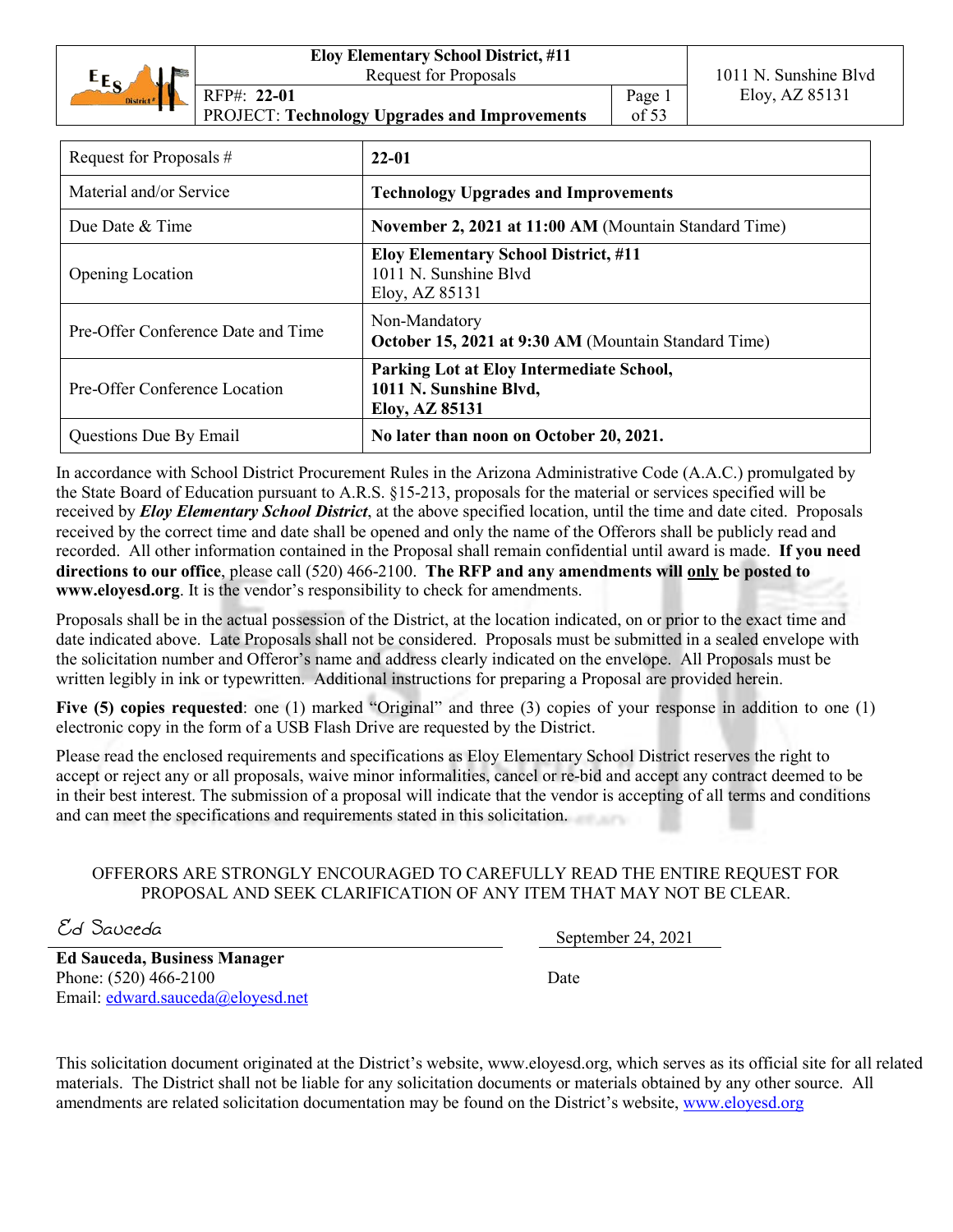|                                |                                                      | <b>Eloy Elementary School District, #11</b> |         |                                                       |
|--------------------------------|------------------------------------------------------|---------------------------------------------|---------|-------------------------------------------------------|
| $E_{E_S}$                      |                                                      | <b>Request for Proposals</b>                |         | 1011 N. Sunshine Blyd                                 |
|                                | RFP#: 22-01                                          |                                             | Page 2  | Eloy, AZ 85131                                        |
|                                | <b>PROJECT: Technology Upgrades and Improvements</b> |                                             | of $53$ |                                                       |
|                                |                                                      |                                             |         |                                                       |
| <b>REQUEST FOR PROPOSALS #</b> |                                                      | $22 - 01$                                   |         |                                                       |
|                                |                                                      |                                             |         |                                                       |
| <b>MATERIAL OR SERVICE</b>     |                                                      | Technology Upgrades and Improvements        |         |                                                       |
|                                |                                                      |                                             |         |                                                       |
| <b>DUE DATE</b>                |                                                      |                                             |         | November 2, 2021 at 11:00 AM (Mountain Standard Time) |
|                                |                                                      |                                             |         |                                                       |
| <b>OPENING LOCATION</b>        |                                                      | <b>Business Office</b>                      |         |                                                       |
|                                |                                                      | 1011 N. Sunshine Blyd                       |         |                                                       |
|                                |                                                      | Eloy, AZ 85131                              |         |                                                       |
|                                |                                                      |                                             |         |                                                       |
|                                | PRE-SUBMITTAL CONFERENCE DATE                        |                                             |         | October 15, 2021 at 9:30 AM (Mountain Standard Time)  |
|                                |                                                      | Parking Lot at Eloy Intermediate School,    |         |                                                       |
| <b>LOCATION</b>                |                                                      | 1011 N. Sunshine Blyd                       |         |                                                       |
|                                |                                                      | Eloy, AZ 85131                              |         |                                                       |

This solicitation may only be obtained from our solicitation website at www.eloyesd.org. All amendments will be posted to www.eloyesd.org, the District's website. Any interested offerors without internet access may obtain a copy of this solicitation by calling (520) 466-2100 or a copy may be picked up during regular business hours at the District's Business Department, 1011 N. Sunshine Blvd. If you experience any problems receiving this Request for Proposal, please call (520) 466-2100.

**If you do not wish to respond to this solicitation, please provide written notification of your decision**. Failure to respond could result in deletion of your name from the District's vendor listing. This form may be returned to the address above. A "No Bid" will be considered a response.

**Here is my "No Bid"; I cannot provide services of this nature.** 

**I wish to do business with Eloy Elementary School District, I will download and attend the pre-proposal (if applicable).** 

**I am eager to do business with Eloy Elementary School District as I provide these services. I will download it from the website, www.eloyesd.org. However, I am unable to attend the pre-proposal meeting.** 

| Name of Company        |                                           | Date Signed       |              |     |
|------------------------|-------------------------------------------|-------------------|--------------|-----|
|                        | Authorized Signature/Local Representative | Cell Phone Number |              |     |
|                        | Type Name and Position Held with Company  |                   |              |     |
| <b>Mailing Address</b> |                                           | City              | <b>State</b> | Zip |
| Email Address          |                                           |                   |              |     |
| RFP Issued:            | September 24, 2021                        |                   |              |     |

Email to: edward.sauceda@eloyesd.net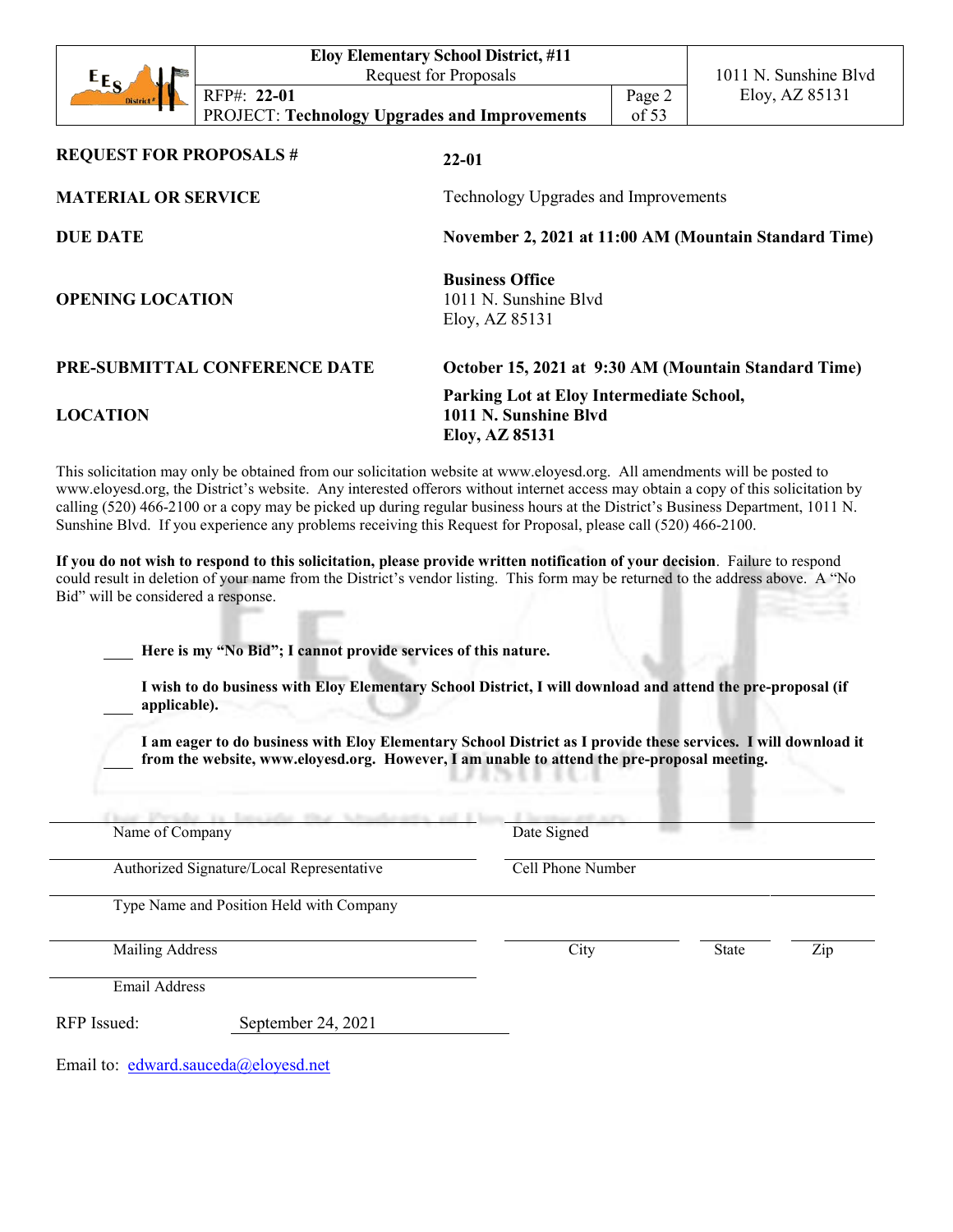| $E_{S_A}$<br>ماند<br>District # | <b>Eloy Elementary School District, #11</b><br>Table of Contents          |                   | 1011 N. Sunshine Blvd              |
|---------------------------------|---------------------------------------------------------------------------|-------------------|------------------------------------|
|                                 | RFP#: 22-01<br><sup>1</sup> PROJECT: Technology Upgrades and Improvements | Page 3<br>of $53$ | Eloy, AZ 85131<br>$(520)$ 466-2100 |

| <b>Section</b>                                                          | Page |
|-------------------------------------------------------------------------|------|
|                                                                         |      |
|                                                                         |      |
|                                                                         |      |
|                                                                         |      |
|                                                                         |      |
|                                                                         |      |
|                                                                         |      |
|                                                                         |      |
|                                                                         |      |
|                                                                         |      |
|                                                                         |      |
|                                                                         |      |
|                                                                         |      |
|                                                                         |      |
|                                                                         |      |
|                                                                         |      |
|                                                                         |      |
|                                                                         |      |
|                                                                         |      |
|                                                                         |      |
| Attachment: Certificate of Insurance (Sample) 2007 112 and 2008         |      |
|                                                                         |      |
|                                                                         |      |
|                                                                         |      |
| <b>NOTE:</b> Bolded forms above should be submitted with your proposal. |      |

#### **DOCUMENTS REFERENCED**

You may access a copy of the documents referenced within this RFP at the following web addresses:

**Arizona Revised Statutes (A.R.S.) is available at:** http://www.azleg.gov/arstitle/

**School District Procurement Rules in the Arizona Administrative Code (A.A.C.) is available at:** http://apps.azsos.gov/public\_services/Title\_07/7-02.pdf

**I.R.S. W-9 form (Request for Taxpayer I.D. Number) is available at:** http://www.irs.gov/pub/irs-pdf/fw9.pdf Education Department General Administrative Regulations (EDGAR) and other Applicable Grant Regulations is available at: https://www2ed.gove/policy/fund/reg/edgarReg/edgar.html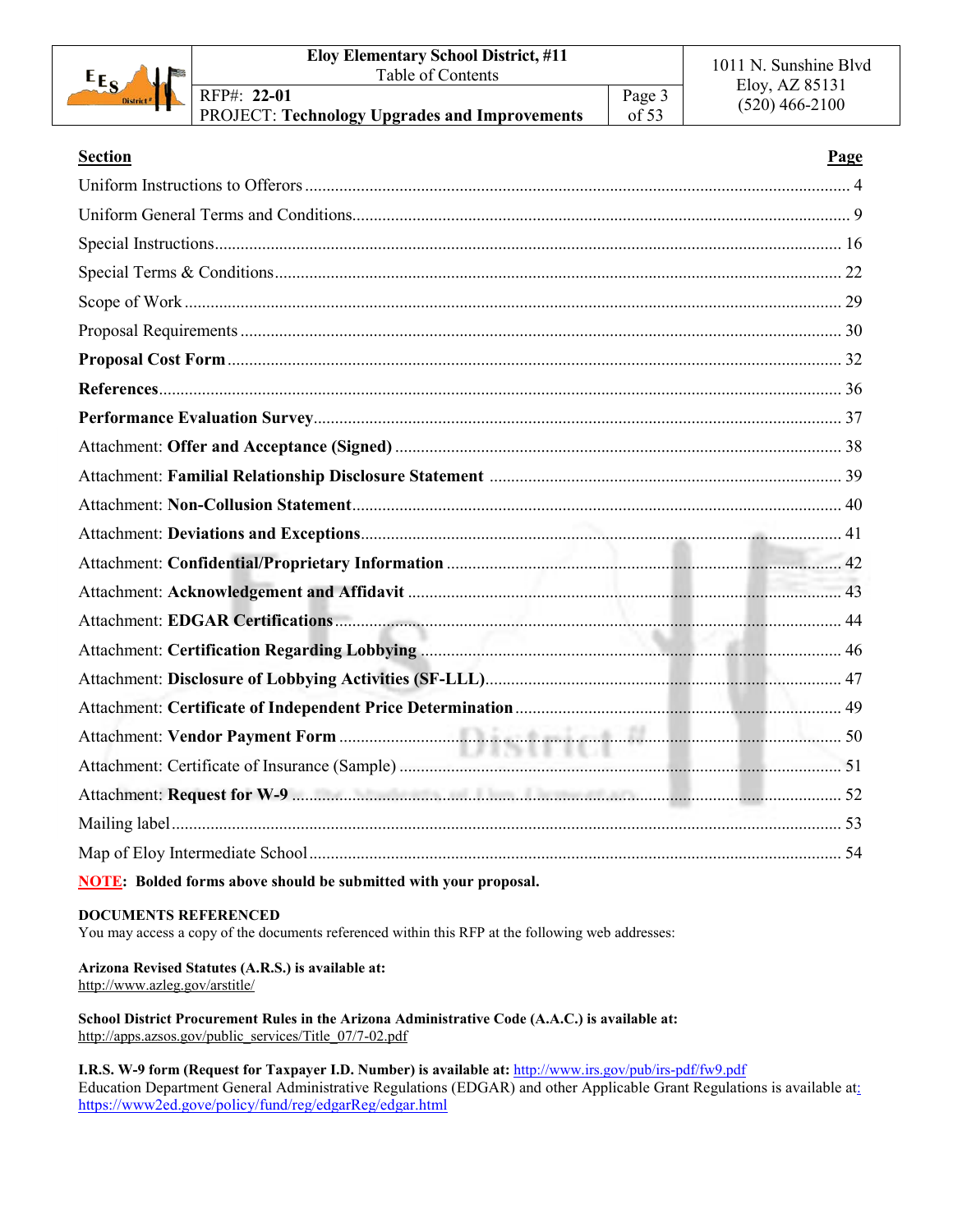

#### **1. Definition of Terms**

In addition to the definitions specified in Arizona Administrative Code R7-2-1001, the terms listed below are defined as follows:

- A. **"***Attachment***"** means any item the Solicitation requires an Offeror to submit as part of the Proposal.
- B. **"***Contract"* means the combination of the Solicitation, including the Uniform and Special Instructions to Offerors, the Uniform and Special Terms and Conditions, and the Specifications and Statement or Scope of Work; the Offer and any Best and Final Offers; and any Solicitation Amendments or Contract Amendments; and any terms applied by law.
- C. **"***Contract Amendment***"** means a written document signed by the School District that is issued for the purpose of making changes in the Contract.
- D. **"***Contractor***"** means any person who has a contract with the School District.
- E. *"Days"* means calendar days unless otherwise specified.
- F. **"***Exhibit***"** means any item labeled as an Exhibit in the Solicitation or placed in the Exhibits section of the solicitation.
- G. *"Gift or Benefit"* means a payment, distribution, expenditure, advance, deposit or donation of monies, any intangible personal property or any kind of tangible personal of real property that is not of nominal value such as a greeting card, t-shirt, mug or pen.
- H. **"***Gratuity***"** means a payment, loan, subscription, advance, deposit of money, services, or anything of more than nominal value present or promised, unless consideration of substantially equal or greater value is received.
- I. *"Offer"* means bid, proposal or quotation.
- J. *"Offeror"* means a vendor who responds to a Solicitation.
- K. **"***Procurement Officer***"** means the person duly authorized to enter into and administer Contracts and make written determinations with respect to this solicitation or his/ her designee.
- L. *"Responsible Offeror"* means the Offeror who has the capability to perform the contract requirements and the integrity and reliability to assure complete and good faith performance and who submits the lowest Proposal.
- M. *"Responsive Offeror"* means the Offeror who submits a Proposal that conforms in all material respects to this Request for Proposals, Instructions to Offerors and the Plans and Specifications which are incorporated herein by this reference.
- N. *"Solicitation"* means an Invitation for Bids ("IFB"), a Request for Proposals ("RFP"), or a Request for Qualifications ("RFQ").
- O. **"***Solicitation Amendment"* means a written document that is authorized by the Procurement Officer and issued for the purpose of making changes to the Solicitation.
- P. **"***Subcontract***"** means any Contract, express or implied, between the Contractor and another party or between a subcontractor and another party delegating or assigning, in whole or in part, the making or furnishings of any material or any service required for the performance of the Contract.
- Q. *"School District"* means the District or public entity that executes the Contract.
- **2. Inquiries**
	- A. Duty to Examine. It is the responsibility of each Offeror to examine the entire Solicitation, seek clarification in writing, and check its Proposal for accuracy before submitting the Proposal. Neither lack of care in preparing a Proposal shall not be grounds for withdrawing the Proposal after the due date and time nor shall it give rise to any Contract claim.
	- B. Solicitation Contact Person. Any inquiry related to a Solicitation, including any requests for or inquiries regarding standards referenced in the Solicitation shall be directed solely to the Solicitation contact person. The Offeror shall not contact or direct inquiries concerning this Solicitation to any other employee unless the Solicitation specifically identifies a person other than the Solicitation contact person as a contact.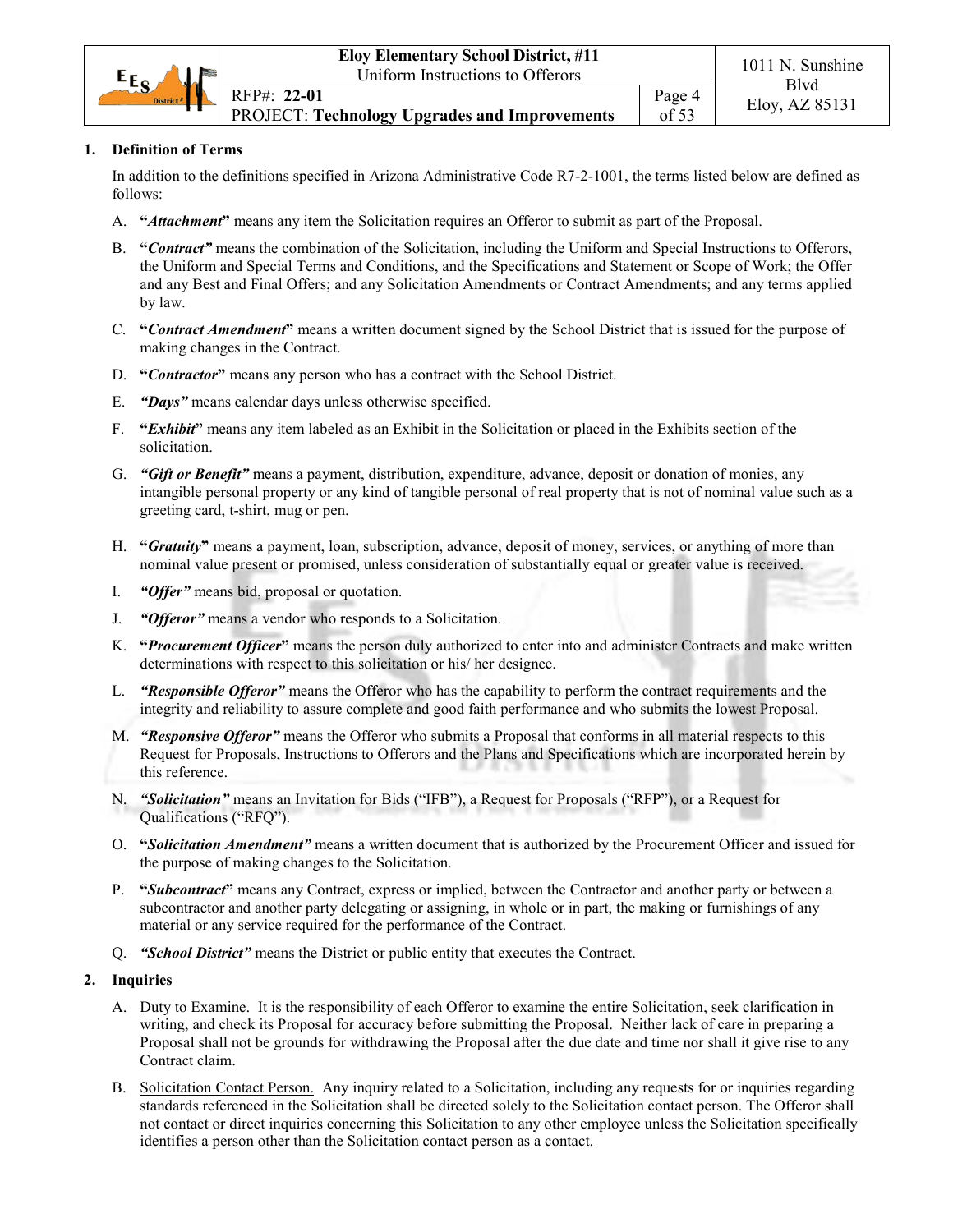| $E_{S_A}$        | <b>Eloy Elementary School District, #11</b>                  |                 | 1011 N. Sunshine |
|------------------|--------------------------------------------------------------|-----------------|------------------|
| <b>Sales And</b> | Uniform Instructions to Offerors                             |                 | Blvd             |
| District $\mu$   | RFP#: 22-01<br>PROJECT: Technology Upgrades and Improvements | Page 5<br>of 53 | Eloy, AZ 85131   |

- C. Submission of Inquiries. The Procurement Officer or the person identified in the Solicitation as the contact for inquires may require that an inquiry be submitted in writing. Any inquiry related to a Solicitation shall refer to the appropriate Solicitation number, page, and paragraph. Do not place the Solicitation number on the outside of the envelope containing that inquiry since it may then be identified as an Proposal and not be opened until after the Proposal due date and time.
- D. Timeliness. Any inquiry shall be submitted as soon as possible and at least seven (7) days before the Proposal due date and time. Failure to do so may result in the inquiry not being answered.
- E. No Right to Rely on Verbal Responses or Electronic Mail Responses. Any inquiry that results in changes to the Solicitation shall be answered solely through a written Solicitation Amendment. A verbal or electronic mail reply to an inquiry does not constitute a modification of the solicitation.
- F. Solicitation Amendments. The Solicitation shall only be modified by a Solicitation Amendment. Unless otherwise stated in the Solicitation, each Solicitation Amendment shall be acknowledged by the person signing the Offer. Failure to acknowledge a material Solicitation Amendment or to follow the instructions for acknowledgement of the Solicitation Amendment may result in rejection of the Offer.
- G. Pre-Proposal Conference. If a Pre-Proposal Conference has been scheduled under this Solicitation, the date, time, and location appear on the Solicitation cover sheet or elsewhere in the Solicitation. An Offeror should raise any questions it may have about the Solicitation or the procurement at that time. An Offeror may not rely on any verbal responses to questions at the conference. Material issues raised at the conference that result in changes to the Solicitation shall be answered solely through a written Solicitation Amendment.
- H. Persons with Disabilities. Persons with a disability may request a reasonable accommodation, such as a sign language interpreter, by contacting the appropriate Solicitation contact person. Requests shall be made as early as possible to allow time to arrange the accommodation.

# **3. Proposal Preparation**

- A. Forms: No Facsimile or Telegraphic Offers. An Offer shall be submitted either on the forms provided in this Solicitation or their substantial equivalent. Any substitute document for the forms provided in this Solicitation will be legible and contain the same information requested on the form. A facsimile, telegraphic or mailgram offer shall be rejected.
- B. Typed or Ink; Corrections. The Proposal should be typed or in ink. Erasures, interlineations or other modifications in the Proposal should be initialed in ink by the person signing the Proposal. Modifications shall not be permitted after Proposals have been opened except as otherwise provided under R7-2-1030.
- C. Evidence of Intent to be Bound. Failure to submit verifiable evidence of intent to be bound, such as an original signature, shall result in rejection of the Proposal.
- D. Exceptions to Terms and Conditions. All exceptions included with the Offer shall be submitted in a clearly identified separate section of the Offer in which the Offeror clearly identifies the specific paragraphs of the Solicitation where the exceptions occur. Any exceptions not included in such a section shall be without force and effect in any resulting Contract unless such exception is specifically referenced by the Procurement Officer in a written statement. The Offeror's preprinted or standard terms will not be considered as a part of any resulting Contract.
	- 1. Invitation for Bids: An Offer that takes exception to a material requirement of any part of the Solicitation, including terms and conditions, shall be rejected.
	- 2. Request for Proposals: All exceptions that are contained in the Offer may negatively affect the impact of an Offeror's susceptibility for award. An offer that takes exception to any material requirement of the solicitation may be rejected.
- E. Subcontracts. Offeror shall clearly list any proposed subcontractors and the subcontractor's proposed responsibilities in the Proposal.
- F. Cost of Proposal Preparation. The District will not reimburse any Offeror the cost of responding to a Solicitation.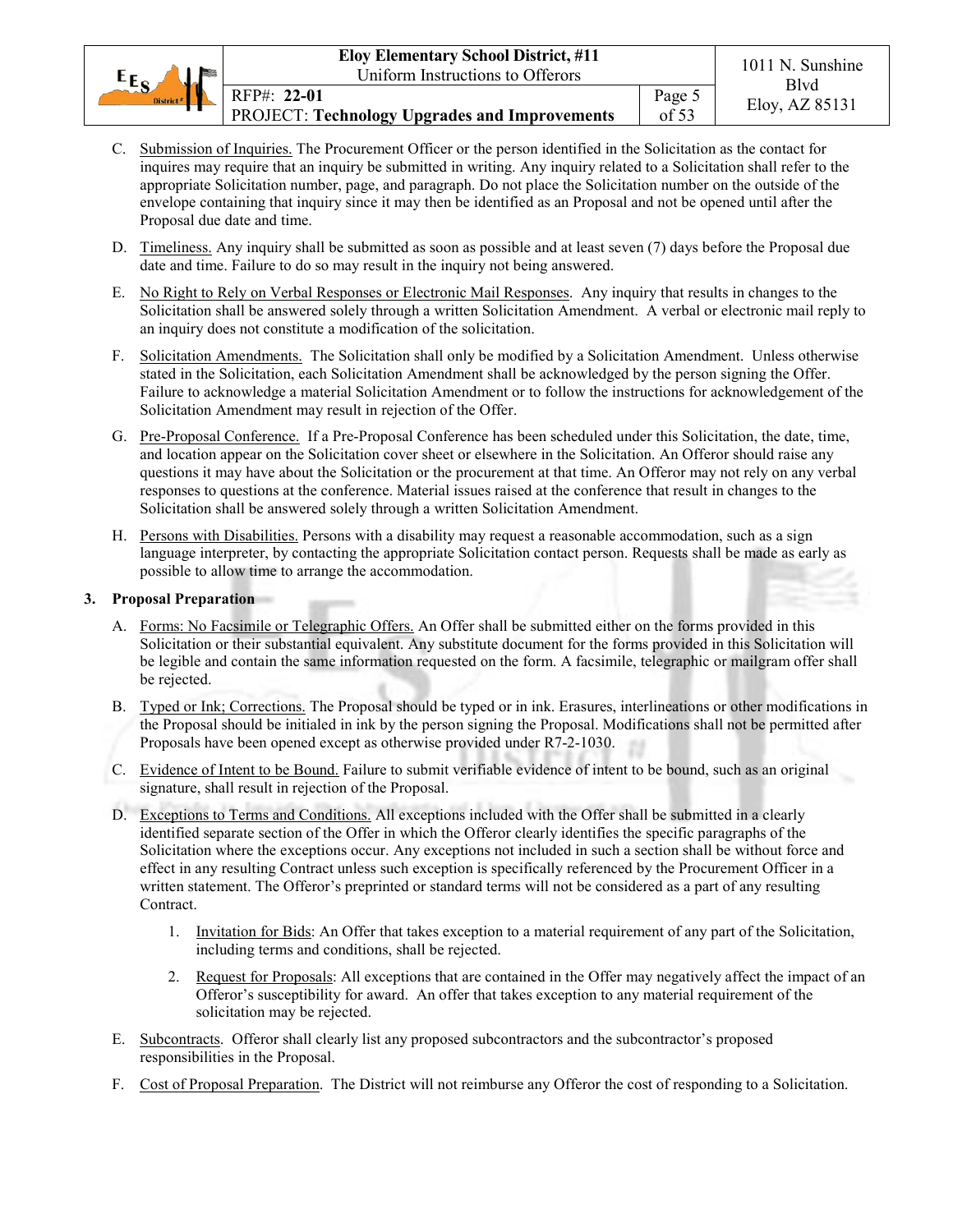- G. Solicitation Amendments. Unless otherwise stated in the Solicitation, each Solicitation Amendment shall be acknowledged by the person signing the Proposal. Failure to acknowledge a material Solicitation Amendment or to follow the instructions for acknowledgement of the Solicitation Amendment shall result in rejection of the Proposal.
- H. Federal Excise Tax. School Districts/Public Entities are exempt from Federal Excise Tax on manufactured goods. Exemption Certificates will be prepared upon request.
- I. Provision of Tax Identification Numbers. Offerors are required to provide their Arizona Transaction Privilege Tax number and/or Federal Tax Identification number, if applicable, in the space provided on the Offer and Acceptance Form and provide the tax rate and amount, if applicable, on the Proposal Cost Sheet.
- J. Identification of Taxes in Proposal. School Districts are subject to all applicable state and local transaction privilege taxes. All applicable taxes shall be identified as a separate item offered in the Solicitation. When applicable, the tax rate and amount shall be identified on the price sheet.
- K. Disclosure. If the Firm, business, or person submitting this Proposal has been debarred, suspended, or otherwise lawfully precluded from participating in any public procurement activity, including being disapproved as a subcontractor with any federal, state, or local government, or if any such preclusion from participation from any public procurement activity is currently pending, the Offeror must fully explain the circumstances relating to the preclusion or proposed preclusion in the Proposal. The Offeror shall include a letter with its Proposal setting forth the name and address of the governmental unit, the effective date of this suspension or debarment, the duration of the suspension or debarment, and the relevant circumstances relating the suspension or debarment. If suspension or debarment is currently pending, a detailed description of all relevant circumstances including the details enumerated above must be provided.
- L. Solicitation Order of Precedence. In the event of a conflict in the provisions of this Solicitation and any subsequent contracts, the following shall prevail in the order set forth below:
	- 1. Amendments
	- 2. Special Terms and Conditions
	- 3. Uniform General Terms and Conditions

a tha Nh

- 4. Scope of Work/Specifications
- 5. Attachments
- 6. Exhibits
- 7. Special Instructions
- 8. Uniform Instructions to Offerors
- M. Delivery. Unless stated otherwise in the Solicitation, all prices shall be F.O.B. Destination and shall include all delivery and unloading at the destination(s).

abratis, of 1 km Lieus

#### **4. Submission of Proposal**

- A. Sealed Envelope or Package. Each Proposal shall be submitted to the location identified in this Solicitation, in a sealed envelope or package that identifies its contents as a Proposal and the Solicitation number to which it responds. The appropriate Solicitation Number should be plainly marked on the outside of the envelope or package unless the District determines that electronic submission is allowable.
- B. Offer and Acceptance. Offer shall include a signed Offer and Acceptance form. The Offer and Acceptance form shall be signed by the person authorized to sign the offer, and shall be submitted with the Offer no later than the Solicitation due date and time. Failure to return an Offer and Acceptance form may result in rejection of the Offer.
- C. Solicitation Amendments. A Solicitation Amendment shall be acknowledged no later than the Offer due date and time. Failure to acknowledge a Solicitation Amendment may result in rejection of the Offer.
- D. Proposal Amendment or Withdrawal. An Offeror may modify or withdraw a Proposal in writing at any time before Proposal opening if the modification or withdrawal is received before the Proposal due data and time at the location designed in the RFP. A Proposal may not be amended or withdrawn after the Proposal due date and time except as otherwise provided under R7-2-1044.
- E. Confidential Information. If an Offeror believes that any portion of an Offer, protest, or correspondence contains a trade secret or other proprietary information, the Offeror shall clearly designate the trade secret and other proprietary information, using the term "confidential." An Offeror shall provide a statement detailing the reasons why the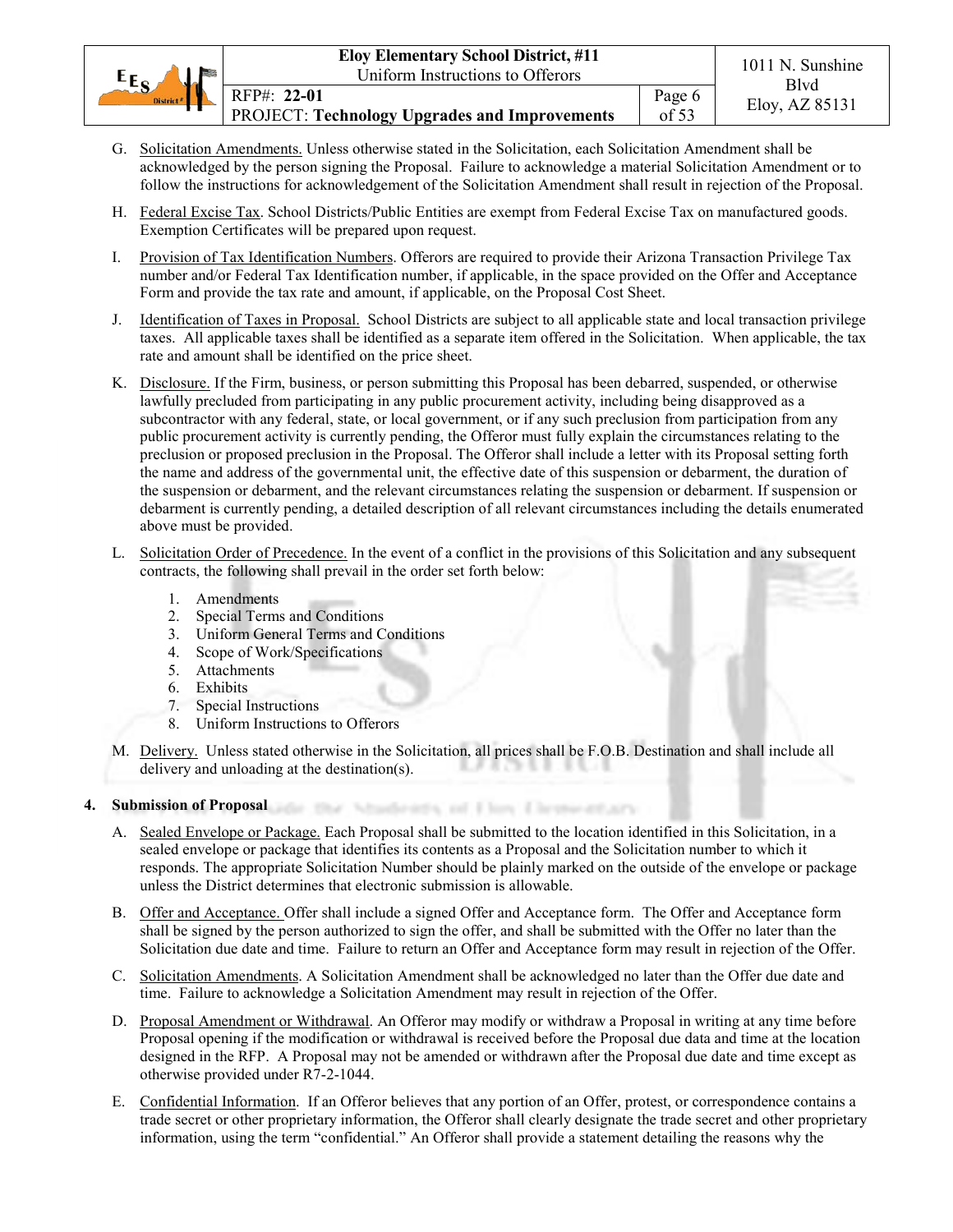| $E_{E_{\rm C}}$       | <b>Eloy Elementary School District, #11</b>                  |                 | 1011 N. Sunshine |
|-----------------------|--------------------------------------------------------------|-----------------|------------------|
| املام                 | Uniform Instructions to Offerors                             |                 | Blvd             |
| District <sup>#</sup> | RFP#: 22-01<br>PROJECT: Technology Upgrades and Improvements | Page 7<br>of 53 | Eloy, AZ 85131   |

information should not be disclosed including the specific harm or prejudice that may arise upon disclosure. The Procurement Officer shall review all requests for confidentiality and provide a written determination. Until a written determination is made, a Procurement Officer shall not disclose information designated as confidential except to those individuals deemed to have a legitimate District interest. In the event the Procurement Officer denies the request for confidentiality, the Offeror may appeal the determination to the District Representative within the time specified in the written determination. Contract terms and conditions, pricing, and information generally available to the public are not considered confidential information.

- F. Public Record. Under applicable law, all Offers submitted and opened are public records and must be retained by the School District. Offers shall be open to public inspection after Contract award, except for such Offers deemed to be confidential by the School District.
- G. Non-collusion, Employment, and Services. By signing the Offer and Acceptance form or other official contract form, the Offeror certifies that:
	- 1. It did not engage in collusion or other anti-competitive practices in connection with the preparation or submission of its offer; and
	- 2. It does not discriminate against any employee, applicant for employment, or person to whom it provides services because of race, color, religion, sex, national origin, or disability, and that it complies with all applicable federal, state, and local laws and executive orders regarding employment.

# **5. Evaluation**

- A. Unit Price Prevails. Where applicable, in the case of discrepancy between the unit price or rate and the extension of that unit price or rate, the unit price or rate shall govern.
- B. Taxes. The amount of any applicable transaction privilege or use tax of a political subdivision of this state will not be a factor when determining lowest bidder.
- C. Late Proposals, Modifications or Withdrawals. A Proposal, Modification or Withdrawal submitted after the exact Proposal due date and time shall not be considered except under the circumstances set forth in R7-2-1044.
- D. Disqualification. A Proposal from an Offeror who is currently debarred, suspended or otherwise lawfully prohibited from any public procurement activity may be rejected.
- E. Proposal Acceptance Period. An Offeror submitting a Proposal under this Solicitation shall hold its Proposal open for the number of days that is stated in the Solicitation. If the Solicitation does not specifically state a number of days for the Proposal acceptance, the number of days shall be ninety (90).
- F. Payment. Payments shall comply with the requirements of A.R.S. Titles 35 and 41, Net 30 days. Upon receipt and acceptance of goods or services, the Contractor shall submit a complete and accurate invoice for payment within thirty  $(30)$  days. intia, and it have if he
- G. Waiver and Rejection Rights. Notwithstanding any other provision of this solicitation, the School District reserves the right to:
	- 1. Waive any minor informality;
	- 2. Reject any and all Proposals or portions thereof; or
	- 3. Cancel a solicitation.

#### **6. Award**

- A. Number or Types of Awards. Where applicable, the School District reserves the right to make multiple awards or to award a Contract by individual line items, by a group of line items, by an incremental award or by Region, as indicated within the Special Instructions, Terms and Conditions. The award will be limited to the least number of Offerors that the School District determines is necessary to meet the needs of the School District.
- B. Contract Commencement. A Proposal does not constitute a Contract nor does it confer any rights on the Offeror to the award of a Contract. A Contract is not created until the Proposal is accepted in writing by the District with an authorized signature on the Offer and Acceptance Form. A letter or other notice of award or of the intent to award shall not constitute acceptance of the Proposal.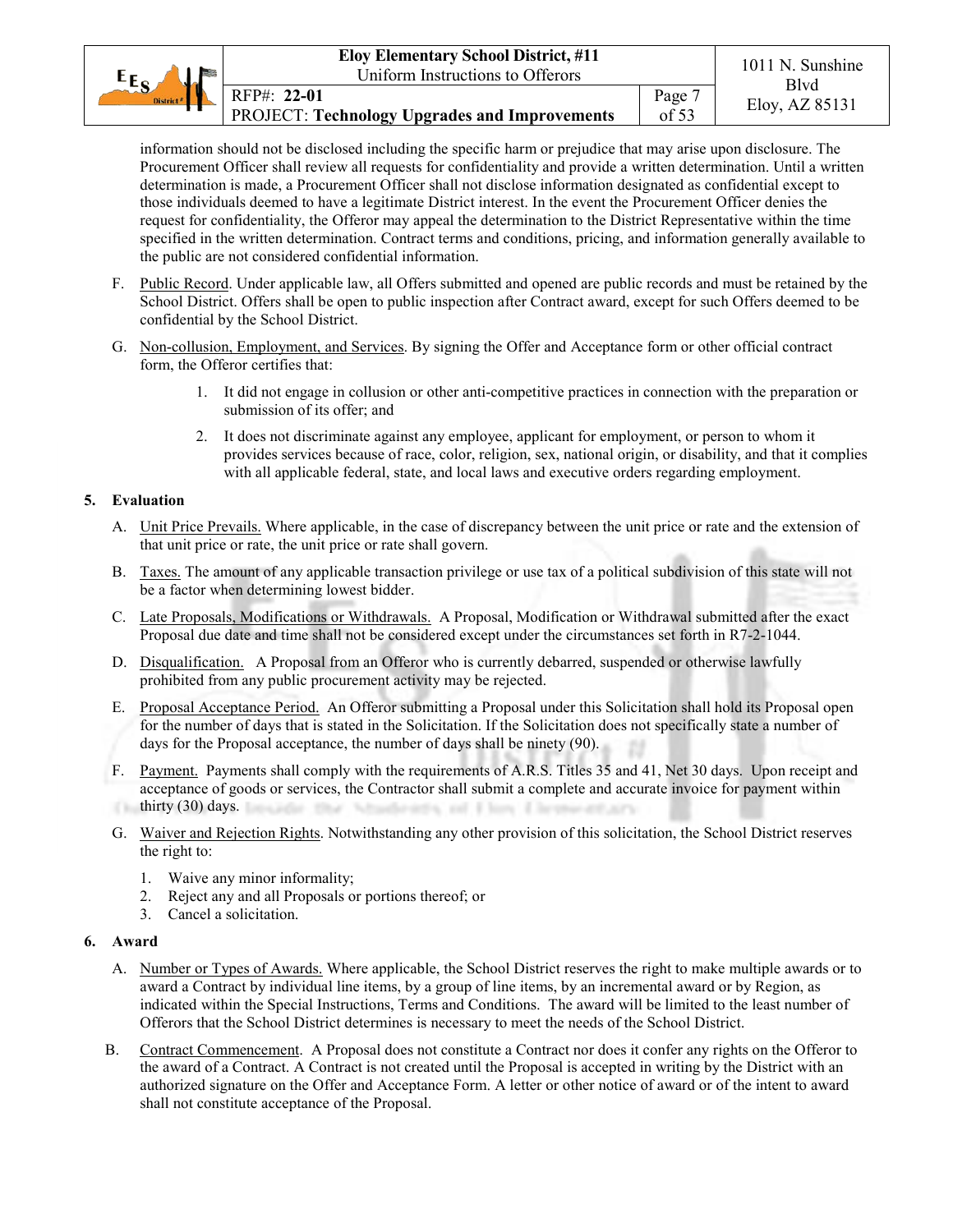| $E_{\rm R}$           | <b>Eloy Elementary School District, #11</b>                  |                 | 1011 N. Sunshine |
|-----------------------|--------------------------------------------------------------|-----------------|------------------|
| <b>Salar</b>          | Uniform Instructions to Offerors                             |                 | Blvd             |
| District <sup>#</sup> | RFP#: 22-01<br>PROJECT: Technology Upgrades and Improvements | Page 8<br>of 53 | Eloy, AZ 85131   |

- C. Effective Date. The effective date of this Contract shall be the date that the Procurement Officer signs the Proposal and Acceptance Form or other official contract form, unless another date is specifically stated in the Contract.
- D. Final Acceptance for each participating School District will be contingent upon the approval of their Governing Board, if applicable.

# **7. Protests**

A protest shall comply with and be resolved according to Arizona Department of Education School District Procurement Code Rule A.A.C. R7-2-1 141 through R7-2-1 153. Protests shall be in writing and be filed with the District Representative, Ruby James, who is the Superintendent. A protest of a solicitation shall be received by the District Representative before the Offer due date. A protest of a proposed award or of an award shall be filed with the Procurement Officer within ten (10) days after the protester knows or should have known the basis of the protest. A protest shall include:

- A. Any interested party may protest a solicitation issued by the school district, a determination that a proposal is unacceptable, or the proposed award or the award of a school district contract. Protests shall be filed with the district representative.
- B. Content of protest. The protest shall be in writing and shall include the following information:
	- 1) The name, address and telephone number of the interested party;
	- 2) The signature of the interested party or the interested party's representative;
	- 3) Identification of the solicitation or contract number;
	- 4) A detailed statement of the legal and factual grounds of the protest including copies of relevant documents; and
	- 5) The form of relief requested.
- C. The interested party shall supply any other information requested by the district representative within 10 days of the request.
- D. The interested party may file a written request with the district representative for an extension of the time limit for providing additional information set forth in subsection (C). The written request shall be filed before the expiration of the time limit set forth in subsection (C) and shall set forth good cause as to the specific reason that the interested party is unable to provide the additional information with the 10 days. The district representative shall approve or deny the request in writing, state the reasons for the determination, and if an extension is granted, set forth a new date for submission of the filing.

#### **E. Time for filing protests R7-2-1143.**

- 1) Protests based upon alleged improprieties in a solicitation that are apparent before the due date and time for responses to the solicitation, shall be filed before the due date and time for responses to the solicitation.
- 2) In cases other than those covered in subsection (A), the interested party shall file the protest within 10 days after the school district makes the procurement file available for public inspection.
- 3) The interested party may file a written request with the district representative for an extension of the time limit for protest filing set forth in subsection (B). The written request shall be filed before the expiration of the time limit set forth in subsection (B) and shall set forth good cause as to the specific action or inaction of the school district that resulted in the interested party being unable to file the protest within the 10 days. The district representative shall approve or deny the request in writing, state the reasons for the determination, and, if an extension is granted, set forth a new date for submission of the filing.
- 4) If the interested party shows good cause and it is advantageous to the school district, the district representative may consider any protest that is not filed timely.
- 5) The district representative shall immediately give notice of the protest to the successful contractor if award has been made or, if no award has been made, to all interested parties.
- 6) At any time the district representative or hearing officer may refer the protest to the governing board for resolution in accordance with R7-2-1152.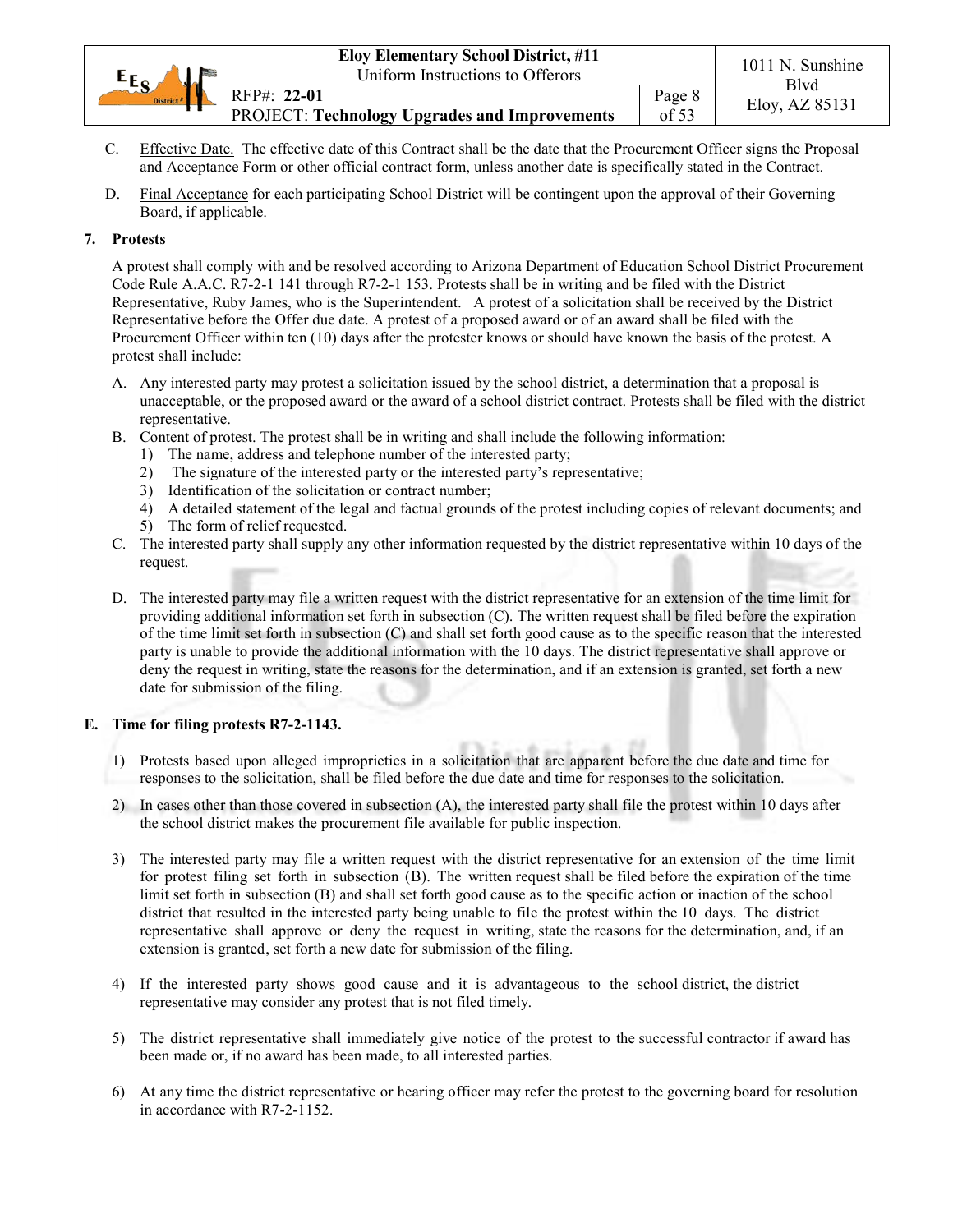# **1. Definition of Terms**

As used in this Solicitation and any resulting Contract, the terms listed below are defined as follows:

- A. *"Attachment"* means any item the Solicitation requires an Offeror to submit as part of the Offer.
- B. *"Contract"* means the combination of the Solicitation, including the Uniform and Special Instructions to Offerors, the Uniform and Special Terms and Conditions, and the Specifications and Statement or Scope of Work; the Offer and any Best and Final Offers; and any Solicitation Amendments or Contract Amendments; and any terms applied by law.
- C. *"Contract Amendment"* means a written document signed by the Procurement Officer that is issued for the purpose of making changes in the Contract.
- D. *"Contractor"* means any person who has a Contract with the School District.
- E. *"Days"* means calendar days unless otherwise specified.
- F. *"Exhibit"* means any item labeled as an Exhibit in the Solicitation or placed in the Exhibits section of the Solicitation.
- G. *"Gift or Benefit"* means a payment, distribution, expenditure, advance, deposit or donation of monies, any intangible personal property or any kind of tangible personal of real property that is not of nominal value such as a greeting card, tshirt, mug or pen.
- H. *"Gratuity"* means a payment, loan, subscription, advance, deposit of money, services, or anything of more than nominal value present or promised, unless consideration of substantially equal or greater value is received.
- I. *"Materials"* means all property, including equipment, supplies, printing, insurance and leases of property but does not include land, a permanent interest in land or real property or leasing space.
- J. *"Offer"* means bid, proposal or quotation.
- K. *"Offeror"* means a vendor who responds to a Solicitation.
- L. *"Owner"* means the Eloy Elementary School District.
- M. *"Procurement Officer"* means the person duly authorized to enter into and administer Contracts and make written determinations with respect to the Contract or their designee.
- N. *"Services"* means the furnishing of labor, time or effort by a contractor or subcontractor which does not involve the delivery of a specific end product other than required reports and performance, but does not include employment agreements or collective bargaining agreements.
- O. *"Solicitation"* means an Invitation for Bids (IFB), a Request for Proposals (RFP), or a Request for Quotations (RFQ).
- P. *"Solicitation Amendment"* means a written document that is authorized by the Procurement Officer and issued for the purpose of making changes to the Solicitation.
- Q. *"Subcontract"* means any Contract, express or implied, between the Contractor and another party or between a Subcontractor and another party delegating or assigning, in whole or in part, the making or furnishings of any material or any service required for the performance of the Contract.
- R. *"School District"* means the School District that executes the Contract.

#### **2. Contract Interpretation**

- A. Arizona Law. The law of Arizona applies to this Contract including, where applicable, the Uniform Commercial Code as adopted by the State of Arizona and the Arizona School District Procurement Code, Arizona Revised Statutes (A.R.S.) § 15- 213, and its implementing rules, Arizona Administrative Code (A.A.C.) Title 7, Chapter 2, Articles 10 and 11.
- B. Implied Contract Terms. Each Provision of law and any terms required by law to be in this Contract are a part of this Contract as if fully stated in it.
- C. Contract Order of Precedence. In the event of a conflict in the provisions of the Contract, the following shall prevail in the order set forth below:
	- 1. Amendments;
	- 2. Special Terms and Conditions;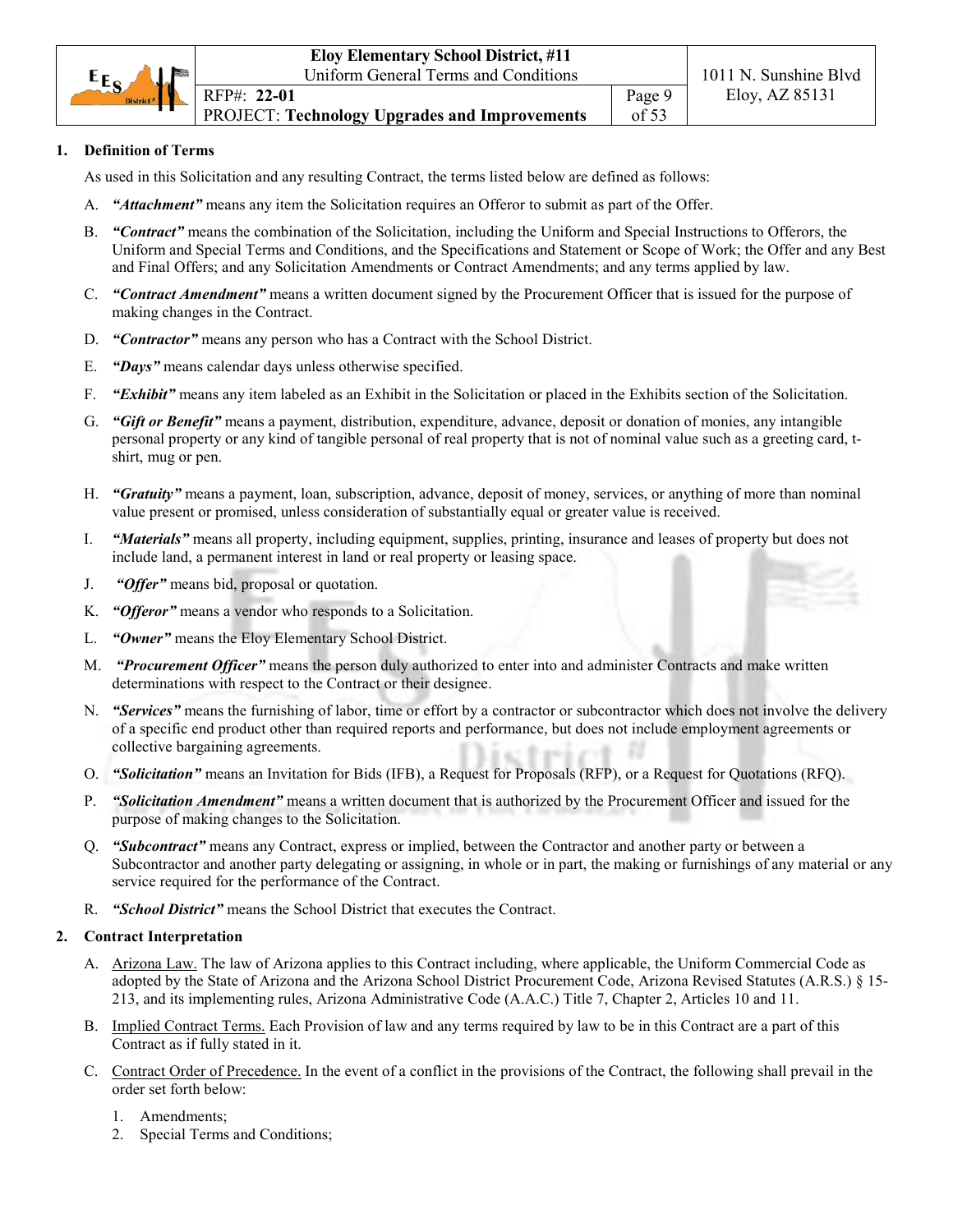|                       | <b>Eloy Elementary School District, #11</b>          |         |                       |
|-----------------------|------------------------------------------------------|---------|-----------------------|
| $E_{S}$               | Uniform General Terms and Conditions                 |         | 1011 N. Sunshine Blvd |
| District <sup>#</sup> | RFP#: 22-01                                          | Page 10 | Eloy, AZ 85131        |
|                       | <b>PROJECT: Technology Upgrades and Improvements</b> | of 53   |                       |

- 3. Uniform General Terms and Conditions;
- 4. Statement or Scope of Work;
- 5. Specifications;
- 6. Attachments;
- 7. Exhibits;
- 8. Documents Referenced in the Solicitation;
- 9. Best and Final Offer; and
- 10. Vendor's Proposal.
- D. Relationship of Parties. The Contractor under this Contract is an independent Contractor. Neither party to this Contract shall be deemed to be the employee agent of the other party to the Contract.
- E. Severability. The provisions of this Contract are severable. Any term or condition deemed illegal or invalid shall not affect any other term or condition of the Contract.
- F. No Parol Evidence. This Contract is intended by the parties as a final and complete expression of their agreement. No course of prior dealings between the parties and no usage of the trade shall supplement or explain any terms used in this document.
- G. No Waiver. Either party's failure to insist on strict performance of any term or condition of the Contract shall not be deemed waiver of that term or condition even if the party accepting or acquiescing in the nonconforming performance knows of the nature of the performance and fails to object to it.

# **3. Contract Administration and Operation**

- A. Records.Under A.R.S. § 35-214 and § 35-215, the Contractor shall retain and shall contractually require each Subcontractor to retain all data and other records ("records") relating to the acquisition and performance of the Contract for a period of five years after the completion of the Contract. All records shall be subject to inspection and audit at reasonable times. Upon request, the Contractor shall produce a legible copy of any or all such records.
- B. Non-Discrimination. The Contractor shall comply with State Executive Order No. 99-4, 2000-4 and all other applicable Federal and State laws, rules and regulations, including the Americans with Disabilities Act.
- C. Audit. Pursuant to A.R.S. § 35-214 at any time during the term of this Contract and five (5) years thereafter, the Contractor's or any Subcontractor's books and records shall be subject to audit by the School District and, where applicable, the Federal Government, the extent that the books and records relate to the performance of the Contract or Subcontract.
- D. Inspection and Testing. The Contractor agrees to permit access to its facilities, Subcontractor facilities and the Contractor's processes for producing the materials, at reasonable time for inspection of the materials and services covered under this Contract. The School District shall also have the right to test at its own cost the materials to be supplied under this Contract. Neither inspection at the Contractor's facilities nor testing shall constitute final acceptance of the materials. If the School District determines non-compliance of the materials, the Contractor shall be responsible for the payment of all costs incurred by the School District for testing and inspection.
- E. Notices. Notices to the Contractor required by this Contract shall be made by the School District to the person indicated on the Offer and Acceptance Form submitted by the Contractor unless otherwise stated in the Contract. Notices to the School District required by the Contract shall be made by the Contractor to the Solicitation Contact Person indicated on the Solicitation cover sheet, unless otherwise stated in the Contract. An authorized Procurement Officer and an authorized Contractor representative may change their respective person to whom notices shall be given by written notice and an Amendment to the Contract shall not be necessary.
- F. Advertising and Promotion of Contract. The Contractor shall not advertise or publish information for commercial benefit concerning this Contract without the prior written approval of the Procurement Officer.
- G. Property of the School District. Any materials, including reports, computer programs and other deliverables, created under this Contract are the sole property of the School District. The Contractor is not entitled to a patent or copyright on those materials and may not transfer the patent or copyright to anyone else. The Contractor shall not use or release these materials without the prior written consent of the School District.
- H. Ownership of Intellectual Property. Any and all intellectual property, including but not limited to copyright, invention, trademark, trade name, service mark, and/or trade secrets created or conceived pursuant to or as a result of this contract and any related subcontract ("Intellectual Property"), shall be work made for hire and the District shall be considered the creator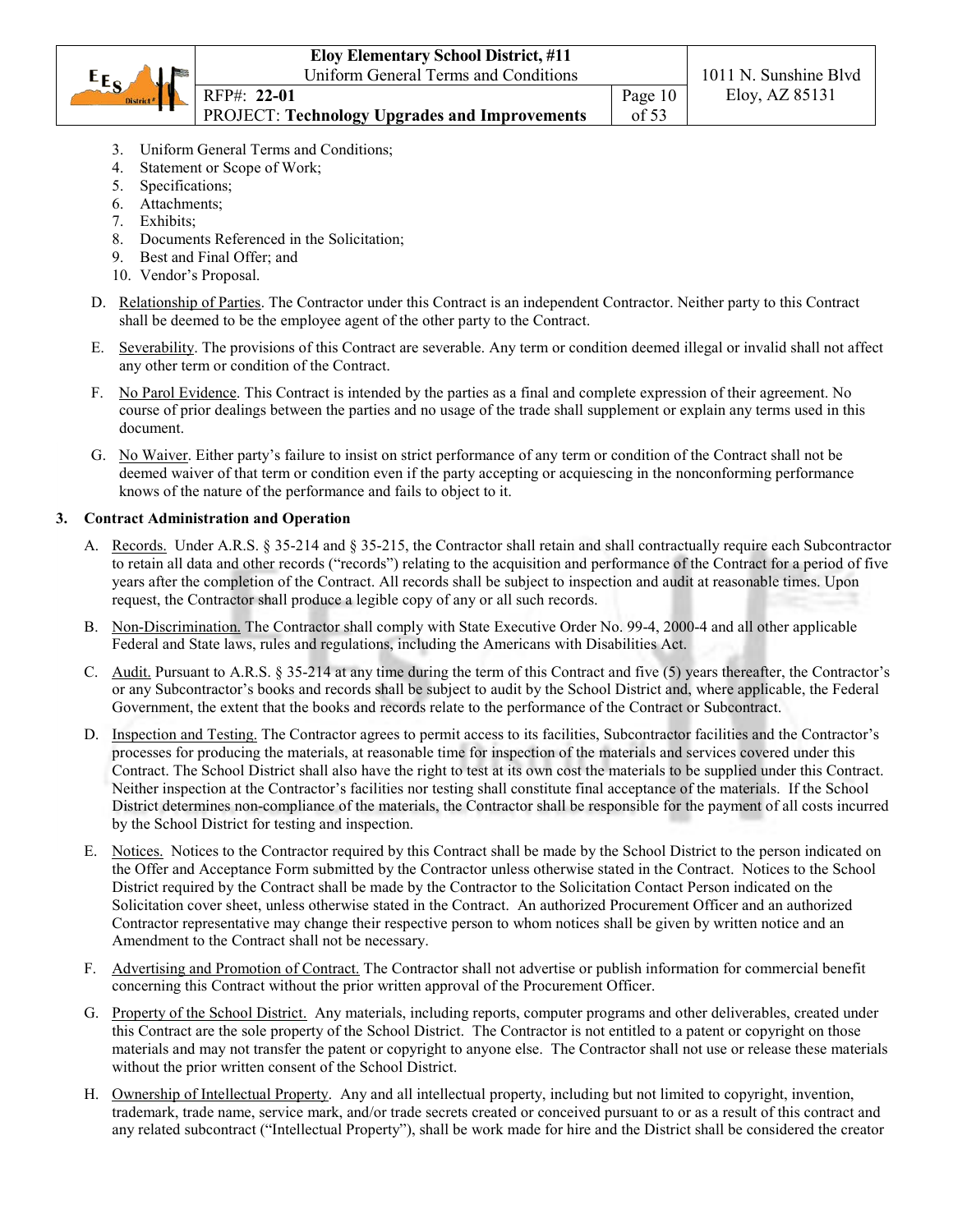|                         | <b>Eloy Elementary School District, #11</b>   |         |                       |
|-------------------------|-----------------------------------------------|---------|-----------------------|
| $EE_{S_A}$<br><b>Ma</b> | Uniform General Terms and Conditions          |         | 1011 N. Sunshine Blvd |
| District <sup>#</sup>   | RFP#: 22-01                                   | Page 11 | Eloy, AZ 85131        |
|                         | PROJECT: Technology Upgrades and Improvements | of 53   |                       |

of such Intellectual Property. The District shall own the entire right, title and interest to the Intellectual Property throughout the world. Contractor shall notify the District, within thirty (30) days, of the creation of any Intellectual Property by it or its subcontractor(s). Contractor, on behalf of itself and any subcontractor(s), agrees to execute any and all document(s) necessary to assure ownership of the Intellectual Property vests in the District and shall take no affirmative actions that might have the effect of vesting all or part of the Intellectual Property in any entity other than the District. The Intellectual Property shall not be disclosed by contractor or its subcontractor(s) to any entity not the District without the express written authorization of the District.

- I. Federal Immigration and Nationality Act. By entering the contract, contractor warrants compliance with A.R.S. 41-4401, A.R.S. 23-214, the Federal Immigration and Nationality Act (FINA), and all other federal immigration laws and regulations. The District may request verification of compliance from any contractor or subcontractor performing work under this contract. The District reserves the right to confirm compliance in accordance with applicable laws. Should the District suspect or find that the contractor or any of its subcontractors are not in compliance, the District may pursue any and all remedies allowed by law, including, but not limited to: suspension of work, termination of the contract for default, and suspension and/or debarment of the contractor. All costs necessary to verify compliance are the responsibility of the contractor.
- J. E-Verify Requirements. In accordance with A.R.S. § 41-4401, Contractor warrants compliance with all Federal immigration laws and regulations relating to employees and warrants its compliance with Section A.R.S. § 23-214, Subsection A.
- K. Offshore Performance of Work Prohibited. Due to security and identity protection concerns, direct services under any subsequent contract shall be performed within the borders of the United States. Any services that are described in the specifications or scope of work that directly serve the school district(s) or charter school(s) or its clients and may involve access to secure or sensitive data or personal client data or development or modification of software for the State shall be performed within the borders of the United States. Unless specifically stated otherwise in the specifications, this definition does not apply to indirect or "overhead" services, redundant back-up services or services that are incidental to the performance of the contract. This provision applies to work performed by subcontractors at all tiers.

#### **4. Costs and Payments**

- A. Payments. Payments shall comply with the requirements of A.R.S. Titles 35-342 and 41, Net 30 days. Upon receipt and acceptance of goods or services, the Contractor shall submit a complete and accurate invoice for payment from the School District within thirty (30) days. The Purchase Order number must be referenced on the invoice.
- B. Delivery. Unless stated otherwise in the Contract, all prices shall be F.O.B. destination and shall include delivery and unloading at the destination.
- C. Applicable Taxes.
- 1. Payment of Taxes by the School District. The School District will pay only the rate and/or amount of taxes identified in the Proposal and in any resulting Contract. and it has a line
	- 2. State and Local Transaction Privilege Taxes. The School District is subject to all applicable state and local transaction privilege taxes. Transaction privilege taxes apply to the sale and are the responsibility of the seller to remit. Failure to collect taxes from the buyer does not relieve the seller from its obligation to remit taxes.
	- 3. Tax Indemnification. Contractor and all Subcontractors shall pay all federal, state, and local taxes applicable to its operation and any persons employed by the Contractor. Contractor shall, and require all Subcontractors to hold the School District harmless from any responsibility for taxes, damages and interest, if applicable, contributions required under federal, and/or state and local laws and regulations and any other costs including transaction privilege taxes, unemployment compensation insurance, Social Security and Worker's Compensation.
	- 4. IRS W-9. In order to receive payment under any resulting Contract, Offeror shall have a current I.R.S. W-9 Form on file with the School District.
- C. Availability of Funds for the Next Fiscal Year. Funds may not presently be available for performance under this Contract beyond the current fiscal year. No legal liability on the part of the School District for any payment may arise under this Contract beyond the current fiscal year until funds are made available for performance of the Contract. The School District will make reasonable efforts to secure such funds.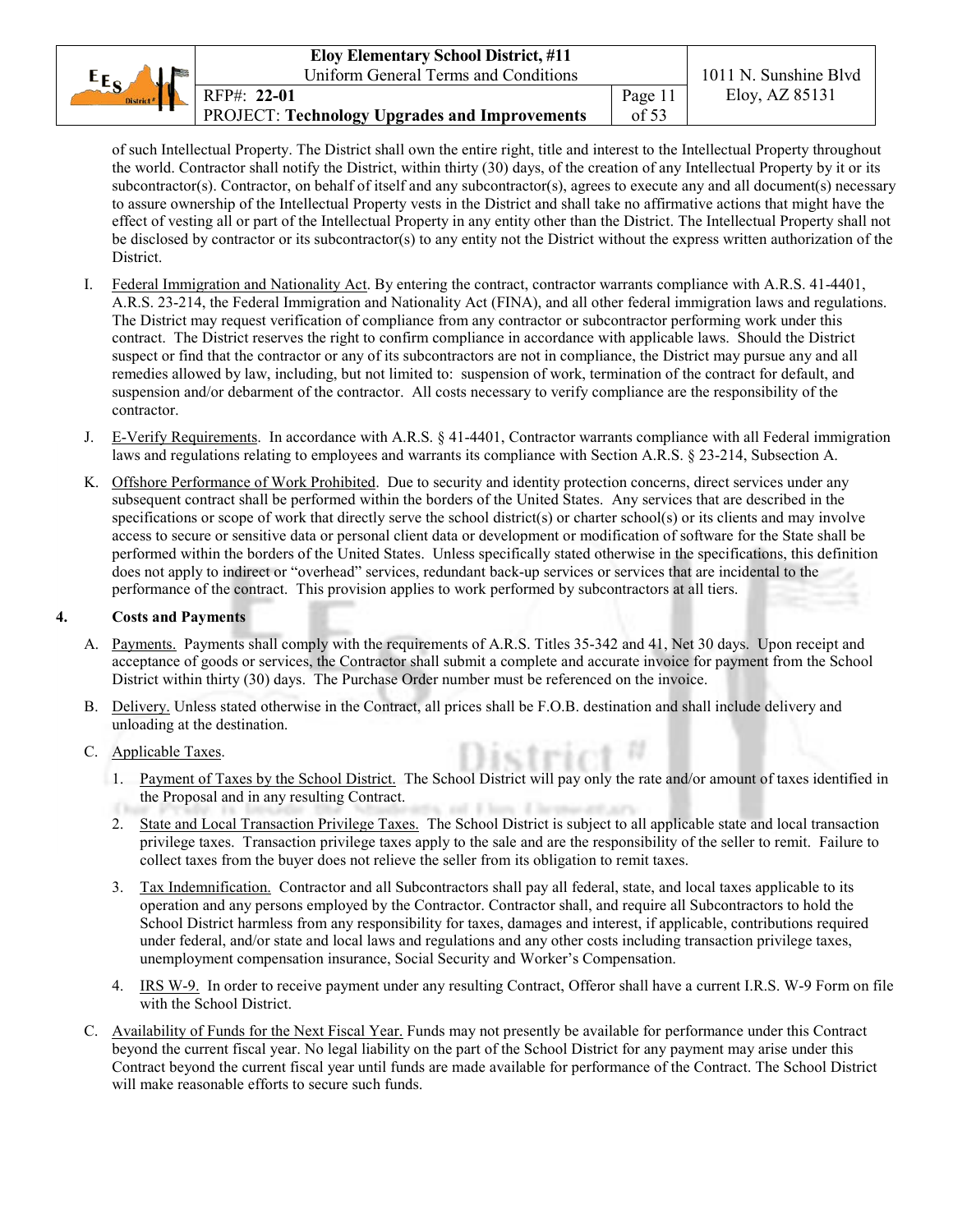|                       | <b>Eloy Elementary School District, #11</b>          |         |                       |
|-----------------------|------------------------------------------------------|---------|-----------------------|
| $E_{S}$               | Uniform General Terms and Conditions                 |         | 1011 N. Sunshine Blvd |
| District <sup>#</sup> | RFP#: 22-01                                          | Page 12 | Eloy, AZ 85131        |
|                       | <b>PROJECT: Technology Upgrades and Improvements</b> | of 53   |                       |

# **5. Contract Changes**

- A. Amendments. This Contract is issued under the authority of the Procurement Officer who signed this Contract. The Contract may be modified only through a Contract Amendment within the scope of the Contract signed by the Procurement Officer. Changes to the Contract, including the addition of work or materials, the revision of payment terms, or the substitution of work or materials, directed by an unauthorized employee or made unilaterally by the Contractor are violations or the Contract and or applicable law. Such changes, including unauthorized written Contract Amendments, shall be void and without effect, and the Contractor shall not be entitled to any claim and this Contract based on those changes.
- B. Subcontracts. The Contractor shall not enter into any Subcontract under this Contract without the advance written approval of the Procurement Officer. The Subcontract shall incorporate by reference the terms and conditions of this Contract.
- C. Assignment and Delegation. The Contractor shall not assign any right nor delegate any duty under this Contract without the prior written approval of the Procurement Officer. The Procurement Officer shall not unreasonably withhold approval.

# **6. Risk and Liability**

- A. Risk of Loss. The Contractor shall bear all loss of conforming material covered under this Contract until received by authorized personnel at the location designated in the purchase order or Contract. Mere receipt does not constitute final acceptance. The risk of loss for nonconforming materials shall remain with the Contractor regardless of receipt.
- B. General Indemnification. To the extent permitted by A.R.S. § 41-621 and § 35-154, the School District shall be indemnified and held harmless by the Contractor for its vicarious liability as result of entering into this Contract. Each party to this Contract is responsible for its own negligence.
- C. Indemnification Patent and Copyright. To the extent permitted by A.R.S. § 41-621 and § 35-154, the Contractor shall indemnify and hold harmless the School District against any liability, including costs and expenses, for infringement of any patent, trademark, or copyright arising out of Contract performance or use by the School District of materials furnished or work performed under this Contract. The School District shall reasonably notify the Contractor of any claim for which it may be liable under this paragraph.
- D. Force Majeure.
	- 1. Except for payment of sums due, neither party shall be liable to the other nor deemed in default under this Contract if and to the extent that such party's performance of this Contract is prevented by reason of force majeure. The term "*force majeure*" means an occurrence that is beyond the control of the party affected and occurs without its fault or negligence. Without limiting the foregoing, force majeure includes acts of God; acts of the public enemy; war; riots; strikes; mobilization; labor disputes; civil disorders; fire; flood; lockouts; injections-intervention-acts; or failures or refusals to act by government authority; and other similar occurrences beyond the control of the party declaring force majeure which such party is unable to prevent by exercising reasonable diligence.
	- 2. Force Majeure shall not include the following occurrences:
	- a. Late delivery of equipment or materials caused by congestion at a manufacturer's plant or elsewhere, or an oversold condition of the market; or
		- b. Late performance by a Subcontractor unless the delay arises out of a force majeure occurrence in accordance with this force majeure term and condition; or
		- c. Inability of either the Contractor or any Subcontractor to acquire or maintain any required insurance, bonds, licenses, or permits.
	- 3. If either party is delayed at any time in the progress of the work by force majeure, the delayed party shall notify the other party in writing of such delay, as soon as is practicable and no later than the following working day, of the commencement thereof and shall specify the causes of such delay in such notice. Such notice shall be delivered or mailed certified-return receipt requested, and shall make a specific reference to this article, thereby invoking its provisions. The delayed party shall cause such delay to cease as soon as practicable and shall notify the other party in writing when it has done so. The time of completion shall be extended by Contract Amendment for a period of time equal to the time that results or effects of such delay prevent the delayed party from performing in accordance with this Contract.
	- 4. Any delay or failure in performance by either party hereto shall not constitute default hereunder or give rise to any claim for damages or loss of anticipated profits if, and that such delay or failure is caused by force majeure.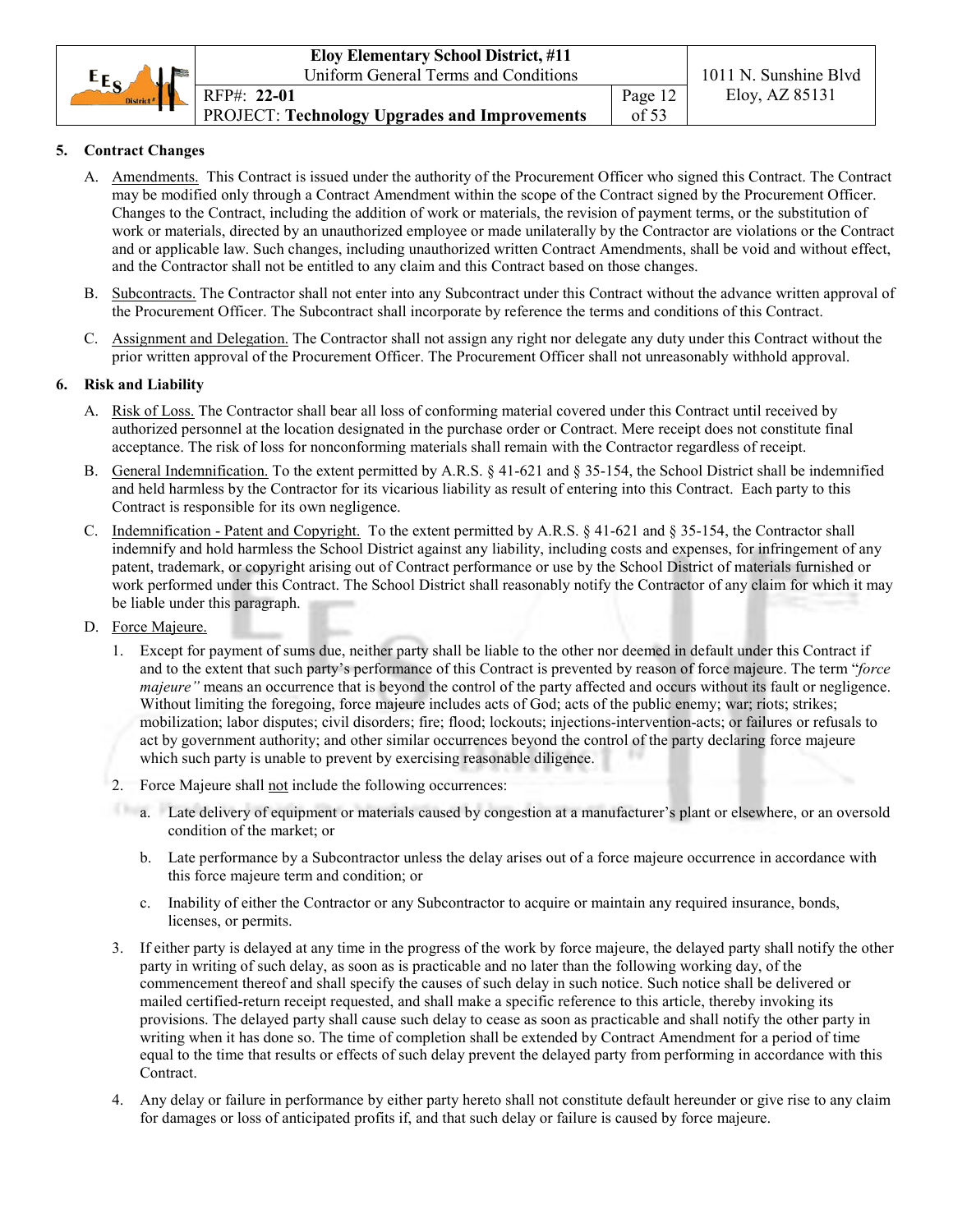|                       | <b>Eloy Elementary School District, #11</b>          |         |                       |
|-----------------------|------------------------------------------------------|---------|-----------------------|
| $E_{S}$               | <b>Uniform General Terms and Conditions</b>          |         | 1011 N. Sunshine Blvd |
| District <sup>#</sup> | RFP#: 22-01                                          | Page 13 | Eloy, AZ 85131        |
|                       | <b>PROJECT: Technology Upgrades and Improvements</b> | of 53   |                       |

E. Third Party Antitrust Violations. The Contractor assigns to the School District any claim for overcharges resulting from antitrust violation the extent that those violations concern materials of services supplied by third parties to the Contractor toward fulfillment of this Contract.

# **7. Warranties**

- A. Liens. The Contractor warrants that the materials supplied under this Contract are free of liens.
- B. Quality. Unless otherwise modified elsewhere in these terms and conditions, the Contractor warrants that for one year after acceptance by the School District of the materials or services, they shall be:
	- 1. A quality to pass without objection in the trade under the Contract description;
	- 2. Fit for the intended purposes for which the materials or services are used;
	- 3. Within the variations permitted by the Contract and are of even kind, quality, and quality within each unit and among all units;
	- 4. Adequately contained, packaged and marked as the Contract may require; and
	- 5. Conform to the written promises or affirmations of fact made by the Contractor.
- C. Fitness. The Contractor warrants that any material or service supplied to the School District shall fully conform to all requirements of the Solicitation and all representations of the Contractor, and shall be fit for all purposes and uses required by the Contract.
- D. Inspection/Testing. The warranties set forth in subparagraphs A through C of this paragraph are not affected by inspection/ testing of or payment for the materials or services by the School District.
- E. Exclusions. Except as otherwise set forth in this Contract, there are no express or implied warranties or merchant ability fitness.
- F. Compliance with Applicable Laws. The materials and services supplied under this Contract shall comply with all applicable federal, state and local laws, and the Contract shall maintain all applicable licenses and permits.
- G. Survival of Rights and Obligations after Contract Expiration or Termination.
	- 1. Contractor's Representations and Warranties. All representations and warranties made by the Contractor under this Contract shall survive the expiration of termination hereof. In addition, the parties hereto acknowledge that pursuant to A.R.S. § 12-510, except as provided in A.R.S. § 12-529, the School District is not subject to or barred by any limitations of actions prescribed in A.R.S. Title 12, Chapter 5.
	- 2. Purchase Orders. The Contractor shall, in accordance with all terms and conditions of the Contract, fully perform and shall be obligated to comply with all purchase orders received by the Contractor prior to the expiration or termination hereof, unless otherwise directed in writing by the Procurement Offices, including, without limitation, all purchase orders received prior to but not fully performed and satisfied at the expiration or termination of this Contract.

# **8. School District's Contractual Remedies**

- A. Right to Assurance. If the School District in good faith has reason to believe that the Contractor does not intend to, or is unable to perform or continue performing the Contract, the Procurement Officer may demand in writing that the Contractor give a written assurance of intent or ability to perform. Failure by the Contractor to provide written assurance within the number of days specified in the demand may, at the School District's option, be the basis for terminating the Contract under the Uniform General Terms and Conditions.
- B. Stop Work Order.
	- 1. The School District may, at any time, by written order to the Contractor, require the Contractor to stop all or any part, of the work called for by this Contract for a period of up to ninety (90) days after the order is delivered to the Contractor, and for any further period to which the parties may agree. The order shall be specifically identified as a stop work order issued under this clause. Upon receipt of the order, the Contractor shall immediately comply with its terms and take all reasonable steps to minimize the incurrence of costs allocable to the work covered by the order during the period of work stoppage.
	- 2. If a stop work order issued under this clause is canceled or the period of the order or any extension expires, the Contractor shall resume work. The Procurement Officer shall make an equitable adjustment in the delivery schedule or Contract price, or both, and the Contract shall be amended in writing accordingly.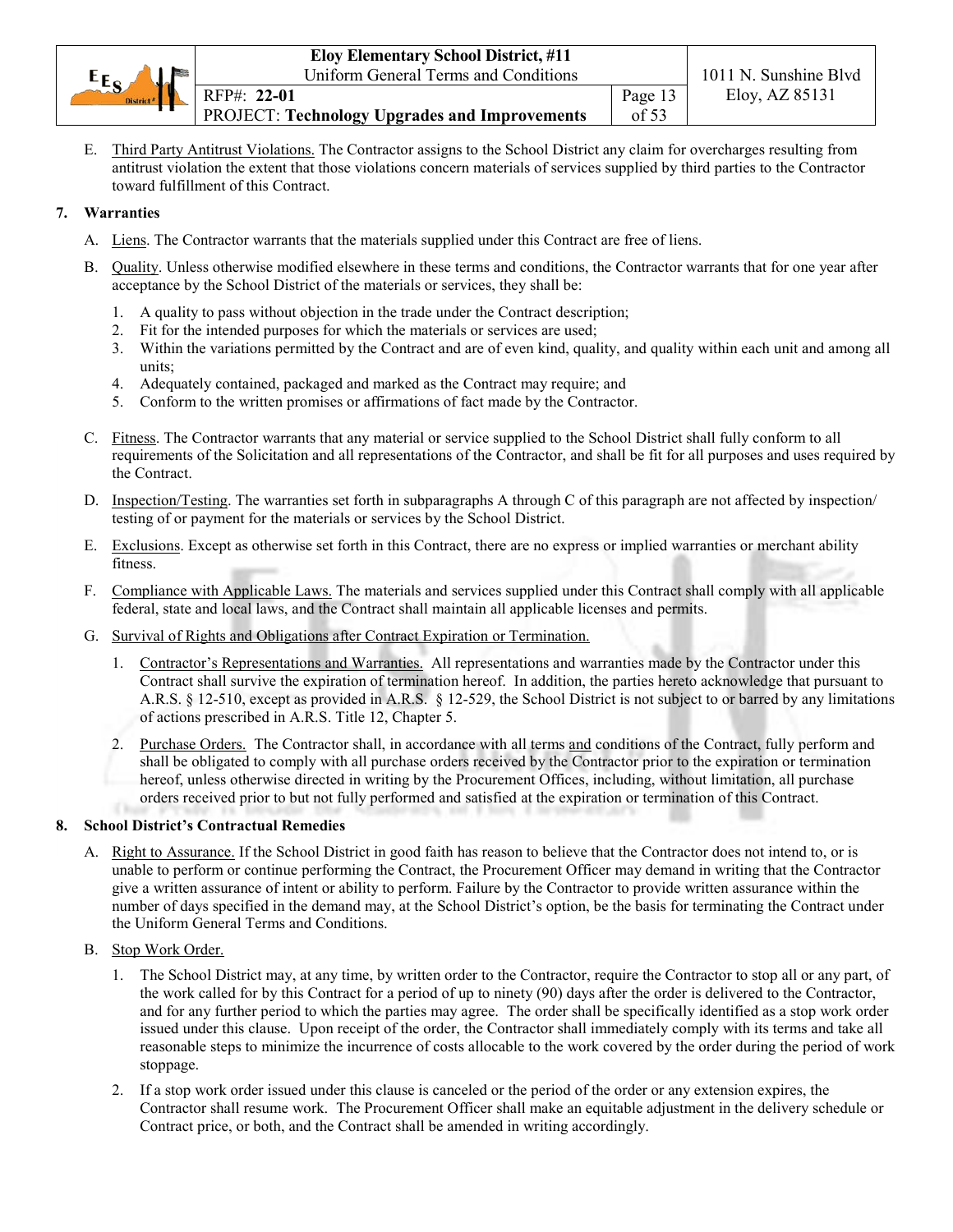| $E_{S}$<br><b>Mai</b> | <b>Eloy Elementary School District, #11</b><br>Uniform General Terms and Conditions |                  | 1011 N. Sunshine Blyd |
|-----------------------|-------------------------------------------------------------------------------------|------------------|-----------------------|
| District <sup>#</sup> | RFP#: 22-01<br>PROJECT: Technology Upgrades and Improvements                        | Page 14<br>of 53 | Eloy, AZ 85131        |

- C. Non-exclusive Remedies. The rights and the remedies of the School District under this Contract are not exclusive.
- D. Nonconforming Tender. Materials supplied under this Contract shall fully comply with the Contract. The delivery of materials or a portion of the materials in an installment that do not fully comply constitutes a breach of Contract. On delivery of nonconforming materials, the School District may terminate the Contract for default under applicable termination clauses in the Contract, exercise any of its remedies under the Uniform Commercial Code, or pursue any other right or remedy available to it.
- E. Right to Offset. The School District shall be entitled to offset against any sums due the Contractor, any expenses or costs incurred by the School District or damages assessed by the School District concerning the Contractor's nonconforming performance or failure to perform the Contract, including expenses, costs and damages described in the Uniform General Terms and Conditions.

# **9. Contract Termination**

- A. Cancellation for Conflict of Interest. Per A.R.S. § 38-511, and R7-2-1087: the School District may cancel this Contract within three (3) years after Contract execution without penalty or further obligation if any person significantly involved in initiating, negotiating, securing, drafting, or creating the Contract on behalf of the School District is, or becomes at any time while the Contract or an extension the Contract is in effect, an employee of or a consultant to any other party to this Contract with respect to the subject matter of the Contract. The cancellation shall be effective when the Contractor receives written notice of the cancellation unless the notice specifies a later time.
- B. Cancellation for Gifting: R7-2-1087, G, If it appears that any person has not complied with A.R.S. § 15-213(O). The school district or school purchasing cooperative may, by written notice, terminate the Contract, in whole or in part, if the school district or school purchasing cooperative determines that any person or vendor has offered, conferred or agreed to confer any personal gift or benefit on any employee of the school district or school purchasing cooperative who supervised or participated in the planning, recommending, selecting or contracting of the Contract.
- C. Cancellation for Gratuities. R7-2-1087, H, The School District may, by written notice, terminate this Contract, in whole or in part, if the School District determines that employment or gratuity was offered or made by the Contractor or a representative of the Contractor to any officer or employee of the School District for the purpose of influencing the outcome of the procurement or securing the Contract, an Amendment to the Contract, or favorable treatment concerning the Contract, including the making of any determination or decision about Contract performance. The School District, in addition to any other rights or remedies, shall be entitled to recover exemplary damages in the amount of three (3) times the value of the gratuity offered by the Contractor.
- D. Suspension or Debarment. The School District may, by written notice to the Contractor, immediately terminate this Contract if the School District determines that the Contractor has been disbarred, suspended or otherwise lawfully prohibited from participating in any public procurement activity, including but not limited to, being disapproved as a Subcontractor of any public procurement unit or other governmental body.
- E. Termination for Convenience. The School District reserves the right to terminate the Contract, in whole or in part at any time, when in the best interests of the School District without penalty recourse. Upon receipt of the written notice, the Contractor shall immediately stop all work, as directed in the notice, notify all Subcontractors of the effective date of the termination and minimize all further costs to the School District. In the event of termination under this paragraph, all documents, data and reports prepared by the Contractor under the Contract shall become the property of and be delivered to the School District. The Contractor shall be entitled to receive just and equitable compensation for work in progress, work completed, and materials accepted before the effective date of the termination. The cost principles and procedures provided in A.A.C. R7-2-1125 shall apply.
- F. Termination for Default.
	- 1. In addition to the rights reserved in the Uniform Terms and Conditions, the School District reserves the right to terminate the Contract in whole or in part due to the failure of the Contractor to comply with any term or condition of the Contract, to acquire and maintain all required insurance policies, bonds, licenses and permits, or to make satisfactory progress in performing the Contract. The Procurement Officer shall provide written notice of the termination and the reasons for it to the Contractor.
	- 2. Upon termination under this paragraph, all documents, data and reports prepared by the Contractor under the Contract shall become the property of and be delivered to the School District.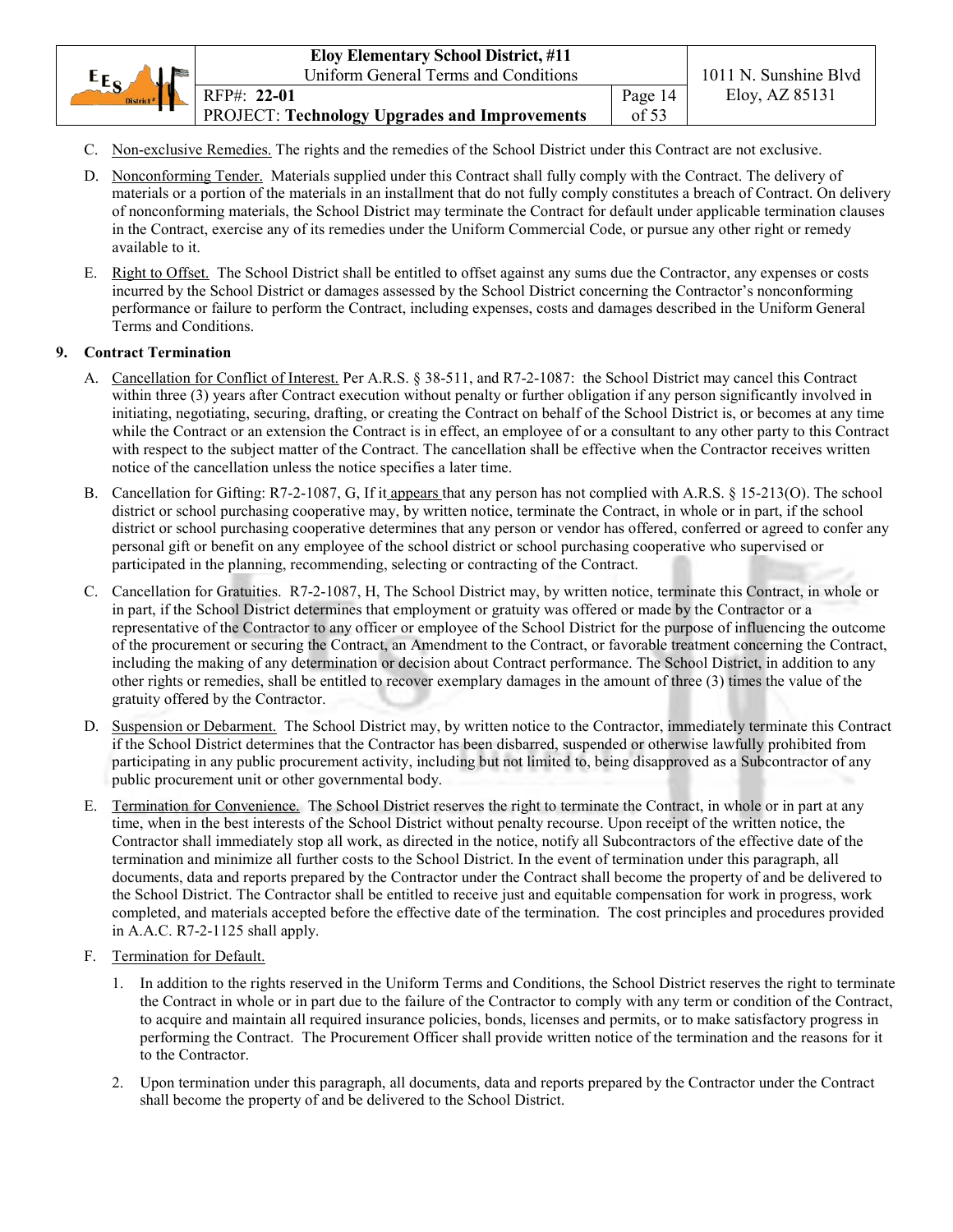|                       | <b>Eloy Elementary School District, #11</b>   |         |                       |
|-----------------------|-----------------------------------------------|---------|-----------------------|
| $E_{S}$<br>لملعد      | Uniform General Terms and Conditions          |         | 1011 N. Sunshine Blvd |
| District <sup>#</sup> | RFP#: 22-01                                   | Page 15 | Eloy, AZ 85131        |
|                       | PROJECT: Technology Upgrades and Improvements | of $53$ |                       |

- 3. The School District may, upon termination of this Contract, procure, on terms and in the manner that it deems appropriate, materials and services to replace those under this Contract. The Contractor shall be liable to the School District for any excess costs incurred by the School District re-procuring the materials or services.
- G. Continuation of Performance through Termination. The Contractor shall continue to perform, in accordance with the requirements of the Contract, up to the date of termination, as directed in the termination notice.

#### **10. Contract Claims**

All Contract claims and controversies under this Contract shall be resolved according to A.R.S. Title 15-213 and AAC R7-2-1155 through R7-2-1181and rules adopted there under.

#### **11. Gift Policy**

The Eloy Elementary School District will accept no gifts, gratuities or advertising products from Offerors. The District has adopted a zero tolerance policy concerning Offeror gifts. The District may request product samples from Offerors for official evaluation with disposal of those said samples at the discretion of the Procurement Officer.

#### **12. Integrity of Proposal**

By signing this Proposal, the Offeror affirms that the Offeror has not given, nor intends to give any time hereafter any economic opportunity, future employment, gift, loan gratuity, special discount, trip favor, or service to any employee of the School District in connection with the submitted Proposal. Failure to sign the Proposal, or signing it with a false statement, shall void the submitted proposal or any resulting contract.

#### **13. Terrorism Country Divestments**

Per A.R.S. § 35-392, the District is prohibited from purchasing from a company that is in violation of the Export Administration Act.

#### **14. Boycott of Israel**

Per A.R.S. § 35-393, the District is prohibited from purchasing from a company that is in violation of the Israel Boycott Divestments. Unless and until the District Court's injunction in Jordahl v. Brnovich et al., Case No. 3:17-cv-08263 (D. Ariz.) is stayed or lifted, the Anti-Israel Boycott Provision (A.R.S. 35-393.01 (A)) is unenforceable and the State will take no action to enforce it.

#### **15. Fingerprint Clearance**

Contractor, including any employee of Contractor, a subcontractor and employee of a subcontractor, who is contracted to supply services on a regular basis (at least five (5) times during a month) at a District school shall at its own expense, obtain a valid fingerprint clearance card in accordance with A.R.S. §41-1758 and present it to District or school prior to commencement of services. An exception to this requirement may be made as authorized in Governing Board policy.

#### **16. Registered Sex Offender Notification Restriction**

Contractor agrees that no employee or agent of Contractor or a subcontractor, who has been adjudicated to be a registered sex offender, will perform work on District premises or equipment at any time when District students are, or are reasonably expected to be, present. Contractor further agrees that a violation of this condition shall be considered a material breach and may result in a cancellation of the Contract at District's discretion.

#### **17. COVID-19.**

During this uncertain time, facial masks must be worn anytime the Contractor is on site and social distancing is mandatory.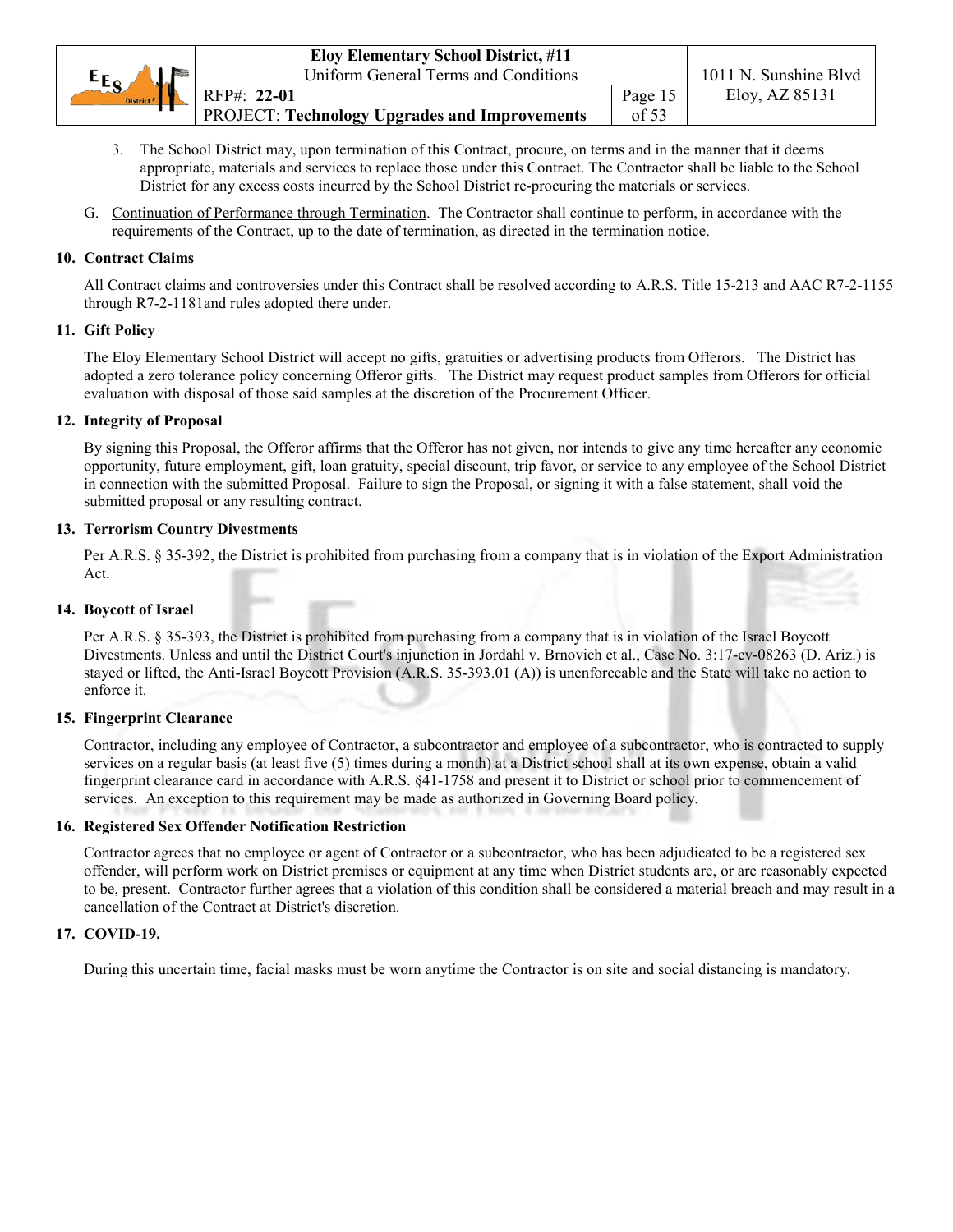

# **1. Pre-Offer Conference**

Refer to Page 1 for the date, time and location of the conference. Unless otherwise noted, the pre-offer conference is not mandatory, but highly recommended.

#### **2. Inquiries**

All questions regarding this RFP must be submitted in writing **no later than noon on October 20, 2021** to Ed Sauceda via email at edward.sauceda@eloyesd.net.

#### **3. Preparation of Proposals**

#### **A. Electronic Documents**

This solicitation document is provided in an electronic format. Any unidentified alteration or modification to any solicitation documents, to any attachments, exhibits, forms, charts or illustrations contained herein shall be null and void. In those instances where modifications are identified, the original document published by the District shall take precedence. As provided in the Uniform Instructions, Offerors are responsible for clearly identifying any and all changes or modifications to any solicitations document upon submission to the District.

#### **B. Proposal Format**

**Five (5) sets**: One (1) original and three (3) copies and one (1) electronic copy in the form of a USB Flash Drive of the proposal should be submitted on the forms **and** in the format as contained in the RFP. All proposals including copies should contain all descriptive literature, specifications, samples (if requested), references, etc. Proposals should be typed in no less than 10 point font, double spaced and limited to no more than 50 numbered pages, front and back, in its entirety. This page limit preference does not include the required attachment forms.

#### **C. Acknowledgement of Amendments**

In accordance with A.A.C. R7-2-1042(A.1.b), Offeror should acknowledge receipt of all amendments by signing the Acknowledgement Form of the RFP.

#### **4. Submission of Proposal**

#### **A. Offer and Acceptance**

Offeror shall include a signed Offer and Acceptance Form. The Offer and Acceptance Form shall be signed with an original signature by the person signing the Offer, and shall be submitted with the submitted bid no later than the Offer due date and time. Failure to return a signed Offer and Acceptance Form may result in rejection of the Offer.

- 1. Debarment or Suspension Certification. By signing the Offer and Acceptance Form, the Offeror certifies that the firm, business or person submitting the proposal or offer has not been debarred, suspended or otherwise lawfully Chair. precluded from participating in any public procurement activity with any Federal, State or Local Government. Signing the Offer section without disclosing all pertinent information about a debarment or suspension shall result in rejection of the proposal or offer or cancellation of a contract.
	- i. Certification is required by the regulations implementing Executive Order 12549 and 12689, Debarment and Suspension, Section 3017.510, Participants Responsibilities. The regulations were published as Part IV of the January 30, 1989, Federal Register (pages 4722-4733).
	- ii. The Offeror agrees, by signing the Offer and Award form, it shall not knowingly enter into any transaction with a person or firm who is debarred, suspended, declared ineligible, or voluntarily excluded from participation in this agreement, unless authorized by the department or agency with which this agreement originated.

#### **B. Confidential Information**

If a person believes that any portion of a proposal, bid, offer, specification, protest or correspondence contains information that should be withheld, then the Procurement Officer shall be so advised in writing (price is not confidential and will not be withheld). Such material shall be identified as confidential wherever it appears. The District, pursuant to R7-2-1016, shall review all requests for confidentiality and provide a written determination. If the confidential request is denied, such information shall be disclosed as public information, unless the person utilizes the 'Protest' provision as noted in R7-2-1142.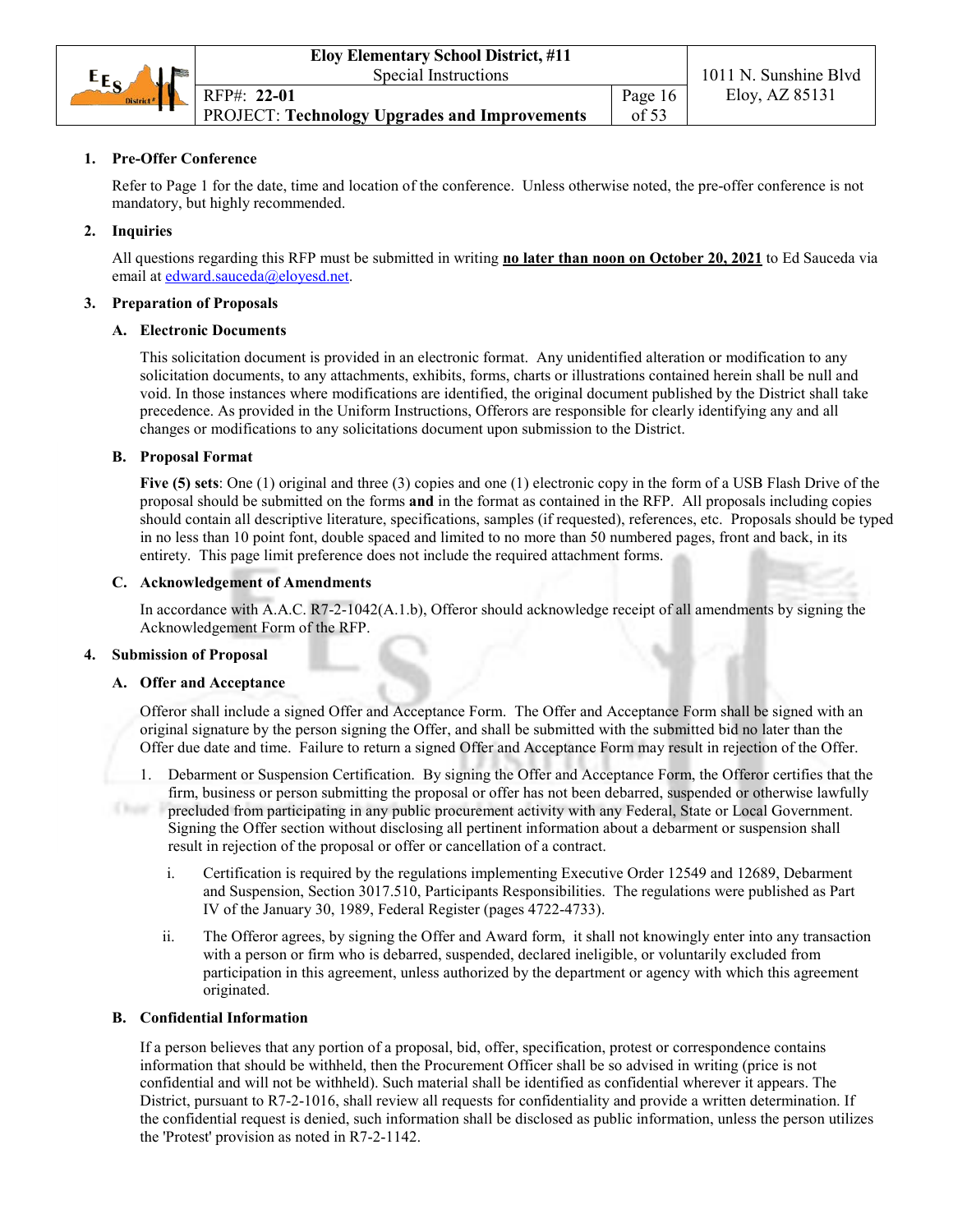Any portion of your offer that is considered confidential in nature shall be cut from its document of origin and pasted within the confidential section. The confidential section shall be placed in a separate envelope inside your proposal. On the outside of the envelope there shall be a list of the contents, the reason this is confidential or proprietary, and whom is the contact person regarding the contents of the envelope. Reference to its location within the document of origin must be submitted for reference.

Any attachment that has confidential information within it cannot be removed once your offer has been submitted. If the District finds it is not confidential, the firm may pick up their envelope containing the confidential information and none of the material will be used in the evaluation process. Should the District find in favor of the firm, any information contained in the Confidential Information envelope, will be viewable only by appropriate procurement staff and evaluators.

# **C. Vendor Payment Form**

A completed Vendor Payment form provides necessary information for the District to create a purchase order and subsequent payments and should be included in the proposal package.

# **D. Deviations and Exceptions**

The form should be completed if there are any deviations/exceptions to the information found within the Request for Proposal. Any deviation or exception not included on the form provided shall be without force and effect in any resulting Contract. Failure to show specific deviations indicates full compliance with the RFP.

# **E. Familial Relationship Disclosure – Notarized**

A notarized statement disclosing any relationship with the District or Governing Board must be included in the proposal package.

# **F. Amendment Acknowledgement**

The form should be used to acknowledge any/all Amendments that may be issued. The form does not have to be submitted within the proposal package if no Amendment(s) is issued. Signatures provided on this document serve as confirmation that the Offeror has reviewed and acknowledges any change, clarification or modification made to the original proposal and/or related documents.

#### **G. Drug-Free Workplace**

The form indicates if your firm has a policy in place or not and should be included in the proposal package.

#### **H. Non-Collusion – Notarized**

Offeror attests that the proposal is genuine, is neither a sham nor collusive, nor is made in the interest for or on behalf of any person or corporation not named within the proposal. The Offeror has not in any manner sought by collusion or anticompetitive means or practices to secure for itself an advantage over any other bidder. It also certifies that the Offeror has not directly or indirectly induced or solicited any other bidder to put in a sham or collusive proposal, or induced or solicited any other bidder to refrain from submitting an offer.

Offer attests that any person or vendor that has secured or has taken steps to secure a contract, purchase, payment, claim or financial transaction with a school district or school purchasing cooperative that offers, confers or agrees to confer any personal gift or benefit on a person who supervises or participates in contracts, purchases, payments, claims or other financial transactions, or on a person who supervises or participates in planning, recommending, selecting or contracting for materials, services, goods, construction or construction services of a school district or school purchasing cooperative is subject to the penalties prescribed in A.R.S. § 15-213(O). This form shall be notarized.

#### **I. Offer and Acceptance Page**

This page must be signed by an authorized person for the firm submitting. Additionally, there is a long list of items you are attesting to when you submit your proposal.

#### **CERTIFICATION**

By signature in the Offer section above, the Bidder certifies:

1. The submission of the offer did not involve collusion or other anti-competitive practices and has taken steps and exercised due diligence to ensure that no violation of ARS 15-213 (O) has occurred.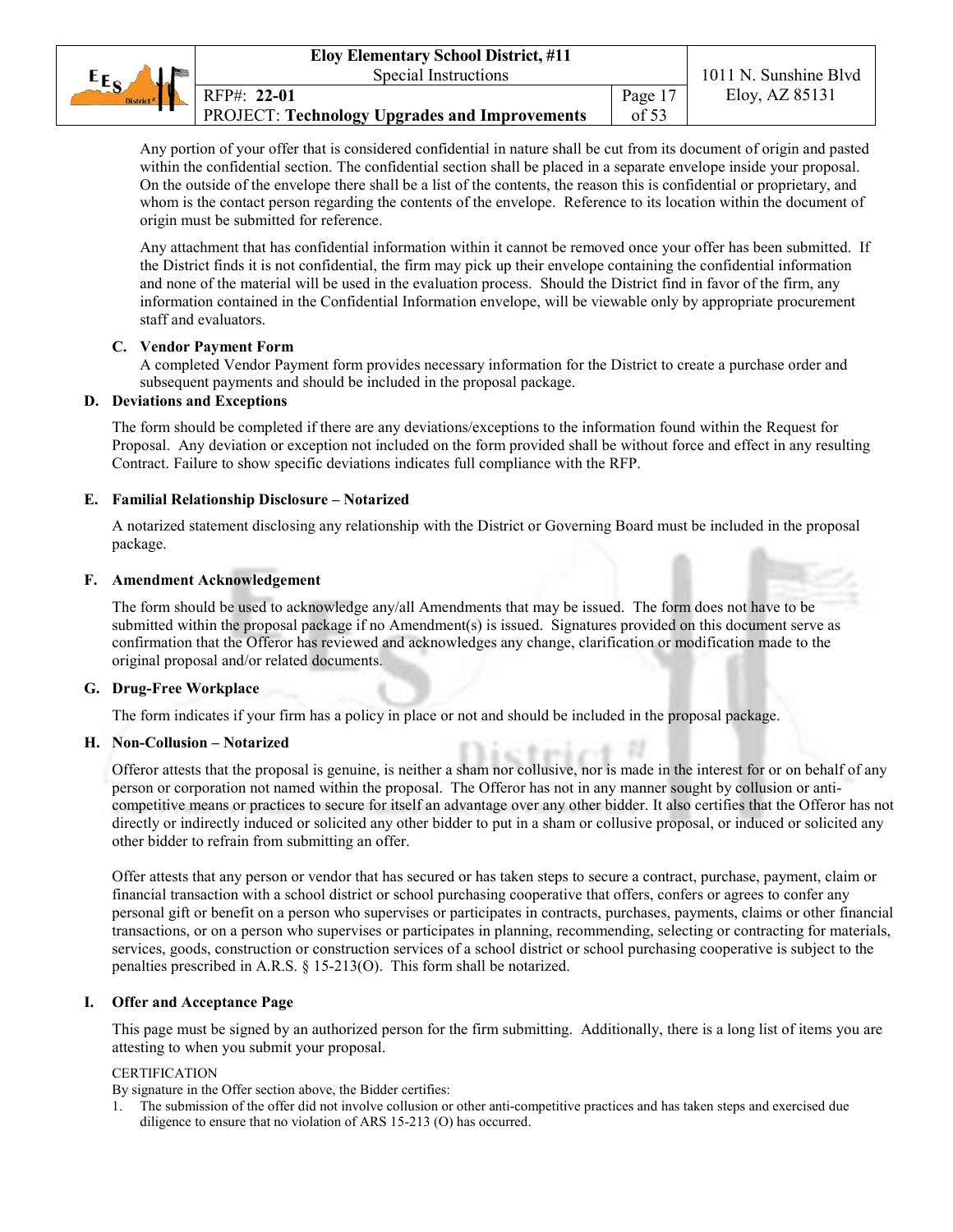| $EE_{S}$<br><b>Sala</b> | Special Instructions                          |               | 1011 N. Sunshine Blvd |
|-------------------------|-----------------------------------------------|---------------|-----------------------|
| District <sup>#</sup>   | RFP#: 22-01                                   | Page 18       | Eloy, AZ 85131        |
|                         | PROJECT: Technology Upgrades and Improvements | $\sigma$ f 53 |                       |

- 2. The offeror shall not discriminate against any employee or applicant for employment in violation of Federal Executive Order 11246, State Executive Order 2009-09 or A.R.S. § 41-1461 through 1465.
- 3. The offeror has not given, offered to give, nor intends to give at any time hereafter any economic opportunity, future employment, gift, loan, gratuity, special discount, trip, favor, or service to a public servant in connection with the submitted offer. Failure to provide a valid signature affirming the stipulations required by this clause shall result in rejection of the offer. Signing the offer with a false statement shall void the offer, any resulting contract and may be subject to legal remedies provided by law.
- 4. The offeror warrants that it and all proposed subcontractors will maintain compliance with the Federal Immigration and Nationality Act (FINA), A.R.S. § 41-4401 and A.R.S. § 23-214 and all other Federal immigration laws and regulations related to the immigration status of its employees which requires compliance with federal immigration laws by employers, contractors and subcontractors in accordance with the E-Verify Employee Eligibility Verification Program.
- 5. In accordance with A.R.S. § 35-392, the District is prohibited from purchasing from a company that is in violation of the Export Administration Act.
- 6. In accordance with A.R.S. § 35-393, the District is prohibited from purchasing from a company that is in violation of the Israel Boycott Divestments.
- 7. In accordance with A.R.S. §15-512, the offeror shall comply with fingerprinting requirements as identified in the Uniform Terms and Conditions.
- 8. Certifies the Offeror has investigated all required fees, permits and regulatory requirements of authorities having jurisdiction and has properly included in the submitted bid the costs of such fees, permits and requirements not otherwise indicated as provided by the District.
- 9. By submission of this offer, that neither it nor its principals is presently debarred, suspended, proposed for debarment, declared ineligible, or voluntarily excluded from participation in this transaction by any Federal department or agency. By submission of this offer, the bidder has the expertise and financial capacity to perform and complete all obligations under the bidding documents.

#### **D. References**

Each offering firm should provide at least three (3) references but no more than five (5) using the form included within this RFP. Performance Evaluation Surveys should also be provided to these references to submit on the firm's behalf.

#### **E. EDGAR Certification**

The following provisions are required and apply when federal funds are expended by Eloy Elementary School District for any contract resulting from this procurement process. The Eloy Elementary School District is the subgrantee or subrecipient by definition. In addition to other provisions required by the federal agency or non-Federal entity, all contracts made by the non-Federal entity under the Federal award must contain provisions covering the following, is applicable.

#### **F. Certification Regarding Lobbying and Activities**

Submission of this certification is a prerequisite for making or entering into this transaction and is imposed by Section 1352, Title 31, and U.S. Code. This certification is a material representation of fact upon which reliance was placed when this transaction was made or entered into. Any person who fails to file the required certification shall be subject to a civil penalty of not less than \$10,000 and not more than \$100,000 for each such failure. *This signed attached form shall become part of the contract*.

#### **G. Certificate of Independent Price Determination**

By submission of this offer, the Offeror certifies, and in the case of a joint Offer, each party thereto certifies as to its own organization, that in connection with this procurement:

- a. The prices in this Offer have been arrived at independently, without consultation, communication or Agreement, for the purpose of restricting competition, as to any matter relating to such prices with any other Offeror or with any competitor;
- b. Unless otherwise required by law, the prices which have been quoted in this Offer have not been knowingly disclosed by the Offeror and will not knowingly be disclosed by the Offeror prior to opening in the case of an advertised procurement, or prior to award in the case of a negotiated procurement, directly or indirectly to any other Offeror or to any competitor; and
- c. No attempt has been made or will be made by the Offeror to induce any person or firm to submit or not to submit, an Offer for the purpose of restricting competition.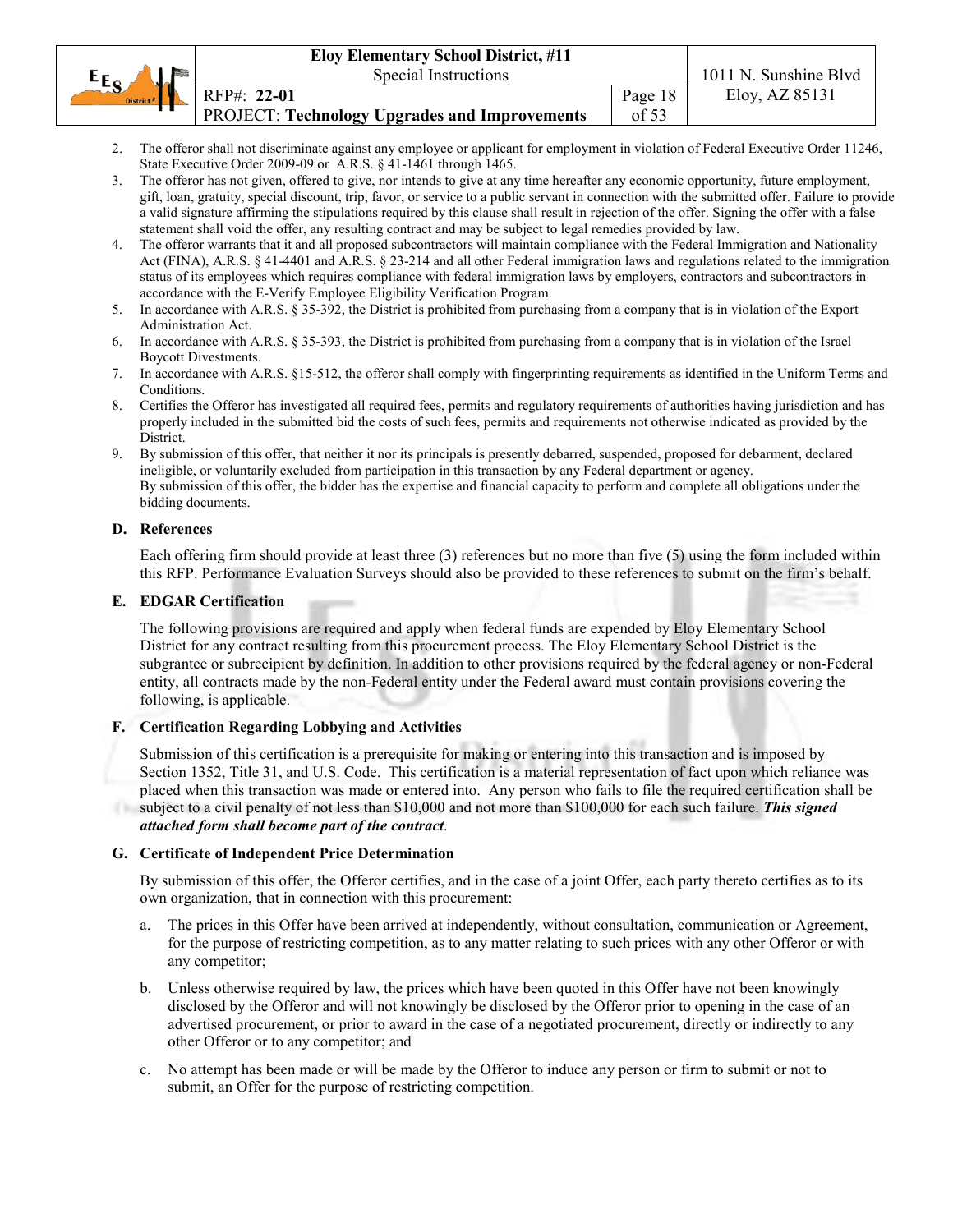# **H. I.R.S. W-9 Form, Request for Taxpayer Information**

Offeror should submit a current I.R.S. W-9 Form with the proposal package. The W-9 form is required in order to receive payment under the Contract. The current form is dated October 2018.

#### **I. Proposal Cost Form**

The Offeror should use the Proposal Cost Form Attachment provided in the RFP and include, as part of the response, an analysis of all of the costs associated with Technology Upgrades and Improvements:

#### *1. Software, License, Service, Hourly Rates,*

Offeror will provide the District with a fixed-fee cost for a perpetual, cloud-based software license.

#### *2. Training Cost*

This includes all training that will be given to the project team, internal staff trainers, intensive users of the system, and casual end users associated with the project. Both offeror delivered courses and courses provided by District staff should be specified.

The training costs are defined as a fixed price cost of the proposed services to successfully complete this task where the vendor(s) is assuming the risk for successful completion of the implementation. Additional training costs should be provided at an hourly rate.

#### *3. Annual Maintenance and Support*

This is the annual cost for technical support, correspondence, bug fixes and upgrades. Remote support at a nominal or no charge is desired.

#### **J. Attachments**

Offerors should include the attachment forms included within this RFP and completed accurately according to the instructions contained within the form. Failure to follow instructions and completion of forms may result in rejection of the Offer. A checklist is provided in this RFP document and should be used for your proposal package to ensure all required documentation has been submitted in accordance with the Special Instructions.

#### **5. Evaluation**

#### **A. References and Experience Verification**

The Offeror agrees that by submitting an Offer, the District may contact any entities listed in the Offer or any entities known to have a previous business relationship with the Offeror for the purpose of obtaining references relative to past performance and verifying experience or other information submitted with the Offer. In addition, by submitting an Offer, the Offeror is agreeing to give permission to the entity to provide information and the Offeror will take whatever action is necessary to facilitate, encourage or authorize the release of information. If necessary, the Offeror shall sign a release to obtain information.

#### **B. Responsibility, Responsiveness and Acceptability**

In accordance with R7-2-1076, R7-2-1161, R7-2-1168, R7-2-1171, and R7-2-1003(B), R7-2-1031 or R7-2-1046, the District shall consider the following in determining offeror's responsibility as well as the responsiveness of proposals submitted in response to the solicitation.

Offerors may not be considered responsible if they have been debarred from the practice of their profession that would otherwise be necessary in the provision of goods and services under any resulting contract. Offerors may not be considered responsible if they have had a contract with the District, within the last three-years, that was terminated for cause, due to breach or similar failure to comply with the terms of any such contract. Offerors may also not be considered responsible if there is factual evidence of their frequent and reoccurring failure to satisfy the terms of their agreements and contractual relationships, both with the District or other government entities. Factual evidence shall consist of any documented vendor performance reports, customer complaints and/or negative references.

Proposals may not be considered responsive if they are not submitted in the requested format; if they include significant exceptions to any requirements, terms or conditions that render the proposal unacceptable; or do not contain sufficient contents with which to evaluate the proposal, e.g., bonds, method of approach, key personnel, references, prices or pricing, other requested information.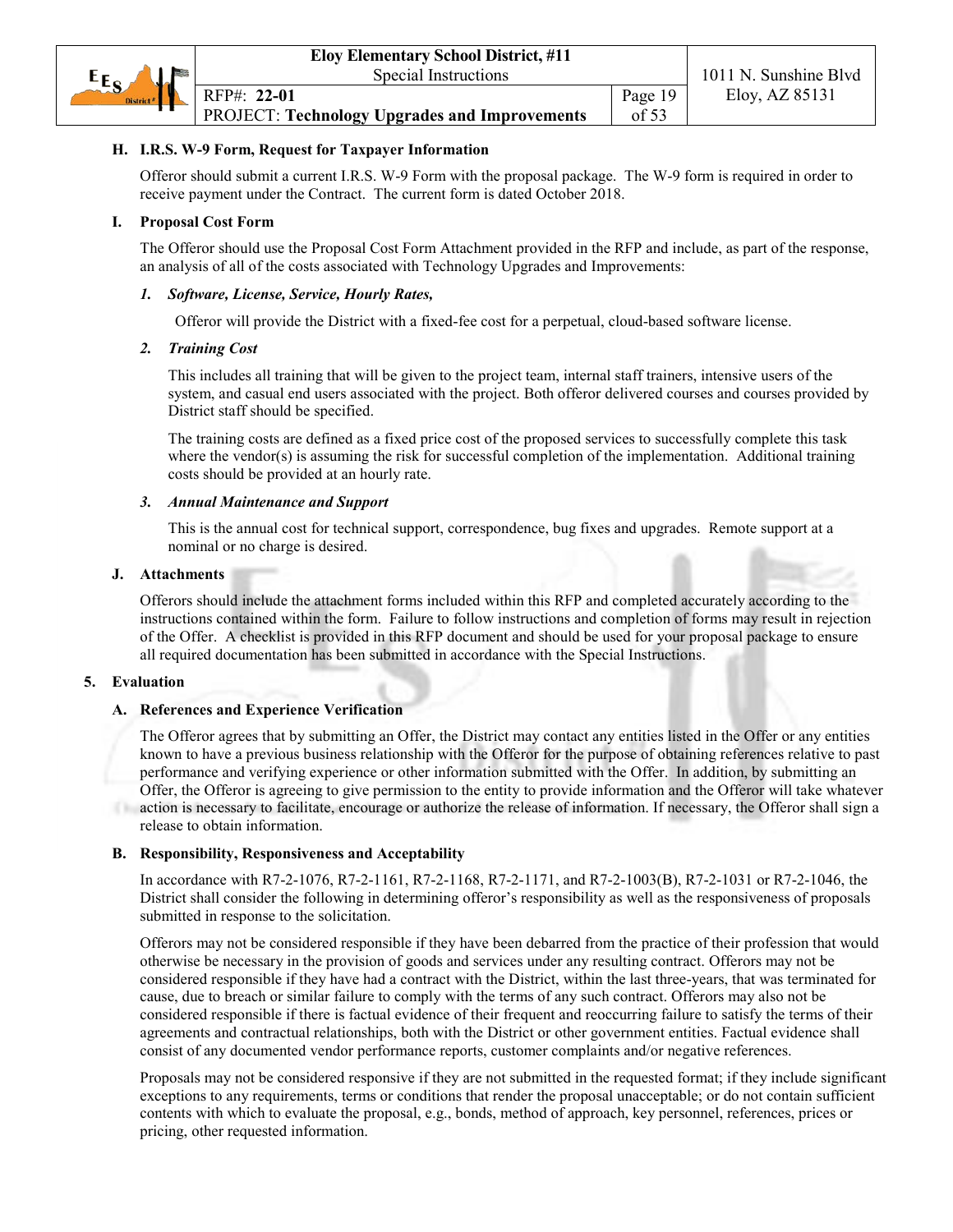|                       | <b>Eloy Elementary School District, #11</b>          |         |                       |
|-----------------------|------------------------------------------------------|---------|-----------------------|
| $E_{S}$               | Special Instructions                                 |         | 1011 N. Sunshine Blvd |
| District <sup>#</sup> | RFP#: 22-01                                          | Page 20 | Eloy, AZ 85131        |
|                       | <b>PROJECT: Technology Upgrades and Improvements</b> | of $53$ |                       |

Determinations of non-responsibility and/or non-responsiveness shall be made in writing, and shall set forth the basis for the determination. Proposals from offerors determined to be non-responsible or proposals determined to be nonresponsive, may be set aside at the time of the determination without further evaluations. Offerors will be notified if their proposal is set aside for either of these reasons.

#### **C. Opening**

Proposals received by the correct time and date will be opened and the name of each Offeror will be publically available. Proposals will not be subject to public inspection until after contract award.

#### **D. Clarifications**

Upon receipt and opening of proposals submitted in response to this solicitation, the District may request oral or written clarifications, including demonstrations or questions and answers, for the sole purpose of information gathering or for eliminating minor informalities or correcting nonjudgmental mistakes in proposals. Clarifications shall not otherwise afford Offerors the opportunity to alter or change their proposal.

#### **E. Discussions**

In accordance with A.A.C. R7-2-1047, after the initial receipt of proposals, the District may conduct discussions with those offerors who submit proposals determined by the District to be reasonably susceptible of being selected for award.

#### **F. Oral Presentations**

The District may request oral presentations. If requested, the Offeror shall be available for oral presentations with no more than ten (10) business days advance notice. Participants in the oral presentations should include the Offeror's key persons. Such oral presentations shall not otherwise afford an Offeror the opportunity to alter or change its Offer.

#### **G. Demonstrations**

Onsite demonstrations may be held after proposal opening and prior to award. Vendors will be notified prior to the scheduled date of the demonstration and will be responsible for all costs associated with providing their demonstration. A tentative schedule of events is included within the RFP for reference but is subject to change and may be coordinated in a time frame to best meet the need of the Evaluation Committee.

#### **H. Evaluation**

Representatives of the District will evaluate the proposals and rank them from the most likely to the one least likely to meet the requirements outlined in the RFP. If several proposals are very closely ranked, the District may call for interviews to assist in the decision making. In addition to interviews, the District reserves the option to call for and enter into discussions with the firms considered most likely to meet the requirements for the purpose of negotiations, on pricing and/or other portions of the proposal, if considered by the District to be in the best interest of the District.

Char Pyste, is broade the Students of Flow Elementary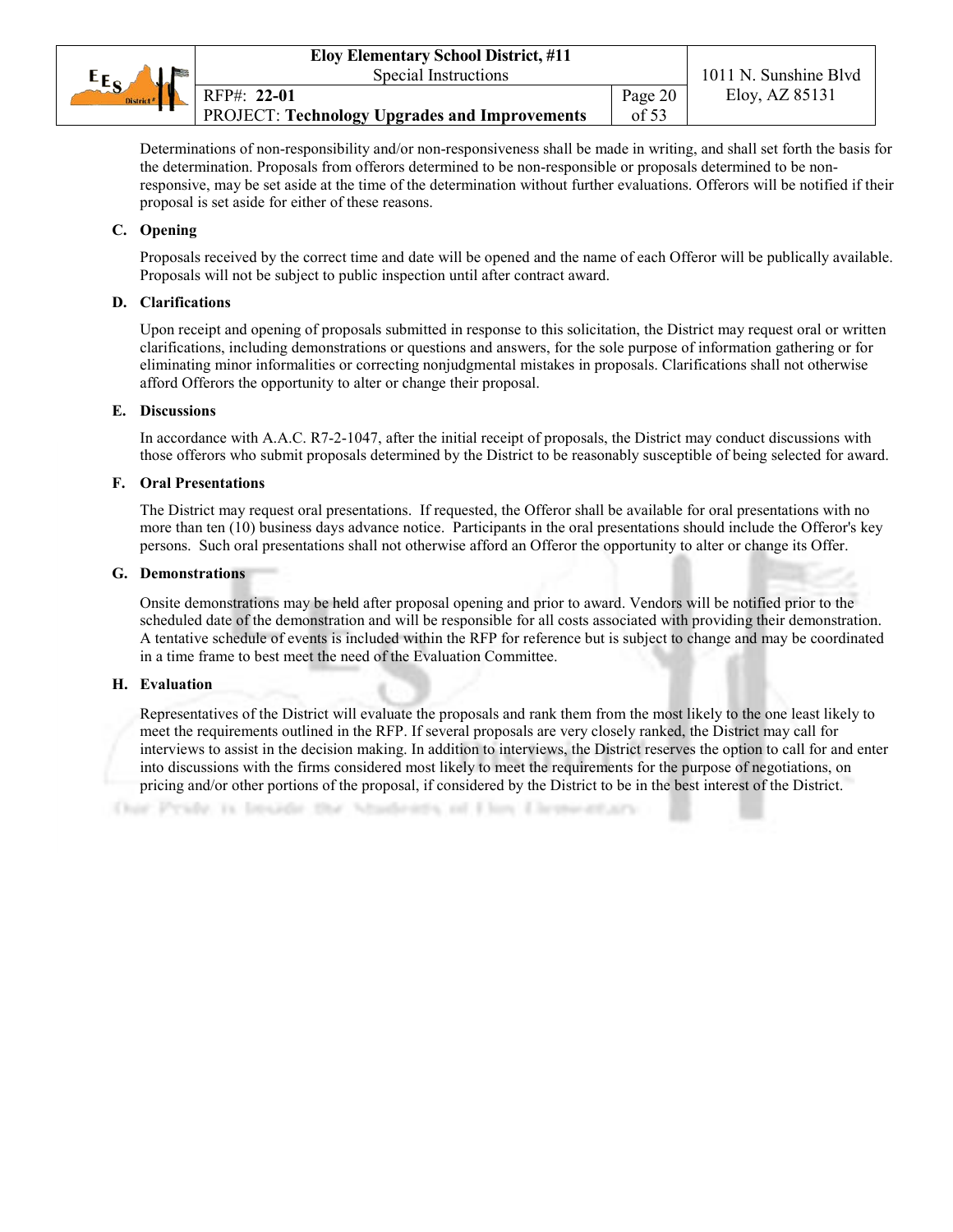|                       | <b>Eloy Elementary School District, #11</b>          |         |                       |
|-----------------------|------------------------------------------------------|---------|-----------------------|
| $E_{S_A}$<br>مای      | Special Instructions                                 |         | 1011 N. Sunshine Blyd |
| District <sup>#</sup> | RFP#: 22-01                                          | Page 21 | Eloy, AZ 85131        |
|                       | <b>PROJECT: Technology Upgrades and Improvements</b> | of 53   |                       |

#### **I. Evaluation Criteria (1,000 Points)**

|                         | <b>Area of Evaluation</b>                                                                                                                                                                                                                                                                                                                                                                                     | <b>Points</b><br><b>Available</b> |
|-------------------------|---------------------------------------------------------------------------------------------------------------------------------------------------------------------------------------------------------------------------------------------------------------------------------------------------------------------------------------------------------------------------------------------------------------|-----------------------------------|
| $\mathbf{1}$            | <b>Method of Approach:</b> The Offeror's ability to provide the Technology Upgrades and<br>Improvements as related to the Scope of Work. Proposed Technology Upgrades and<br>Improvements meet or exceed mandatory requirements. Also includes Offeror's plan for training,<br>support, implementation, and service.                                                                                          | 250                               |
| $\mathbf{2}$            | Qualifications & Experience: The Offeror's experience offering the Technology Upgrades and<br>Improvements to other school districts in Arizona, as well as the Offeror's capability and<br>experience in implementing and supporting Technology Upgrades and Improvements relating to<br>the District's needs and intended purpose. Also includes References and Performance Evaluation<br>Surveys received. | 200                               |
| $\overline{\mathbf{3}}$ | <b>Proposal Cost:</b> The cost score for each proposal will be calculated using the formula below.<br>Initially, the price/cost proposal shall be evaluated on the total price/cost proposal for the five<br>year term.<br>$\left(\frac{\mathsf{Price}_{lowest}}{\mathsf{Price}_{obsred}}\right)$ × Points <sub>max</sub> = Points <sub>awarded</sub>                                                         | 325                               |
| 4                       | Responsiveness to Proposal Requirements: Quality of proposal in clearly stating and<br>understanding the Scope of Work, including but not limited to:<br>All required forms are complete, signed and notarized where needed<br>Proposal is "Tabbed as Requested" and easy to read<br>Spatula Attachment is complete, through and in electronic Excel format<br>Detailed and realistic plans, schedules, etc.  | 225                               |
|                         | st and Final Offers                                                                                                                                                                                                                                                                                                                                                                                           |                                   |

#### **J. Best and Final Offers**

If discussions are conducted pursuant to R7-2-1047, the District may issue a written request for best and final offers. If Offerors do not submit a notice of withdrawal or a best and final offer, the immediate previous offer will be considered as the best and final offer.

# **K. Contract Award**

Award of a contract will be made to the most responsive and responsible Offeror(s) whose proposal is determined to be the most advantageous to the District based on the evaluation criteria set forth in the solicitation.

#### **L. Partial Award**

The District will accept partial award.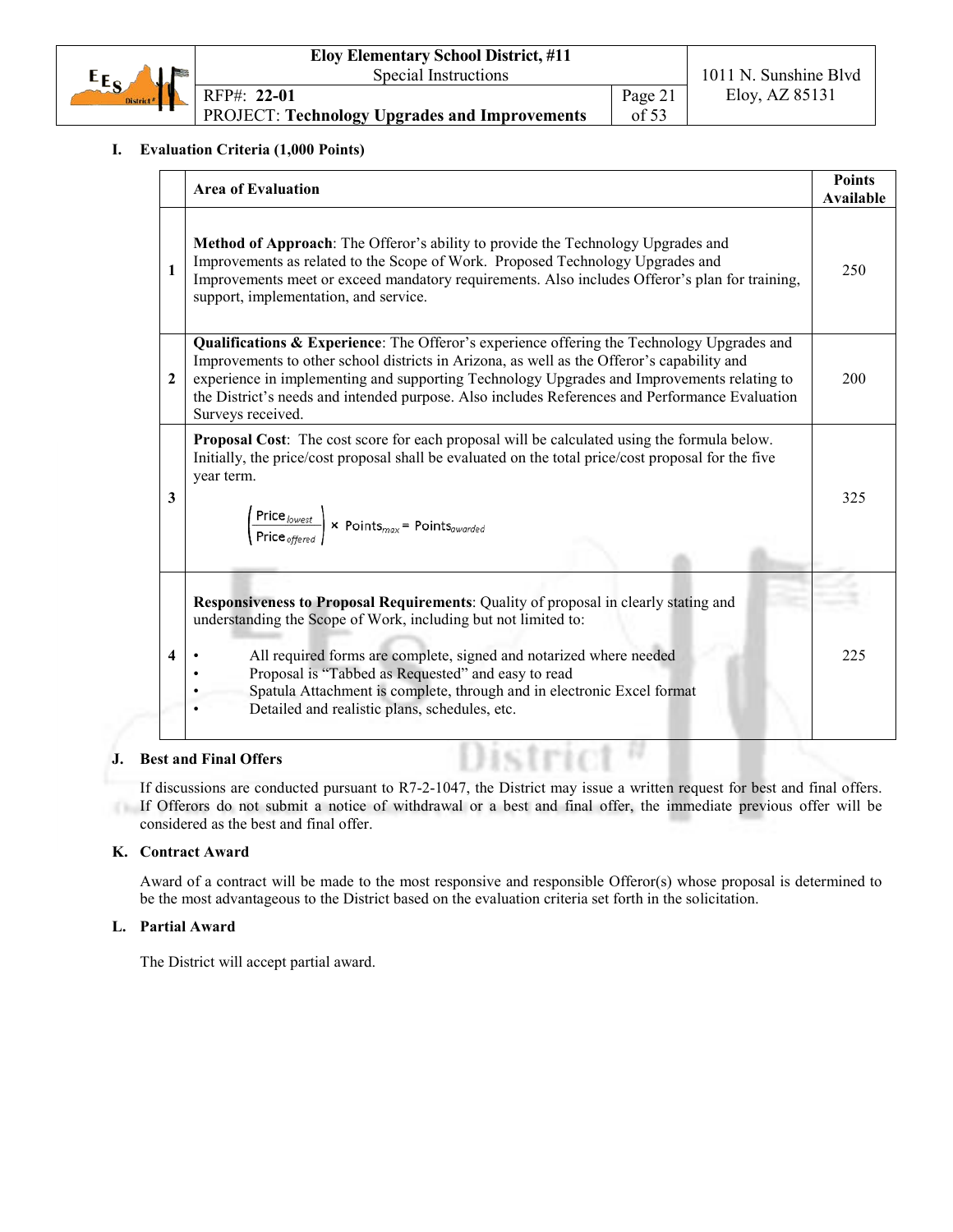|                       | <b>Eloy Elementary School District, #11</b>   |         |                       |
|-----------------------|-----------------------------------------------|---------|-----------------------|
| $E_{S_A}$             | Special Terms and Conditions                  |         | 1011 N. Sunshine Blyd |
| District <sup>#</sup> | RFP#: 22-01                                   | Page 22 | Eloy, AZ 85131        |
|                       | PROJECT: Technology Upgrades and Improvements | of 53   |                       |

#### 1. **Purpose**

The Eloy Elementary School District (EESD) is requesting proposals from qualified firms that are interested in providing Technology Upgrades and Improvements.

# 2. **Definition of Key Words Used**

- A. Shall, Must, Will: Indicates a mandatory requirement. Failure to meet these mandatory requirements may result in the rejection of a proposal as non-responsive.
- B. Should: Indicates something that is recommended but not mandatory. If the Offeror fails to provide recommended information, the District may, at its sole option, ask the Offeror to provide the information or evaluate the proposal without the information.
- C. May: Indicates something that is not mandatory but permissible.

# 3. **Contract Type**

Fixed Firm Price

#### 4. **Price Clause**

Prices shall be firm for the term of the contract. Prices as stated must be complete for the services offered and shall include all associated costs.

#### 5. **Price Adjustment**

The District may review a fully documented request for a price increase only after the contract has been in effect for one (1) year. A price increase adjustment shall only be considered at the time of a contract extension and shall be a factor in the extension review process. The District shall determine whether the requested price increase or an alternate option is in the best interest of the District. However, a price reduction adjustment may be offered at any time during the term of a contract and shall become effective upon notice.

#### 6. **Contract Award**

It is anticipated that a contract under this RFP will be awarded to be a single Offeror at an upcoming Governing Board meeting. However, the District reserves the right to award to multiple vendors, or a partial award, if determined to be advantageous.

#### 7. **Award Basis**

The successful offeror(s) will be determined by Evaluation Criteria including but not limited to pricing. The District reserves the right to award as many contracts for the services as may be in the best interest of the District. Awards will not be made based on price alone, as the vendor must be responsive and responsible.

However, if a vendor receives a contract award and is unable to meet the service requirements as outlined in this Solicitation (and subsequent contract), or is unable to hold the contract price, or fails to provide acceptable service as determined by the District, the District reserves the right to go to the next highest ranked vendor if this determination occurs within a reasonable time period after contract award.

#### 8. **Multi-Term Contract**

This contract shall be for a term of one (1) year with an option to renew for four (4) additional years not to exceed 60 months. This contract can be canceled with a written notification of 30 days in advance of cancellation from either party. The contract may be terminated by either party prior to the expiration date upon thirty (30) days written notice to the other party. Cancellation of the contract shall not relieve the contractor of responsibility for satisfaction of all work that should have been done up to the last day of the contract.

#### 9. **Contract Payment Terms**

Offerors must indicate the prompt payment terms that they will offer to the District (for example: 2/10 Net 30; 2/15 Net 30, etc.) At a minimum, payment terms shall comply with the requirements of A.R.S. Titles 35 and 41, Net 30 days.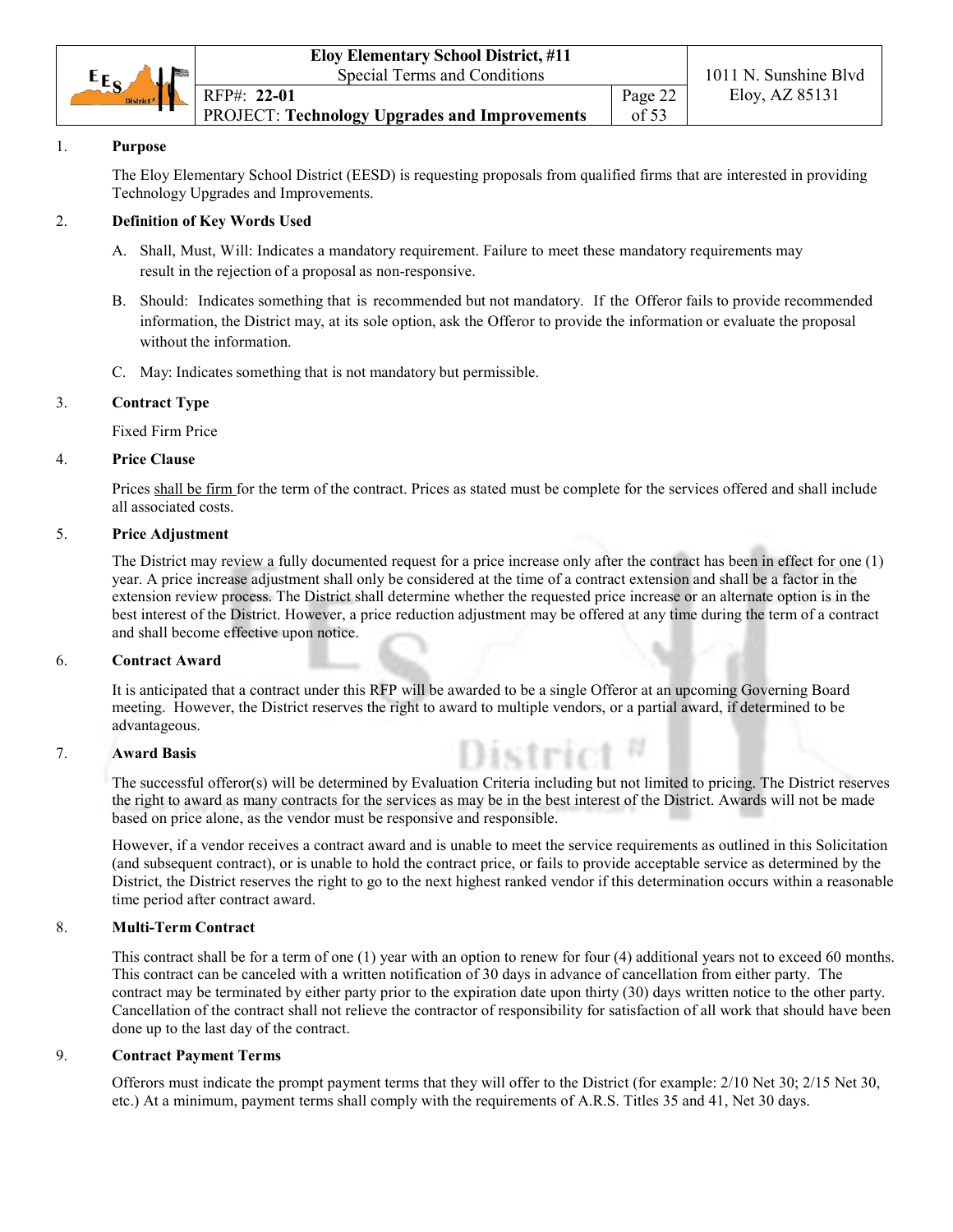|                       | <b>Eloy Elementary School District, #11</b>          |         |                       |
|-----------------------|------------------------------------------------------|---------|-----------------------|
| $E_{S}$               | Special Terms and Conditions                         |         | 1011 N. Sunshine Blvd |
| District <sup>#</sup> | $RFP#: 22-01$                                        | Page 23 | Eloy, AZ 85131        |
|                       | <b>PROJECT: Technology Upgrades and Improvements</b> | of 53   |                       |

# 10. **Billing**

All billing notices and/or invoices must be sent to the District's Accounts Payable department, as shown on the purchase orders. All invoices shall identify the specific item(s) being billed, including but not limited to licensing, training, equipment, etc. Any purchase order issued by the District will refer to the RFP number of this solicitation.

# 11. **Non-Exclusive Contract**

Any contract resulting from this solicitation shall be awarded with the understanding and agreement that it is for the sole convenience of the District. The District reserves the rights to obtain like goods or services from other sources.

#### 12. **Authority**

This solicitation as well as any resulting contract is issued under the authority of the Governing Board and managed under the Superintendent. No alteration or any resulting contract may be made without the express written approval of the District in a form of an official contract amendment. Any attempt to alter any contract without such approval is a violation of the contract and the School District Procurement Rules. Any such action is subject to legal and contractual remedies available to the District inclusive of, but not limited to, contract cancellation, suspension and/or debarment of the vendor.

#### 13. **Additional Agreements**

Any additional subscriber and/or user agreement(s) shall not supersede with the Contract Order of Precedence outlined in the Uniform Terms and Conditions and shall be without force. Any licensing, user or other type of agreement Firm requests must be included in the response. The District reserves the right to review and make changes to any proposed contract above and beyond the District's proposed contract.

#### 14. **Lobbying**

Offerors are hereby advised that lobbying is not permitted with any District personnel or Board Members related to or involved with this RFP until the administration's recommendation for award has been posted in the District's Board minutes. All oral or written inquiries must be directed through the Purchasing Department.

Lobbying is defined as "any action taken by an individual, firm, association, joint venture, partnership, syndicate, corporation, and all other groups who seek to influence the Governmental Decision of a Board Member or ANY District Personnel after release and prior to the award of this contract by all entities." Any Offeror or any individuals that lobby on behalf of Offeror during the time specified will result in the rejection and disqualification of said offer.

# 15. **Family Educational Rights and Privacy Act**

Offeror understands that information access may include sensitive or personal or confidential information, and accepts responsibility for safeguarding it as appropriate. Offeror is aware of the Family Educational Rights and Privacy Act (FERPA) (20 U.S.C. §1232g; 34 CFR Part 99) and understands that it is a federal law that protects the privacy of student educational records, and recognizes that there are severe penalties for its violation.

#### 16. **HIPAA (Health Insurance Portability and Accountability Act of 1996) Compliance**

The District requires documentation regarding the Contractor's HIPAA (Health Insurance Portability and Accountability Act of 1996) compliance status. The Contractor shall complete and sign the District's Business Associate Agreement which shall be retained as part of the procurement file. This agreement involves access to health information that is considered protected pursuant to federal, state and/or local laws and regulations in accordance with the privacy requirements of the HIPAA.

#### 17. **Information Disclosure**

The Contractor shall establish and maintain procedures and controls that are acceptable to the District for the purpose of assuring that no information contained in its records or obtained from the District or from others in carrying out its functions under the contract shall be used or disclosed by it, its agents, officers, or employees, except as required to efficiently perform duties under the contract.

Persons requesting such information should be referred to EESD. The Contractor also agrees that any information pertaining to individual persons shall not be divulged other than to employees or officers of the Contractor as needed for the performance of duties under the contract. The District shall receive advanced notification of the release of such data, and reserves the right to approve or disapprove the release of the information, unless otherwise agreed to in writing by EESD.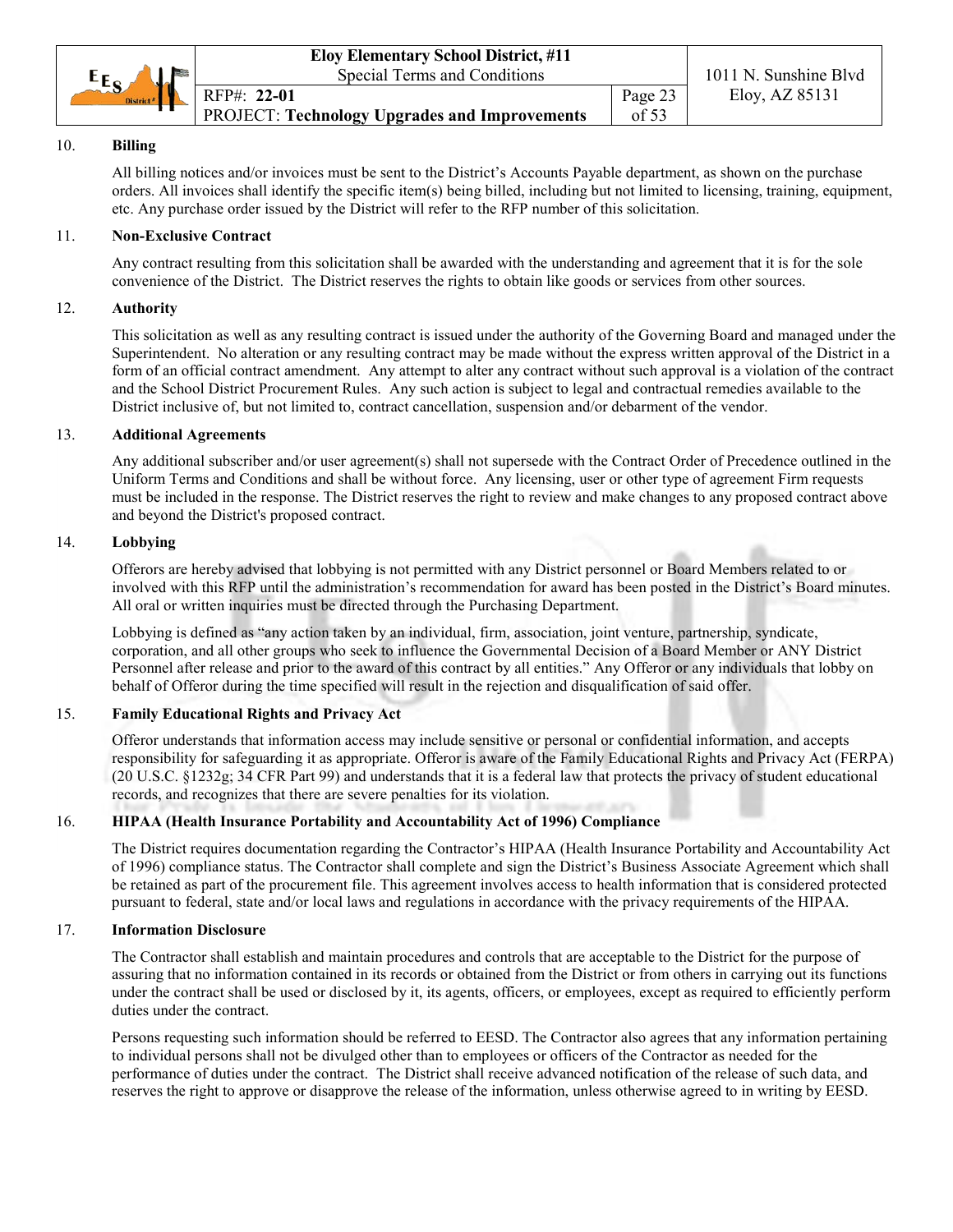

#### 18. **Data Privacy/Security**

Contractor, its employees, agents, and subcontractors shall cooperate and collaborate with appropriate District personnel to identify and respond to an information security or data privacy incident, including a security breach. Contractor agrees to notify the District's Chief Systems Officer and other key personnel as identified, of any perceived threats placing the supported infrastructure and/or applications in danger of a or an actual breach of security. The speed of notice shall be at least commensurate with the level of threat, as perceived by the Contractor(s).

#### 19. **Information Access**

The Contractor shall, where applicable, implement and/or use network management and maintenance applications and tools and appropriate fraud prevention and detection and encryption technologies. The Contractor and its employees, agents and subcontractors shall comply with all policies and procedures of the District regarding data access, privacy and security, including those prohibiting or restricting remote access to the District's systems and data. EESD shall authorize, and the Contractor shall issue, any necessary information-access mechanisms, including access IDs and passwords, and the Contractor agrees that the same shall be used only by the personnel to whom they are issued. The Contractor shall provide to such personnel only such level of access as is minimally necessary to perform the tasks and functions for which such personnel are responsible.

The Contractor may from time-to-time, upon request, provide an updated list of the Contractor's personnel having access to the District systems, software, and data, and the level of such access. Computer data and software, including the District employee and/or student Data, provided by the District or accessed (or accessible) by the Contractor personnel or the Contractor's Subcontractor personnel, shall be used by such personnel only in connection with the obligations provided hereunder, and shall not be commercially exploited by the Contractor or its Subcontractors in any manner whatsoever. Failure of the Contractor or the Contractor's Subcontractors to comply with the provisions of this contract may result in immediate termination of this contract. It shall be the Contractor's obligation to maintain and ensure the confidentiality and security of the District data in its possession or on its systems.

#### 20. **Insurance**

Offeror agrees to maintain such insurance as will fully protect Offeror and the District from any and all claims under any workers' compensation statute or unemployment compensation laws, and from any and all other claims of any kind or nature for damage to property or personal injury, including death, made by anyone, that may arise from work or other activities carried on, under, or facilitated by this contract, either by Offeror, its employees, or by anyone directly or indirectly engaged or employed by Offeror. Offeror agrees to maintain such automobile liability insurance as will fully protect Offeror and the District for bodily injury and property damage claims arising out of the ownership, maintenance or use of owned, hired or non-owned vehicles used by Offeror or its employees, while providing services to the District.

Successful Offeror will be required to provide proof of and maintain comprehensive General Liability insurance with a limit of not less than \$2,000,000 per occurrence and \$2,000,000 aggregate coverage with a deductible of not more than \$2,000. Coverage may also be required for Technology Errors and Omissions insurance not less than \$2,000,000 per occurrence and \$2,000,000 aggregate coverage and such insurance shall cover any and all errors, omissions, or negligent acts in the delivery of products, services, and/or licensed programs under this contract. Network Security (Cyber) and Privacy Liability insurance not less than \$5,000,000 per occurrence and \$5,000,000 aggregate coverage. Such insurance shall include but not be limited to coverage for third party claims and losses with respect to network risks (such as data breaches, unauthorized access or use, ID theft, theft of data) and invasion of privacy regardless of the type of media involved in the loss of private information, crisis management and identity theft response costs – includes breach notification costs, credit remediation and credit monitoring, defense and claims expenses, regulatory defense costs plus fines and penalties, cyber extortion, computer program and electronic data restoration expenses coverage (data asset protection), network business interruption, computer fraud coverage, and funds transfer loss.

Successful Offeror will be required to submit proof of and maintain Worker's Compensation and Employer's Liability Insurance as required by law. The Eloy Elementary School District, # 11 shall be listed as an additional insured party for all required insurance coverage outlined.

#### 21. **Licenses**

Successful Offeror shall maintain in current status all federal, state, and local licenses and permits required by the operation of the business conducted by the Offeror.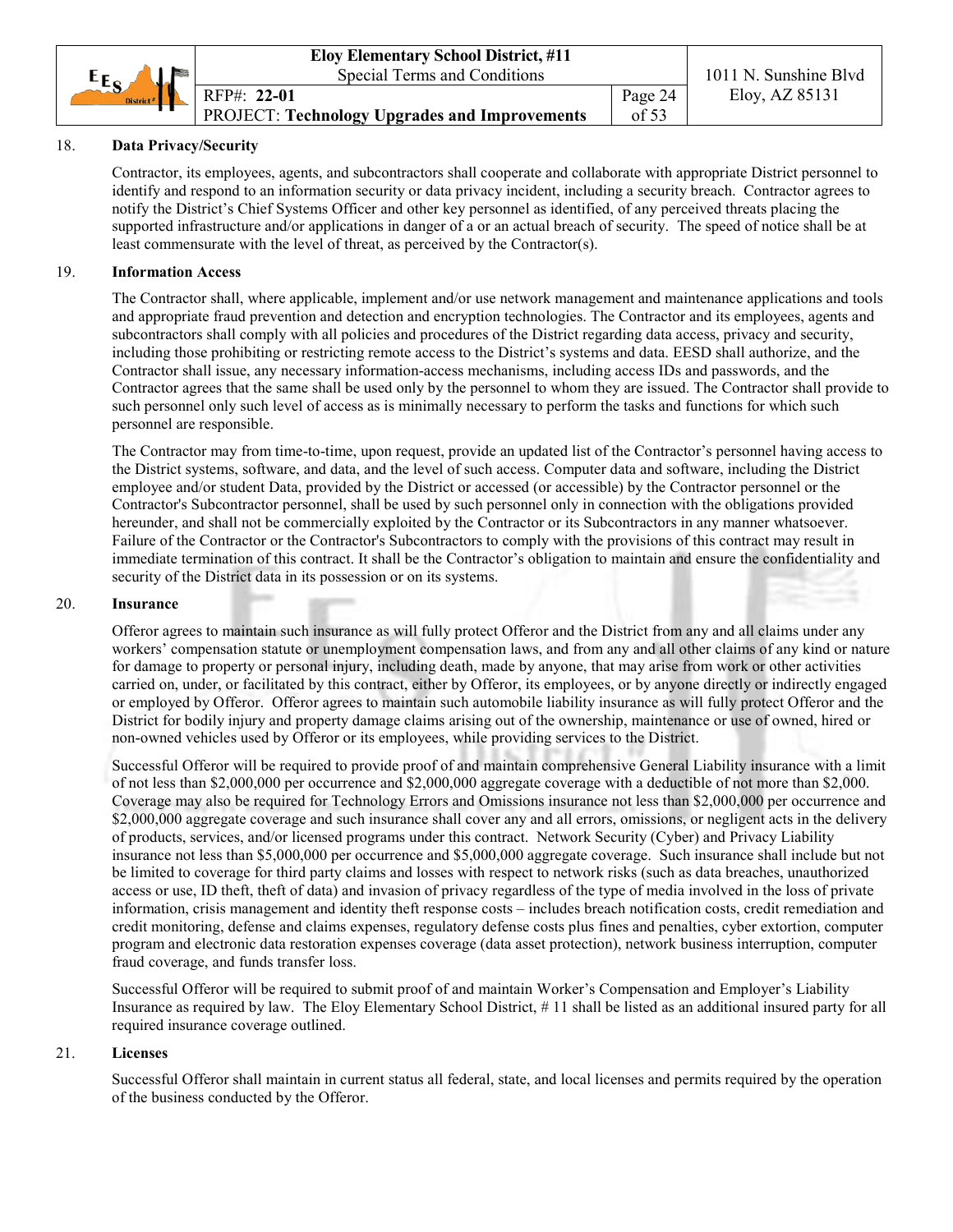|                                           | <b>Eloy Elementary School District, #11</b>          |         |                       |
|-------------------------------------------|------------------------------------------------------|---------|-----------------------|
| $E_{S}$<br>لملحظ<br>District <sup>#</sup> | Special Terms and Conditions                         |         | 1011 N. Sunshine Blvd |
|                                           | RFP#: 22-01                                          | Page 25 | Eloy, AZ 85131        |
|                                           | <b>PROJECT: Technology Upgrades and Improvements</b> | of 53   |                       |

# 22. **Safety**

Offeror, at its own expense and at all times, shall take all reasonable precautions to protect persons and the District property from damage, loss or injury resulting from the activities of Offeror, its employees, its subcontractors, and/or other persons present. Offeror will comply with all specific job safety requirements promulgated by any governmental authority, including without limitation, the requirements of the Occupational Safety Health Act of 1970.

#### 23. **Damages**

The successful Firm shall be liable for any and all damage caused by the firm and/or its employees to the Eloy Elementary School District premises. The Offeror shall hold and save the Eloy Elementary School District free and harmless from liability of any nature or kind arising from any use, trespass, or damage occurred by his operations on premises or third persons.

#### 24. **Disentanglement**

Upon any termination or expiration of the Contract, vendor shall perform a complete transition of services, data and all other pertinent operational information to a replacement vendor(s) designated by the District without causing any interruption of services, or any adverse impact on related services provided in conjunction with the Contract.

# 25. **Performance**

Contractor agrees that, from and after the date that the applicable services commence its performance of the Scope of Work and other contract requirements, will meet or exceed industry best practices subject to the limitations and in accordance with the provisions set forth in this contract. If the Services provided pursuant to this contract are changed, modified or enhanced, the District and the Contractor will review the current performance experience and will in good faith determine whether such experience should be adjusted and whether additional services should be implemented or whether services be removed. Any formal program changes shall be made through a unilateral contract amendment. The following requirements shall also apply:

#### **A. Failure to Perform**

If Contractor fails to complete any deliverable or continues to not meet stated service levels, then Contractor shall:

- 1. Promptly perform a root-cause analysis to identify the cause of such failure;
- 2. Use commercially reasonable efforts to correct such failure and to begin meeting the requirements as promptly as practicable;
- 3. Provide the District with a report detailing the cause of, and procedure for correcting, such failure, and;
- 4. If appropriate under the circumstances, take action to avoid such failure in the future.

# **B. Root-Cause Analysis**

the auf if have if he an-In the event of the Contractor's failure to perform required services or meet agreed upon service levels or other Contractor service standards as required under this contract, the Contractor shall perform an analysis of the cause of the service level problem and implement remediation steps as appropriate. The District shall have the right to review the analysis and approve the remediation steps prior to or subsequent to their implementation, as deemed appropriate, if the remediation steps impact District assets or operational processes.

#### 26. **Continuous Improvement and Best Practices**

On an annual basis during the Contract, the Contractor and the District shall jointly review:

- A. Generally available information indicating industry-wide improvements of delivery of substantially similar services;
- B. Improved performance capabilities, including those associated with advances in technology and methods used to provide the services; and
- C. Reduced performance capabilities, including those associated with resource reductions.

#### 27. **Relationship of the Parties**

It is understood and agreed that the awarded firm is a separate legal entity from EESD and neither the firm nor any of their employees, volunteers, or agents contracted by it shall be deemed for any purposes to be employees or agents of EESD. The vendor assumes full responsibility for the actions of its personnel and volunteers while performing any services incident to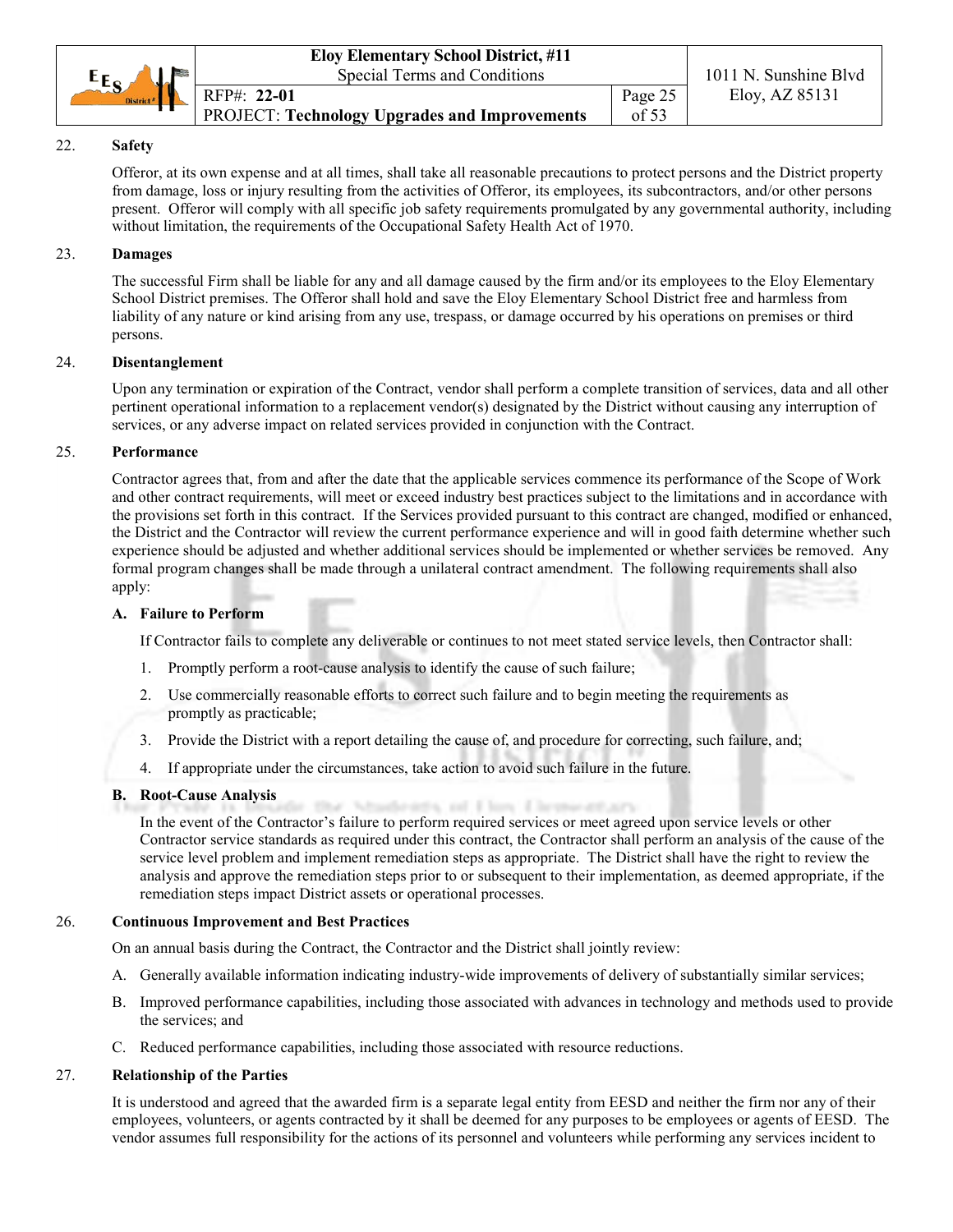|                                    | <b>Eloy Elementary School District, #11</b>          |         |                       |
|------------------------------------|------------------------------------------------------|---------|-----------------------|
| $E_{S}$                            | Special Terms and Conditions                         |         | 1011 N. Sunshine Blyd |
| <b>YA</b><br>District <sup>#</sup> | RFP#: 22-01                                          | Page 26 | Eloy, AZ 85131        |
|                                    | <b>PROJECT: Technology Upgrades and Improvements</b> | of $53$ |                       |

the Agreement, and shall remain solely responsible for their supervision, daily direction and control, payment of salary (including withholding of income taxes and social security), workers' compensation, disability benefits and like requirements and obligations.

#### 28. **Changes in the Scope of Work**

During the duration of this contract there may be opportunity for special projects or changes in the scope of work due to State and/or Federal requirements for services not otherwise described within the scope of work. Changes in the scope, character, or complexity of the work may be negotiated if it is mutually agreed that such changes are desirable and necessary. Such changes must be authorized in writing by Eloy Elementary School District and approved by the Procurement Officer, prior to the performance of the work.

# 29. **Key Personnel**

It is essential that the firm provide adequate experienced personnel, capable of and devoted to the successful accomplishment of work to be performed under this contract. The firm must agree to assign specific individuals to the key positions. Firm agrees that, once assigned to work under this contract, key personnel shall not be removed or replaced without written notice to the District.

#### 30. **Compliance with Federal Requirements**

- A. Vendor agrees, when working on any federally assisted projects with more than \$2,000 in labor costs, to comply with the Contract Work Hours and Safety Standards Act, the Davis-Bacon Act, the Copeland "Anti-Kickback" Act, the Housing and Urban Development Act of 1968, the Equal Opportunity Employment requirements as amended by Executive Order. In such projects, vendor agrees to post wage rates at the work site and submit a copy of their payroll to the District for their files. In addition, to comply with the Copeland Act, vendor must submit weekly payroll records to the District. Vendor must keep records for three (3) years and allow the federal grantor agency access to these records, upon demand. When working on any projects funded with federal grant monies, vendor agrees to comply with the administrative requirements for grants to state, local and federally recognized Indian tribal government contract provisions. The forms listed below are incorporated by reference into this solicitation and any resultant contract:
	- 1. HUD-5369, Instructions to Offerors for Contracts, Public and Indian Housing Programs
	- 2. HUD-5369-A, Representations, Certifications and Other Statements of Offerors, Public and Indian Housing Programs
	- 3. HUD-5369-B, Instructions to Offerors Non-Construction
	- 4. HUD-5369-C, Certifications and Representations of Offerors Non-Construction Contract
	- 5. HUD-5390-C1, General Conditions for Non-Construction Contracts Section 1 (With Maintenance Work)
- B. For federally funded projects only, the requirements of an applicable form shall supersede conflicting requirements in this solicitation. The forms may be accessed via HUDClips (www.hud.gov).

#### **C. Davis-Bacon Act**

For federally funded projects subject to the Davis-Bacon Act, the District shall specify the applicable Davis-Bacon wage decision, prior to the vendor providing a firm price quotation for the proposed project. The wage decision shall be identified by the WD number, modification number and date of wage decision. Davis-Bacon Wage information may be accessed at www.wdol.gov or by requesting a copy from the District.

#### **D. Anti-Lobbying Certification**

In accordance with the Federal Acquisition Regulation, 52.203-11:

- 1. The definitions and prohibitions contained in the clause, at FAR 52.203-12, Limitation on Payments to Influence Certain Federal Transactions, included in this solicitation, are hereby incorporated by reference in paragraph (b) of this certification.
- 2. The bidder, by signing this amendment, hereby certifies to the best of his or her knowledge and belief that on or after December 23, 1989–
	- a. No Federal appropriated funds have been paid or will be paid to any person for influencing or attempting to influence an officer or employee of any agency, a Member of Congress, an officer or employee of Congress, or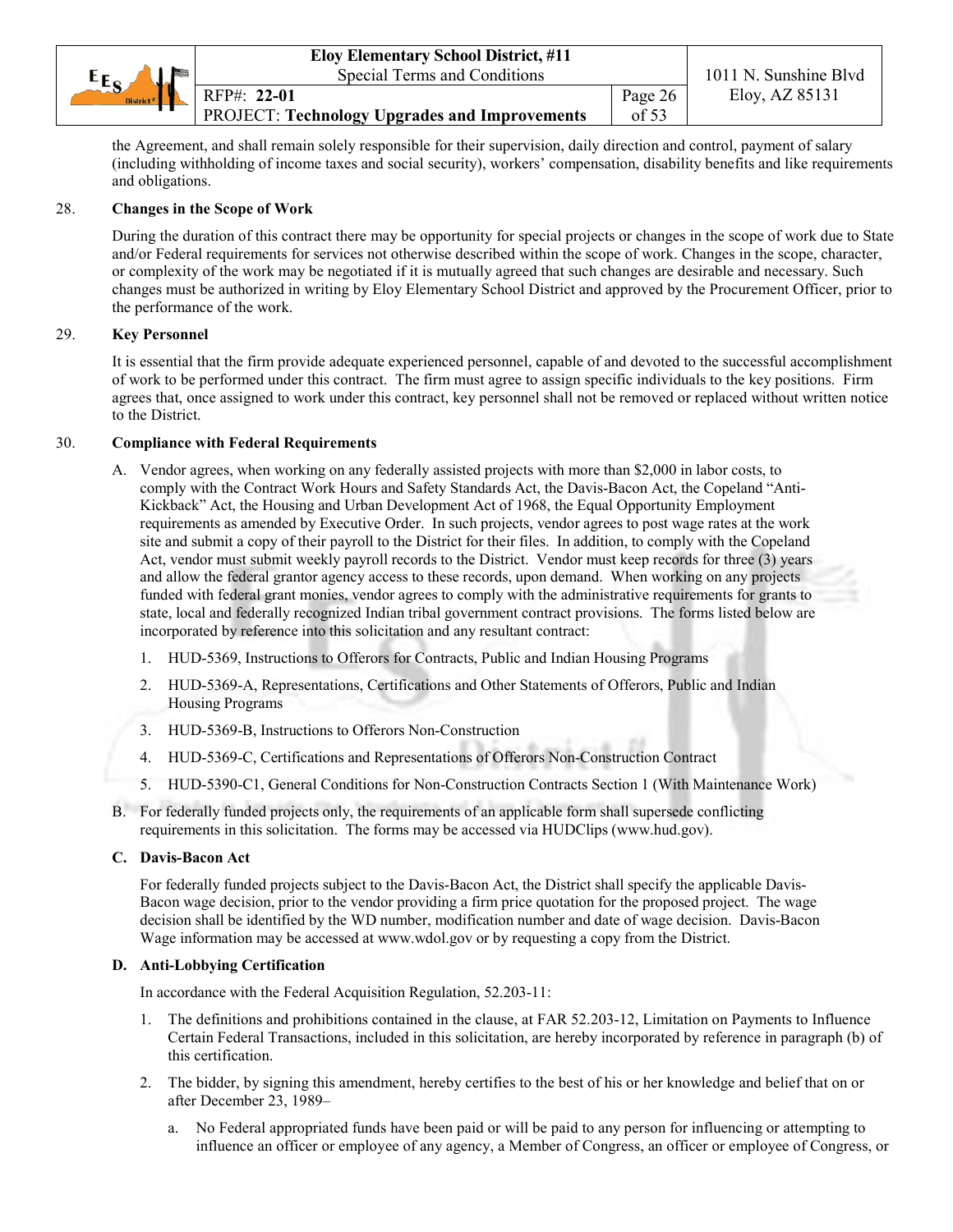an employee of a Member of Congress on his or her behalf in connection with the awarding of this contract;

- b. If any funds other than Federal appropriated funds (including profit or fee received under a covered Federal transaction) have been paid, or will be paid, to any person for influencing or attempting to influence an officer or employee of any agency, a Member of Congress, an officer or employee of Congress, or an employee of a Member of Congress on his or her behalf in connection with this solicitation, the bidder shall complete and submit, with its proposal, OMB standard form LLL, Disclosure of Lobbying Activities, to the Contracting Officer; and
- c. He or she will include the language of this certification in all subcontract awards at any tier and require that all recipients of subcontract awards in excess of \$100,000 shall certify and disclose accordingly.
- 3. Submission of this certification and disclosure is a prerequisite for making or entering into this contract imposed by section 1352, Title 31, United States Code. Any person who makes expenditure prohibited under this provision or who fails to file or amend the disclosure form to be filed or amended by this provision shall be subject to a civil penalty of not less than\$10,000, and not more than \$100,000, for each such failure.

#### **E. Clean Air Act, Clean Water Act and Environmental Protection Agency Regulations**

Vendor and its subcontractors shall comply with all applicable standards, orders or requirements issued under section 306 of the Clean Air Act, section 508 of the Clean Water Act, Executive Order 11738 and Environmental Protection Agency regulations (7 CFR 3016.36 (i) (12)). This shall only apply to federally funded projects subject to the Clean Air Act, Clean Water Act and current applicable EPA regulations.

#### **F. Energy Policy and Conservation Act**

Vendor and its subcontractors shall comply with mandatory standards and policies relating to energy efficiency (7 CFR 3016.36 (i) (13)). This shall only apply to federally funded projects subject to current applicable energy policies and the Energy Conservation Act.

#### **G. Procurement of Recovered Material**

Vendor and its subcontractors shall comply with section 6002 of the Solid Waste Disposal Act, as amended by the Resource Conservation and Recovery Act, as stated in 2 CFR 200.321.

#### **H. Rights to Inventions**

Rights to inventions made under a contract or agreement as specified under Appendix II to 2 CFR shall apply for federally funded projects.

#### **I. Subcontracts**

Prime Contractor, if subcontracts are to be let, will allow all business to have an equal opportunity to sign up as a prospective bidder for work assigned under this contract.

1. Offeror shall comply with the following civil rights laws as amended: Title VI of the Civil Rights Act of 1964; Title IX of the Education Amendments of 1972; Section 504 of the Rehabilitation Act of 1973; the Age Discrimination Act of 1975; Department of Agriculture regulations on nondiscrimination 7 CFR 210.23 (b); Title 7 CRF parts 15, 15a and 15b; the Americans with Disabilities Act; and the FNS Instruction 113-6; "Civil Rights Compliance and Enforcement in School Nutrition Programs".

District

2. Offeror shall comply with the provisions of the Consumer Product Safety Act.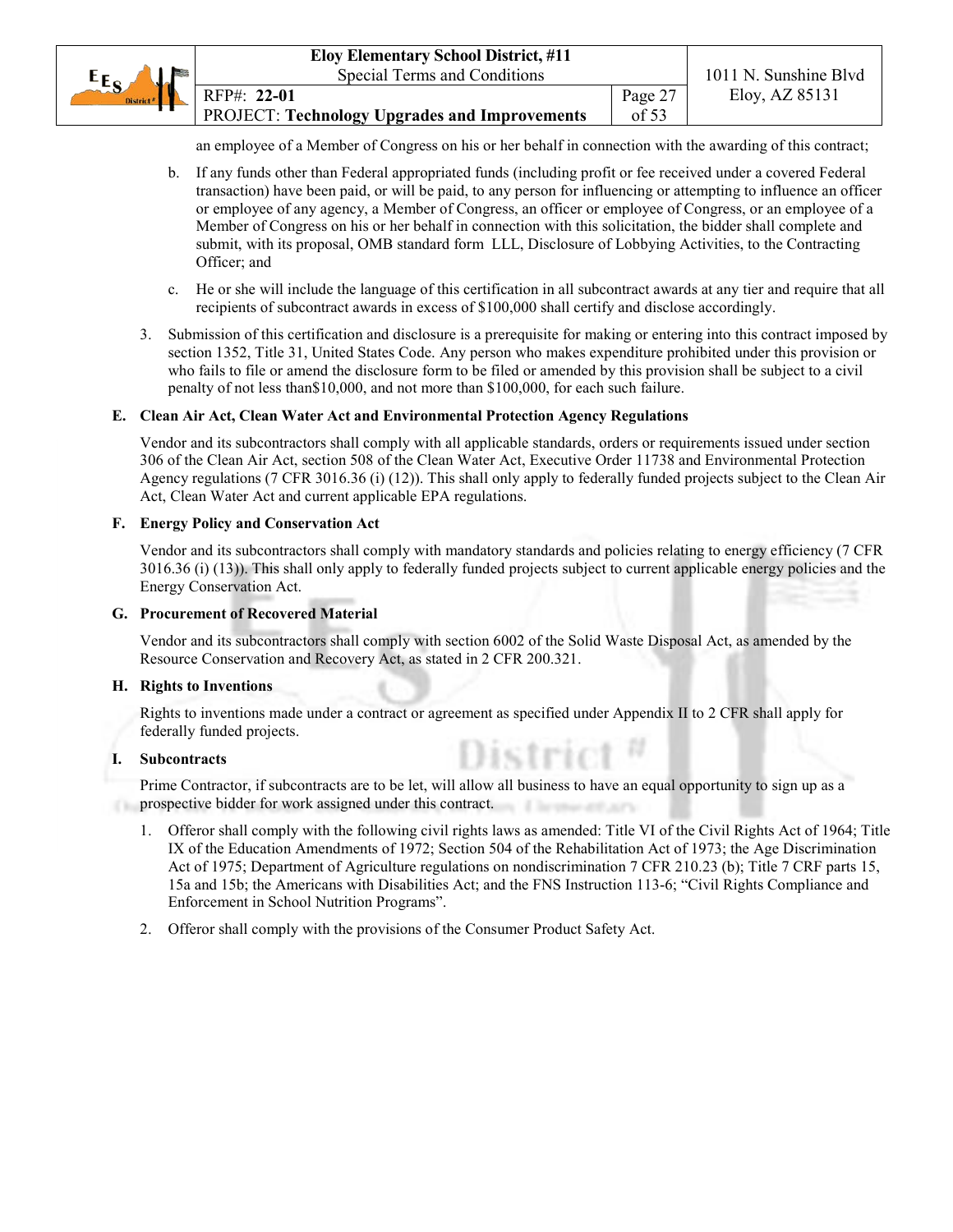|                        | <b>Eloy Elementary School District, #11</b>          |         |                       |
|------------------------|------------------------------------------------------|---------|-----------------------|
| $E_{S}$<br><b>No</b>   | Special Terms and Conditions                         |         | 1011 N. Sunshine Blvd |
| District $\frac{1}{2}$ | RFP#: 22-01                                          | Page 28 | Eloy, $AZ 85131$      |
|                        | <b>PROJECT: Technology Upgrades and Improvements</b> | of $53$ |                       |

# 31. **Other Requirements**

This is an occupied school campus where the educational process comes first. Thus, the ultimate standards must be in place:

- **A.** Firm's employees must possess positive photo identification at all times;
- **B.** Park in assigned locations;
- **C.** Breaks/lunch periods only in designated areas;
- **D.** No weapons in vehicles or on campus;
- **E.** No smoking on campus;
- **F.** No foul or offensive language;
- **G.** No alcohol/tobacco/illicit drugs of any kind;
- **H.** No clothing referencing any of the above;
- **I.** No speaking to staff nor students;
- **J.** No leering or whistling;
- **K.** No usage of District equipment, offices, computers, etc. located in the sites;
- L. Site must be safe at the end of each shift;
- **M.** These are no tolerance terms!

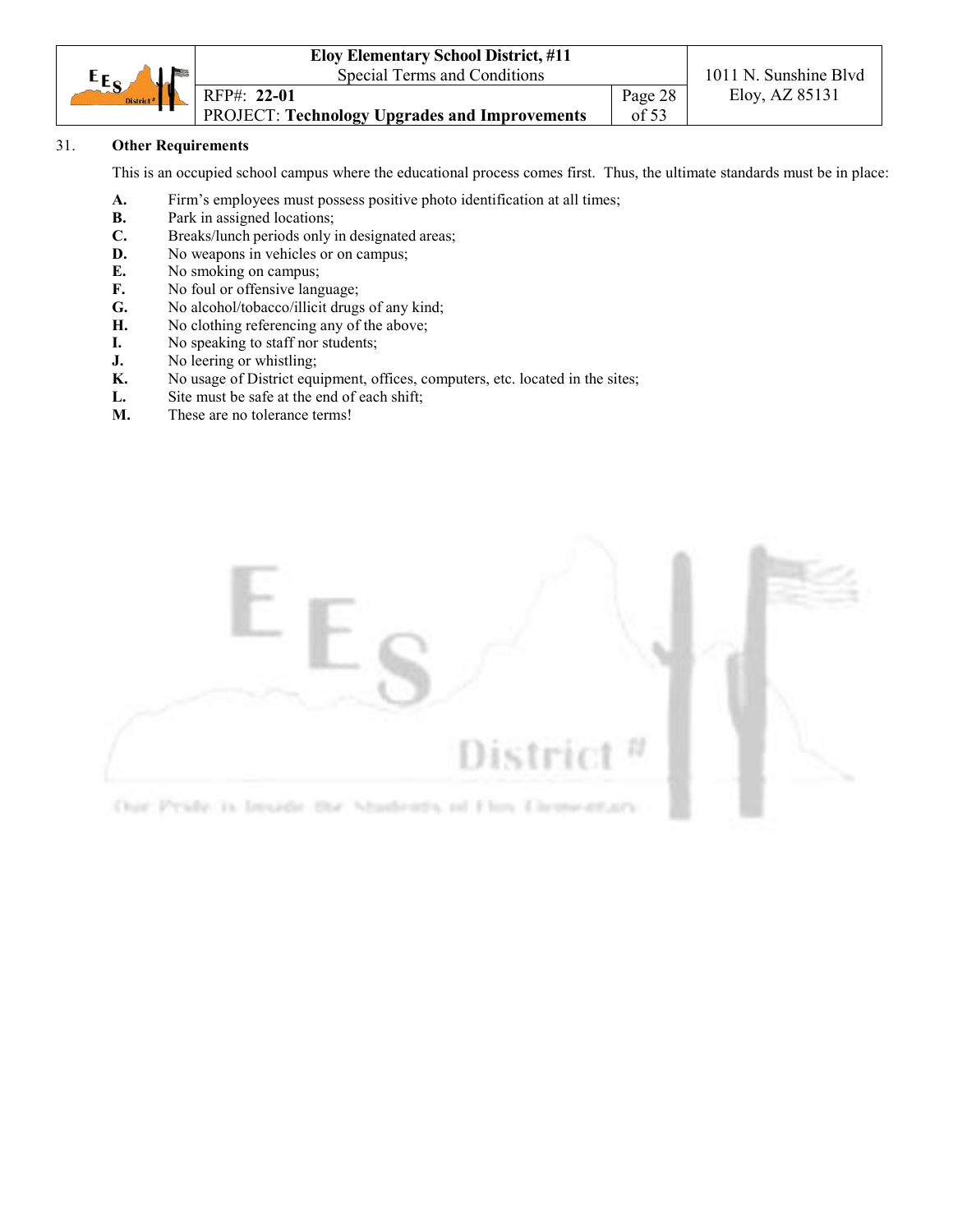| $E_{S}$<br>\.La       | Scope of Work                                 |         | 1011 N. Sunshine Blvd |
|-----------------------|-----------------------------------------------|---------|-----------------------|
| District <sup>#</sup> | RFP#: 22-01                                   | Page 29 | Eloy, AZ 85131        |
|                       | PROJECT: Technology Upgrades and Improvements | of 53   |                       |

# 1. **Background**

The Eloy Elementary School District, #11 provides educational services for approximately 1,000 students district-wide. The District has three (4) schools/sites.

| <b>Site</b>              | <b>Address</b>                        |
|--------------------------|---------------------------------------|
| Eloy Intermediate School | 1101 N. Sunshine Blvd, Eloy, AZ 85131 |
| Curiel Primary School    | 1000 N. Curiel St, Eloy, AZ 85131     |
| Eloy Junior High School  | 404 E. Phoenix Ave, Eloy, AZ 85131    |
| Eloy District Office     | 1101 N. Sunshine Blvd, Eloy, AZ 85131 |

# 2. **Objective**

 $(1)$ 

The District is looking to install Electronic Smart Display District wide and to make the Intermediate School wireless.

# 3. **Features, Functions, Items/Areas Requested**

The District has on staff, a certified Cisco technician.

# 4. **Projected Timeline (dates are tentative and subject to change)**

Below are the tentative dates for activities related to this RFP and are subject to change to meets the needs of the District and its evaluation committee. an.

| <b>Activity</b>                     | Date (Tentative)                                         |
|-------------------------------------|----------------------------------------------------------|
| Release of RFP                      | September 24, 2021                                       |
| Proposals Due                       | November 2, 2021 at 11:00 AM<br>(Mountain Standard Time) |
| Initial Evaluation                  | Week of November 2, 2021                                 |
| Demonstrations, if applicable       | TRD                                                      |
| Best and Final Offer, if applicable | TBD                                                      |
| Governing Board Award               | December 2021                                            |
| Go Live                             | December 2021                                            |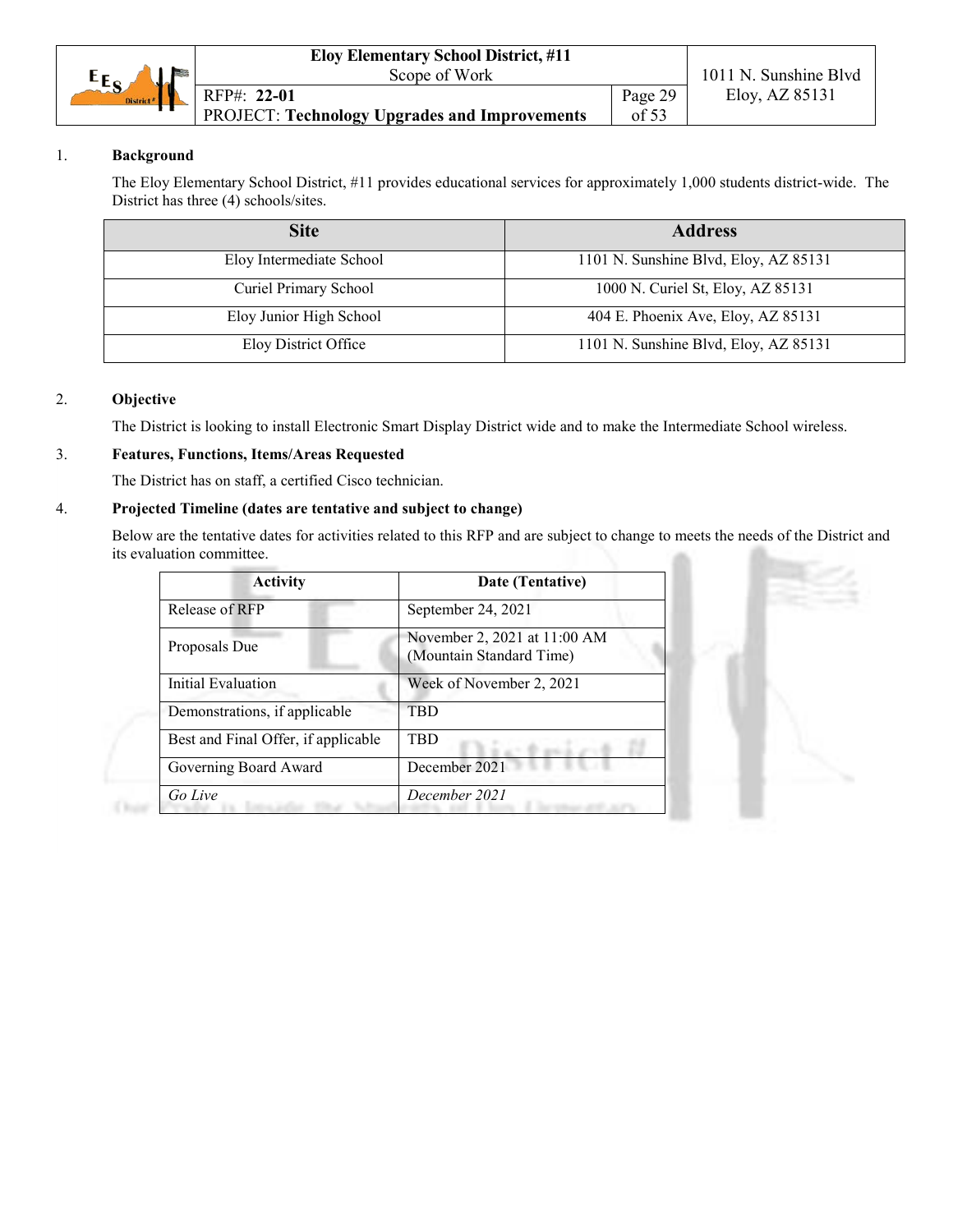# **PROPOSAL FORMAT – MINIMIMUM REQUIREMENTS**

**Five (5) sets** of your response are requested. One (1) original and three (3) copies of each proposal in addition to one (1) electronic copy in the form of a USB Flash Drive should be submitted. Eloy Elementary School District will not provide any reimbursement for the cost of developing or presenting proposals in response to this RFP. Failure to include the requested information may have a negative impact on the evaluation of the offeror's proposal. In order for your proposal to be considered, the following should be included and should be referenced with *index tabs***:**

#### **Tab 1. Company Profile**

- 1. Offeror should provide a Letter of Interest including an executive summary of the Technology Upgrades and Improvements being offered as related to the Scope of Work. This should be limited to no more than five (5) pages of additional information, including any technical highlights, the capacity of Firm to provide services and the designated contract signee. Basic company information such as the company name, primary contact person, headquarters and office address, if different, that would be the primary point of contact for EESD should also be included.
- 2. The Letter of Interest should also provide a response to the following questions regarding the Offeror's financial stability:
	- a. Is the Offeror a publicly traded firm or privately held?
	- b. Is the Offeror, and/or their parent company, if applicable, currently in the process of or considering filing for bankruptcy?
	- c. Has the Offeror, and/or their parent company, if applicable, filed for bankruptcy in the past seven (7) years?
	- d. If yes, under either condition, Offeror should describe the circumstances of the bankruptcy and how their financial condition is improving (has improved).
	- e. Does the Offeror owe the District, State of Arizona or any state or the federal government any taxes? Indicate if there are any liens against the Offeror, and if so, explain the status and circumstances.
	- f. Fully disclose involvement in any legal proceedings, lawsuits or governmental regulatory actions and any contractual demands for assurance regarding the provision of similar services, pending or occurring in the last seven (7) years.

#### **Tab 2. Method of Approach**

Chair-

- 1. Offeror must provide a project plan that describes how the Firm intends to provide/ implement/support the new Technology Upgrades and Improvements within EESD. This information will include but is not limited to:
	- a. **Category I:** Schedule of events from receipt of the purchase order to delivery to EESD.
		- 1) Detail the training for EESD personnel, both initial and ongoing;
		- 2) Document what delivery method will the training be in? Webinar, downloadable video, or other.
		- 3) Outline the Communication process with EESD Director of Technology and related staff;
		- 4) Outline clearly the hours and types of support available
		- 5) Detail how many years EESD will receive software upgrades without any additional frees.
		- 6) Any other value added services not otherwise identified that may benefit EESD
	- b. **Category II:** Schedule of events from receipt of the purchase order to installation at EIS.
		- 1) Identify any perceived difficulties or challenges with the process and how the Firm will provide solutions.
		- 2) Any other value added services not otherwise identified that may benefit EESD
		- 3) Detail what is the District responsibility other than access, keys, and general history from the Director of Technology.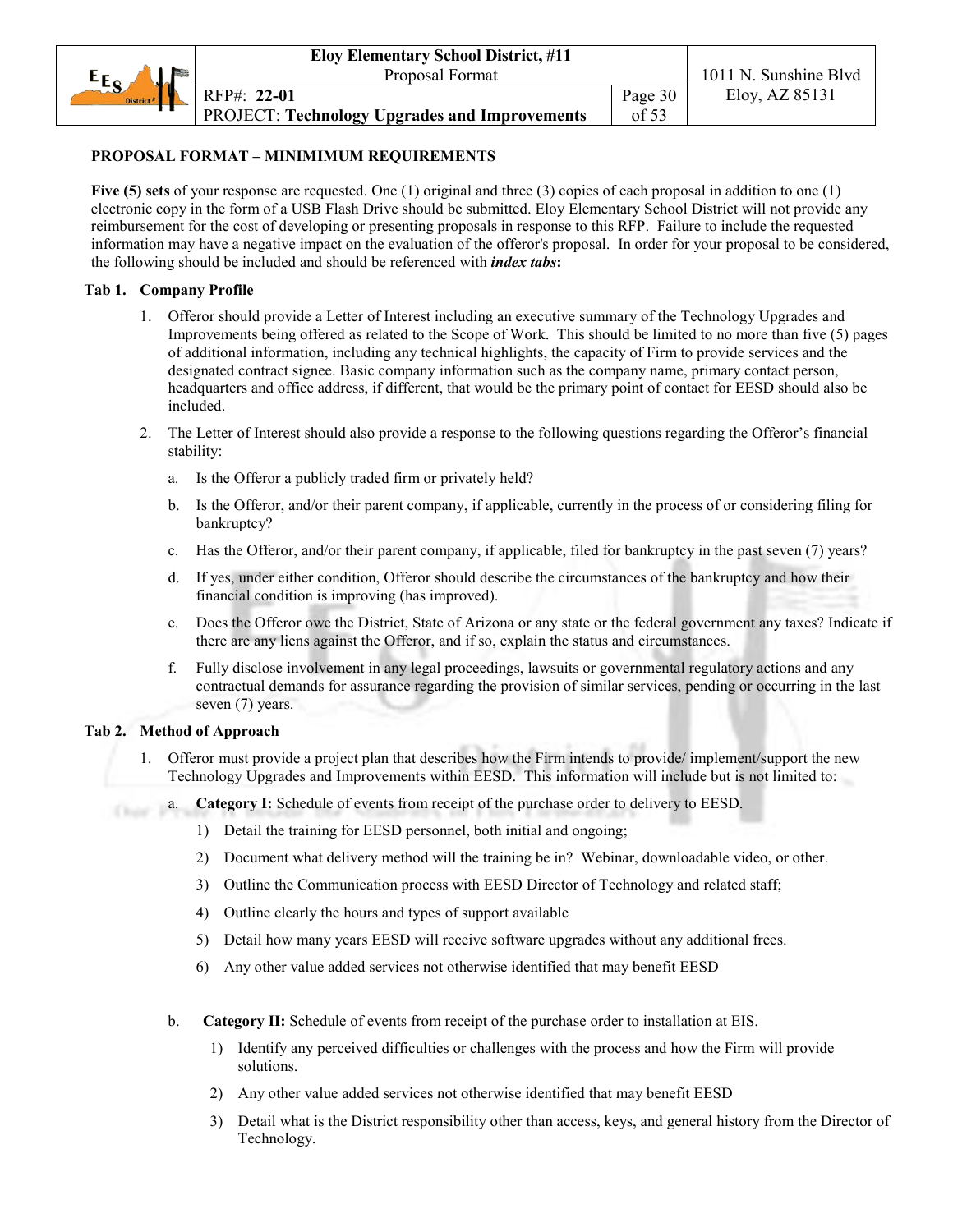|                       | <b>Eloy Elementary School District, #11</b>          |         |                       |  |
|-----------------------|------------------------------------------------------|---------|-----------------------|--|
| $E_{S}$               | Proposal Format                                      |         | 1011 N. Sunshine Blyd |  |
| District <sup>#</sup> | RFP#: 22-01                                          | Page 31 | Eloy, AZ 85131        |  |
|                       | <b>PROJECT: Technology Upgrades and Improvements</b> | of $53$ |                       |  |

4) Outline the Communication process with EESD Director of Technology and related staff;

#### **Tab 3. Qualifications and Experience**

- 1. References List of which clients were asked to complete a Performance Evaluation Survey.
- 2. Indicate in number of years how long the Firm has provided Technology Upgrades and Improvements for school districts in Arizona.
- 3. Offeror will also include their experience, including the Key Personnel proposed as the points of contact, for installation, training, and who will be the contact for any escalation issues.

#### **Tab 4. Proposal Cost Form**

Provide a schedule of all fees for the materials and/or services offered in response to the RFP using the Proposal Cost Form Attachment. The Offeror must include all of the costs associated with: Category I and II. Pricing for items that are considered beneficial, add enhancement to the operations of the system or value-added options is also requested.

#### **Tab 5. Forms (Attachments)**

- A. Completed and Signed Offer and Acceptance Attachment
- B. Completed Familial Relationship Disclosure Attachment
- C. Completed Deviations and Exceptions Attachment
- D. Certificate of Insurance
- E. Deviation/Exceptions Attachment
- F. Confidentiality/Proprietary Information Attachment
- G. Completed Non-Collusion Affidavit
- H. Amendment Acknowledgement and Affidavit
- I. EDGAR Certification
- J. Compliance Statement Form Attachment
- K. Certification Regarding Lobbying Form Attachment
- L. Disclosure of Lobbying Activities (SF-LLL) Attachment
- M. Certificate of Independent Price Determination Attachment
- N. Vendor Payment Form Attachment
- O. I.R.S. W-9 Form, https://www.irs.gov/pub/irs-pdf/fw9.pdf

| <b>Proposal Checklist</b>                                                  | Yes | <b>Double</b><br><b>Checked</b> |
|----------------------------------------------------------------------------|-----|---------------------------------|
| Did you sign the offer sheet?                                              |     |                                 |
| Did you sign and notarize the Non-collusion statement?                     |     |                                 |
| Did you include all the necessary attachments?                             |     |                                 |
| Did you include a proposed implementation, training and communications     |     |                                 |
| plan?                                                                      |     |                                 |
| Did you acknowledge all amendments, if applicable?                         |     |                                 |
| Did you follow the order for submission of documents?                      |     |                                 |
| Did you include one marked "original" and three (3) marked "copy", plus an |     |                                 |
| electronic copy?                                                           |     |                                 |
| Is the outside of your submittal box(es) marked correctly?                 |     |                                 |
| Did you double check that you have a signed Offer and Acceptance Form?     |     |                                 |
| Did someone double-check all of the above?                                 |     |                                 |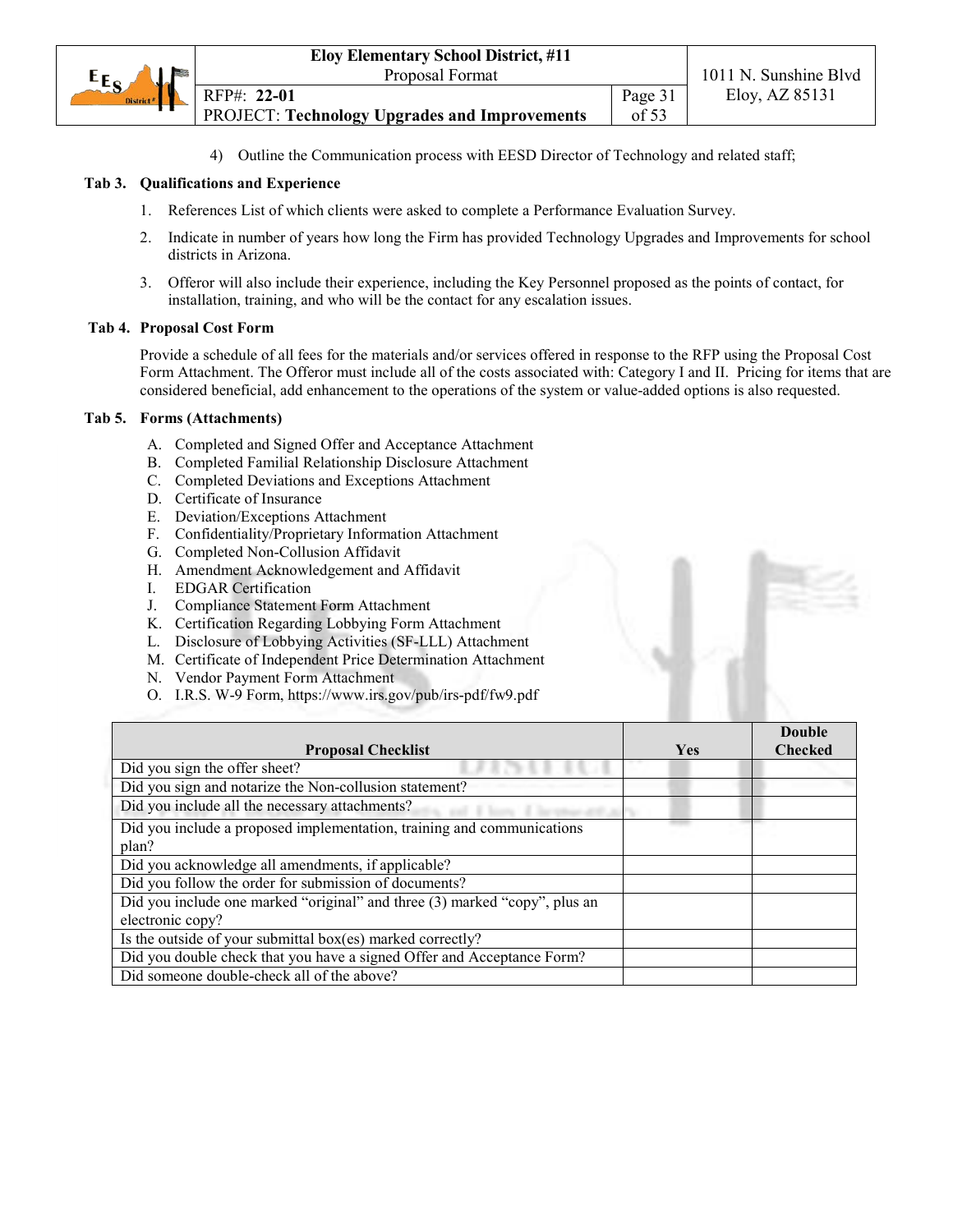|                               | <b>Eloy Elementary School District, #11</b>          |         |                       |  |
|-------------------------------|------------------------------------------------------|---------|-----------------------|--|
| Proposal Cost Form<br>$E_{S}$ |                                                      |         | 1011 N. Sunshine Blvd |  |
| District <sup>#</sup>         | RFP#: 22-01                                          | Page 32 | Eloy, AZ 85131        |  |
|                               | <b>PROJECT: Technology Upgrades and Improvements</b> | of 53   |                       |  |

Offeror should complete and include all costs associated with providing the specified Technology Upgrades and Improvements, as per the Scope of Work and related products/services requested. Offeror must include, as part of its response: training, maintenance, and support.

Offeror will provide menu-style pricing for any additional modules or features considered value-additions that have not been identified otherwise.

Ē

| <b>Category I: Districtwide</b>                                         |                                                                                                                   |          |                                                                                        |  |
|-------------------------------------------------------------------------|-------------------------------------------------------------------------------------------------------------------|----------|----------------------------------------------------------------------------------------|--|
| <b>Product</b><br><b>Description</b>                                    |                                                                                                                   | Quantity | <b>Total Cost to include</b><br><b>Maintenance and</b><br><b>Professional Services</b> |  |
| ActivPanel V7E Titanium 75"                                             | Promethean ActivPanel V7E<br>Titanium 75" 4k-<br>P/N: AAP7E-B75-NA-1                                              | 45       | \$                                                                                     |  |
| <b>ActivPanel Stand AP-FSM</b>                                          | Promethean ActivPanel Touch<br>Mobile Stand - APFSM                                                               | 45       | \$                                                                                     |  |
| ActivPanel-B (medium) 5 years OSS with<br>Extension and onsite support. | Activpanel Medium (for<br>Titanium IFPs up to 80")<br>- Extension, On Site Support, 5<br>Years - P/N: APM5YROSS-B | 45       | \$                                                                                     |  |
| Professional Development- Promethean                                    | Place detail in Tab 2, Category I                                                                                 |          | \$                                                                                     |  |
| LTL Shipping-Promethean                                                 |                                                                                                                   |          | \$                                                                                     |  |
| NCPA-Promethean (National)                                              | Promethean-01-54                                                                                                  |          | \$                                                                                     |  |
| \$<br><b>Total Cost</b>                                                 |                                                                                                                   |          |                                                                                        |  |

| <b>Category II: Eloy Intermediate School</b> |                                                                 |                                          |          |                   |
|----------------------------------------------|-----------------------------------------------------------------|------------------------------------------|----------|-------------------|
| <b>Part Number</b>                           | Description                                                     | <b>Smart Account</b><br><b>Mandatory</b> | Quantity | <b>Total Cost</b> |
| C9120AXI-B-EDU                               | Cisco Catalyst 9120AX Series - EDU                              |                                          | 70       | \$                |
| SW9120AX-CAPWAP-<br>K <sub>9</sub>           | Capwap software for Catalyst 9120AX                             |                                          | 70       | \$                |
| AIR-AP-BRACKET-2                             | 802.11 AP Universal Mounting Bracket                            |                                          | 70       | \$                |
| AIR-AP-T-RAIL-R                              | Ceiling Grid Clip for APs & Cellular<br>Gateways-Recessed       |                                          | 70       | \$                |
| NETWORK-PNP-LIC                              | Network Plug-n-Play Connect for zero-touch<br>device deployment | Yes                                      | 70       | \$                |
| C9120AXI-MULTI                               | Minimum Quantity = $10$                                         |                                          | 70       | \$                |
| $C9120AX-DNA-$<br><b>OPTOUT</b>              | CISCO DNA SUBSCRIPTION OPTOUT<br>for $C9120AX$                  |                                          | 70       | \$                |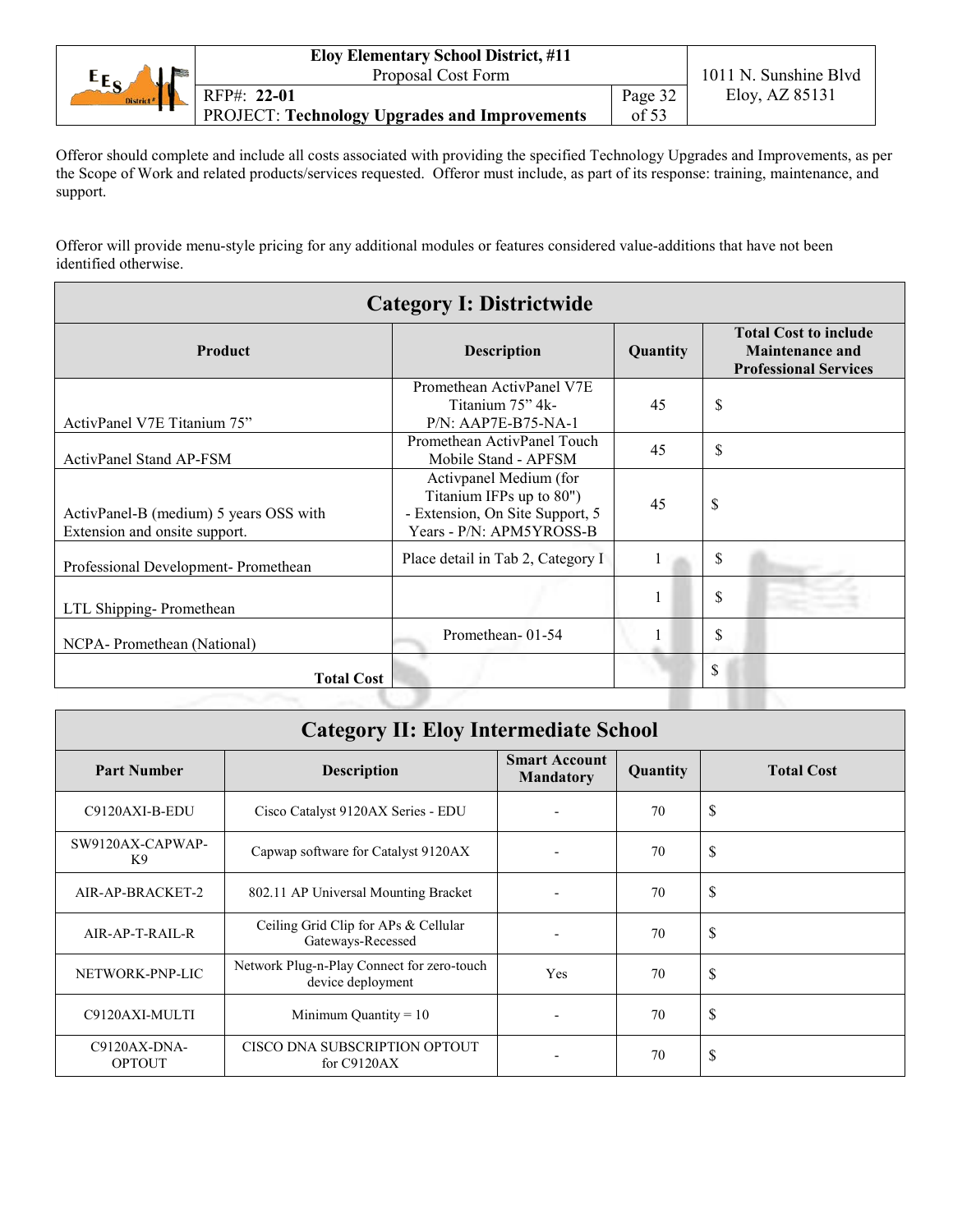

Page 33  $\overline{\text{of}}$  53

| <b>Part Number</b> | <b>Description</b>                                              | <b>Smart</b><br><b>Account</b><br><b>Mandatory</b> | Quantity       | <b>Total Cost</b> |
|--------------------|-----------------------------------------------------------------|----------------------------------------------------|----------------|-------------------|
| C9300-48UN-EDU     | Catalyst 9300 48-port 5Gbps, K12                                |                                                    | 2              | \$                |
| C9300-NW-E-48      | C9300 Network Essentials, 48-port license                       | Yes                                                | $\overline{2}$ | \$                |
| SC9300UK9-175      | Cisco Catalyst 9300 XE 17.5 UNIVERSAL                           |                                                    | 2              | \$                |
| PWR-C1-1100WAC-P   | 1100W AC 80+ platinum Config 1 Power Supply                     |                                                    | $\overline{2}$ | \$                |
| C9300-SPS-NONE     | No Secondary Power Supply Selected                              |                                                    | $\overline{2}$ | \$                |
| CAB-TA-NA          | North America AC Type A Power Cable                             |                                                    | $\overline{2}$ | $\mathsf{\$}$     |
| C9300-SSD-NONE     | No SSD Card Selected                                            | $\overline{a}$                                     | 2              | $\mathbb S$       |
| STACK-T1-50CM      | 50CM Type 1 Stacking Cable                                      |                                                    | 2              | \$                |
| CAB-SPWR-30CM      | Catalyst Stack Power Cable 30 CM                                |                                                    | $\overline{2}$ | \$                |
| PWR-C1-BLANK       | Config 1 Power Supply Blank                                     |                                                    | $\overline{2}$ | \$                |
| C9300-DNA-E-48     | C9300 DNA Essentials, 48-Port Term Licenses                     | Yes                                                | 2              | \$                |
| C9300-DNA-E-48-5Y  | C9300 DNA Essentials, 48-Port, 5 Year Term<br>License           |                                                    | 2              | \$                |
| C9300-NM-8X        | Catalyst 9300 8 x 10GE Network Module                           |                                                    | $\overline{2}$ | \$                |
| NETWORK-PNP-LIC    | Network Plug-n-Play Connect for zero-touch<br>device deployment | Yes                                                | 2              | \$                |
| EDU-C9800-L-F-K9   | EDU SKU - Cisco C9800-L Wireless Controller<br>Fiber Uplink     | $\overline{a}$                                     | 1              | \$                |
| SC9800LK9-173      | Cisco Catalyst 9800-L Wireless Controller                       |                                                    | 1              | \$                |
| C9800L-RMNT        | C9800 Wireless Controller Rack Mount Tray                       |                                                    | 1              | $\mathbb S$       |
| C9800-AC-110W      | Cisco Catalyst 9800 L Wireless Controller Power<br>Supply       |                                                    | $\mathbf{1}$   | $\$$              |
| CAB-AC-C5          | AC Power Cord, Type C5, US, Canada                              |                                                    | $\mathbf{1}$   | \$                |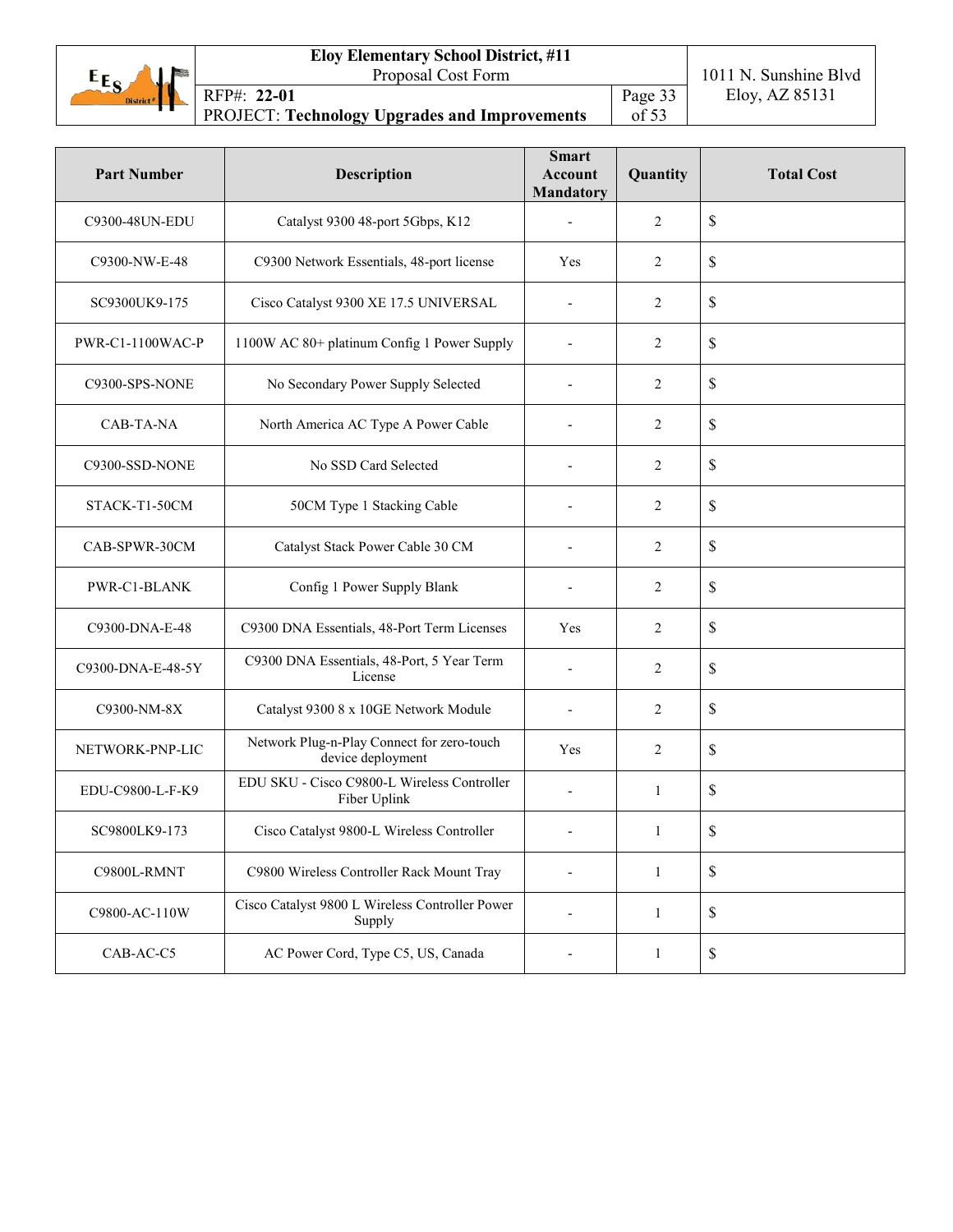

Page 34  $\overline{\text{of}}$  53

| <b>Part Number</b> | <b>Description</b>                                              | <b>Smart</b><br>Account<br><b>Mandatory</b> | Quantity       | <b>Total Cost</b>         |
|--------------------|-----------------------------------------------------------------|---------------------------------------------|----------------|---------------------------|
| NETWORK-PNP-LIC    | Network Plug-n-Play Connect for zero-touch<br>device deployment | Yes                                         | 1              | \$                        |
| C9500-24Y4C-EDU    | Catalyst 9500 24x1/10/25G and 4-port 40/100G,<br>K12            |                                             | 1              | \$                        |
| C9500-NW-A         | C9500 Network Stack, Advantage                                  | Yes                                         | 1              | \$                        |
| C9500-SSD-NONE     | No SSD Card Selected                                            |                                             | 1              | \$                        |
| SC9500HUK9-175     | Cisco Catalyst 9500H XE.17.5 UNIVERSAL                          | $\overline{a}$                              | $\mathbf{1}$   | \$                        |
| C9K-PWR-650WAC-R   | 650W AC Config 4 Power Supply front to back<br>cooling          |                                             | 1              | $\mathsf{\$}$             |
| C9K-PWR-650WAC-R/2 | 650W AC Config 4 Power Supply front to back<br>cooling          |                                             | 1              | \$                        |
| CAB-9K12A-NA       | Power Cord, 125VAC 13A NEMA 5-15 Plug,<br>North America         |                                             | $\overline{2}$ | \$                        |
| C9K-F1-SSD-BLANK   | Cisco pluggable SSD storage                                     |                                             | 1              | \$                        |
| C9K-T1-FANTRAY     | Catalyst 9500 Type 4 front to back cooling Fan                  |                                             | 2              | \$                        |
| C9500-DNA-24Y4C-A  | C9500 DNA Advantage, Term License                               | Yes                                         | $\mathbf{1}$   | $\mathsf{\$}$             |
| C9500-DNA-L-A-3Y   | Cisco Catalyst 9500 DNA Advantage 3 Year<br>License             |                                             | 1              | \$                        |
| PI-LFAS-T          | Prime Infrastructure Lifecycle & Assurance Term<br>- Smart Lic  | Yes                                         | 3              | \$                        |
| PI-LFAS-AP-T-3Y    | PI Dev Lic for Lifecycle & Assurance Term 3Y                    |                                             | 3              | \$                        |
| NETWORK-PNP-LIC    | Network Plug-n-Play Connect for zero-touch<br>device deployment | Yes                                         | $\mathbf{1}$   | \$                        |
| AIR-DNA-EDU        | EDU CISCO DNA for Wireless - CHOOSE<br>ONLY QTY 1 HERE          |                                             | 1              | \$                        |
| AIR-DNA-TRK-3Y     | CISCO DNA Wireless Term Tracker 3Y                              |                                             | 1              | $\boldsymbol{\mathsf{S}}$ |
| PI-LFAS-AP-T       | Prime AP Term Licenses                                          | Yes                                         | 100            | \$                        |
| PI-LFAS-AP-T-3Y    | PI Dev Lic for Lifecycle & Assurance Term 3Y                    |                                             | 100            | $\mathbb S$               |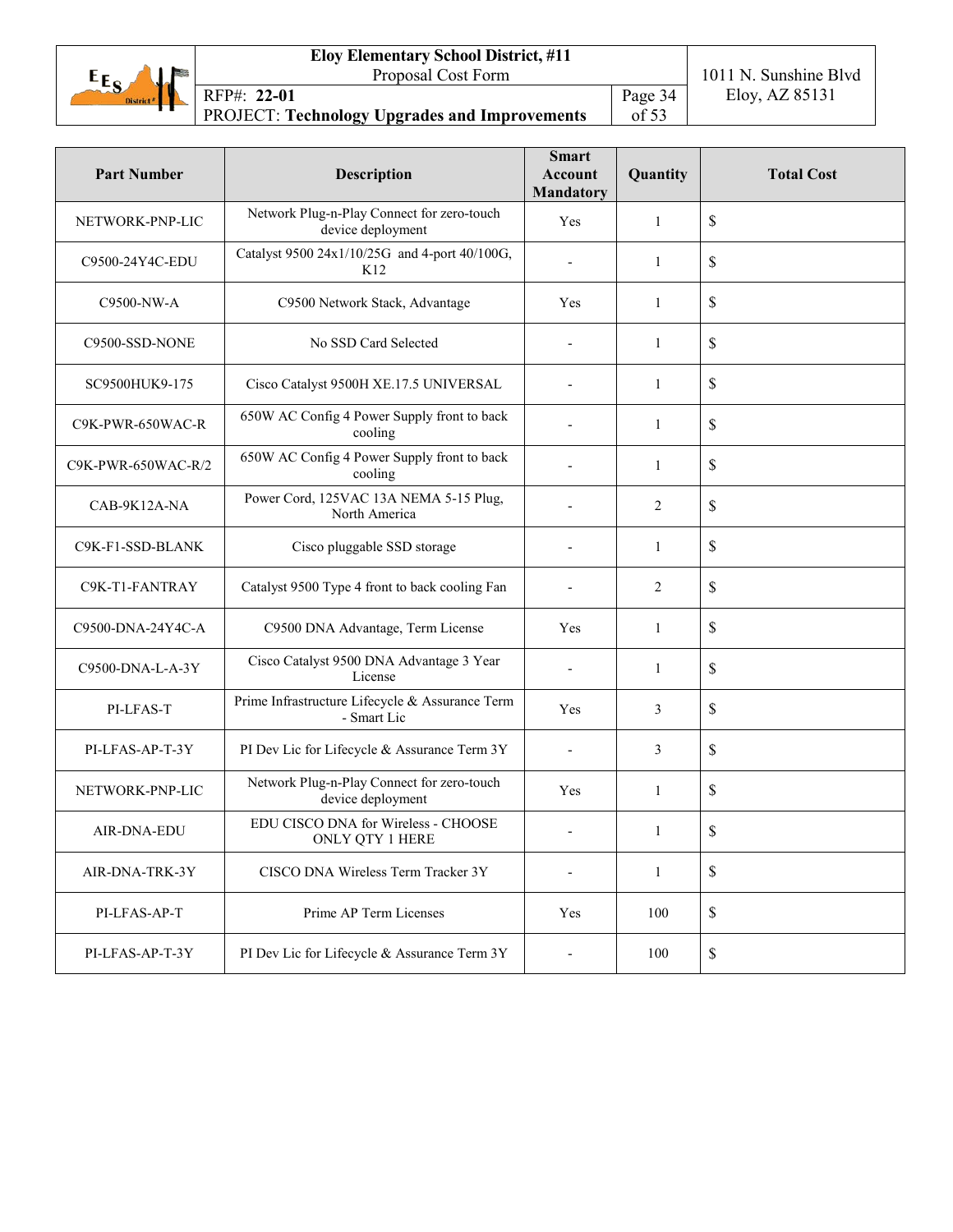| $E_{S}$               | Proposal Cost Form                                   |         | 1011 N. Sunshine Blyd |
|-----------------------|------------------------------------------------------|---------|-----------------------|
| District <sup>#</sup> | RFP#: 22-01                                          | Page 35 | Eloy, AZ 85131        |
|                       | <b>PROJECT: Technology Upgrades and Improvements</b> | of $53$ |                       |

| <b>Part Number</b> | <b>Description</b>                                            | <b>Smart</b><br>Account<br><b>Mandatory</b> | Quantity       | <b>Total Cost</b>  |
|--------------------|---------------------------------------------------------------|---------------------------------------------|----------------|--------------------|
| AIR-DNA-EDU-E      | Wireless Cisco DNA On-Prem Essential, Term,<br><b>EDU</b> Lic |                                             | 100            | \$                 |
| EDU-DNA-E-3Y       | Wireless Cisco DNA On-Prem Essential, 3Y<br>Term, EDU Lic     |                                             | 100            | \$                 |
| AIR-DNA-E-T        | Wireless Cisco DNA On-Prem Essential, Term,<br>Tracker Lic    | Yes                                         | 100            | \$                 |
| AIR-DNA-E-T-3Y     | Wireless Cisco DNA On-Prem Essential, 3Y<br>Term, Tracker Lic |                                             | 100            | $\mathbf{\hat{S}}$ |
| AIR-DNA-NWSTACK-E  | AIR CISCO DNA Perpetual Network Stack                         | Yes                                         | 100            | \$                 |
| $SFP-10G-SR=$      | 10GBASE-SR SFP Module                                         |                                             | $\overline{2}$ | \$                 |
| <b>Total Cost</b>  |                                                               |                                             |                | \$                 |

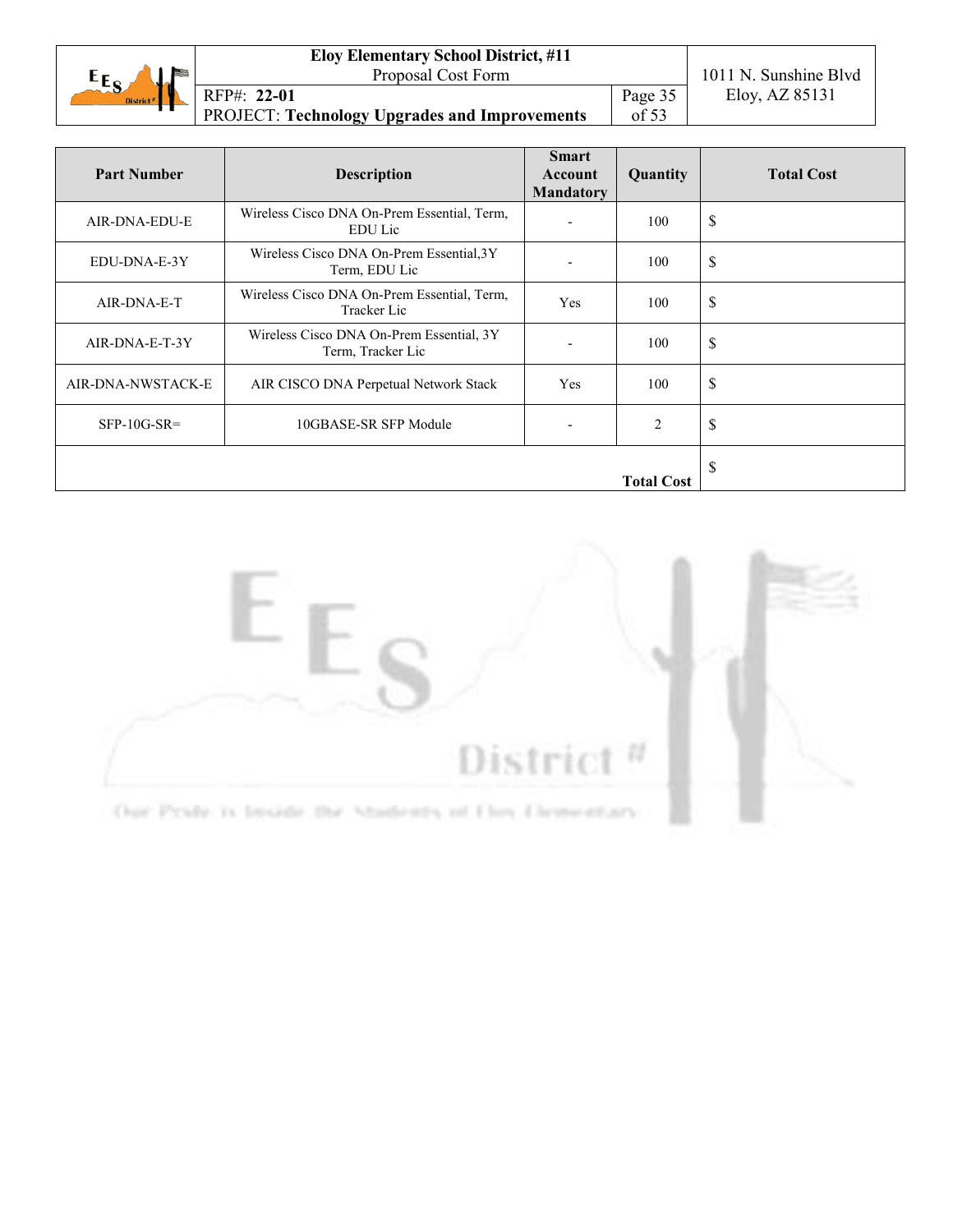|                         | <b>Eloy Elementary School District, #11</b>   |         |                       |
|-------------------------|-----------------------------------------------|---------|-----------------------|
| $E_{S_A}$<br><b>Mar</b> | References                                    |         | 1011 N. Sunshine Blvd |
| District <sup>#</sup>   | RFP#: 22-01                                   | Page 36 | Eloy, AZ 85131        |
|                         | PROJECT: Technology Upgrades and Improvements | of 53   |                       |

Offeror shall provide below a minimum of three (3) but no more than five (5) references from district that are similar in scope and size to this requirement. Failure to provide three accurate references will result in loss of points.

Offeror is responsible for sending a Performance Evaluation Survey to each client listed below.

|                                                 | Street Address: <u>The Community of the Community of the Community of the Community of the Community of the Community of the Community of the Community of the Community of the Community of the Community of the Community of t</u> |  |
|-------------------------------------------------|--------------------------------------------------------------------------------------------------------------------------------------------------------------------------------------------------------------------------------------|--|
|                                                 | City: Zip: Zip: Zip:                                                                                                                                                                                                                 |  |
|                                                 | Contact Name: <u>Contact Name:</u> Phone: Phone: Phone: Phone: Phone: Phone: Phone: Phone: Phone: Phone: Phone: Phone: Phone: Phone: Phone: Phone: Phone: Phone: Phone: Phone: Phone: Phone: Phone: Phone: Phone: Phone: Phone: Pho  |  |
|                                                 | Date of Contract Initiation: New York Contract Initiation:                                                                                                                                                                           |  |
|                                                 | Type of Services Provided:                                                                                                                                                                                                           |  |
|                                                 |                                                                                                                                                                                                                                      |  |
| <b>Contract Contract</b>                        | Street Address: and the contract of the contract of the contract of the contract of the contract of the contract of the contract of the contract of the contract of the contract of the contract of the contract of the contra       |  |
|                                                 | City: Zip: Zip:                                                                                                                                                                                                                      |  |
| Contact Name: 1988                              | <b>Example 2.1 Phone:</b>                                                                                                                                                                                                            |  |
| <b>Continue</b><br>Date of Contract Initiation: |                                                                                                                                                                                                                                      |  |
|                                                 | Type of Services Provided:                                                                                                                                                                                                           |  |
|                                                 | Our Pyste is broide the Mudeuts of Floy Demettary.                                                                                                                                                                                   |  |
| 3. Firm:                                        |                                                                                                                                                                                                                                      |  |
|                                                 | Street Address: No. 2016. The Street Address: No. 2016. The Street Address: No. 2016. The Street Address: No. 2017. The Street Address: No. 2017. The Street Address: No. 2017. The Street Address: No. 2017. The Street Addre       |  |
|                                                 | City: Zip: Zip:                                                                                                                                                                                                                      |  |
|                                                 | Contact Name: Phone: Phone:                                                                                                                                                                                                          |  |
|                                                 | Date of Contract Initiation:                                                                                                                                                                                                         |  |
| Type of Services Provided:                      |                                                                                                                                                                                                                                      |  |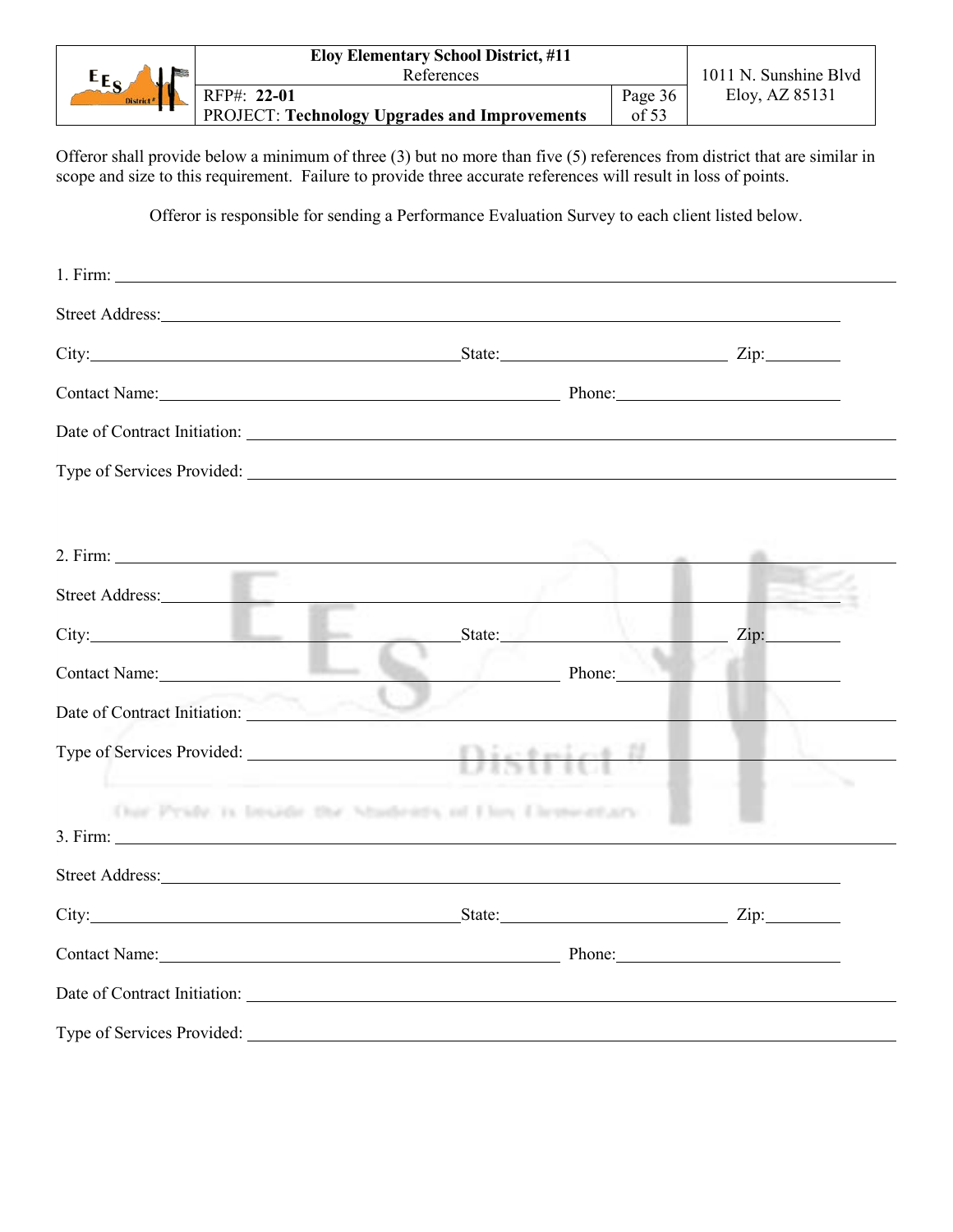|                       | <b>Eloy Elementary School District, #11</b>   |         |                       |
|-----------------------|-----------------------------------------------|---------|-----------------------|
| $E_{S_A}$<br>ч.       | Performance Evaluation Survey                 |         | 1011 N. Sunshine Blvd |
| District <sup>#</sup> | RFP#: 22-01                                   | Page 37 | Eloy, AZ 85131        |
|                       | PROJECT: Technology Upgrades and Improvements | of 53   |                       |
|                       |                                               |         |                       |

| Reference for:                                        |  |
|-------------------------------------------------------|--|
| <b>Subject:</b> Technology Upgrades and Improvements  |  |
| Return to the Attention: Ed Sauceda, Business Manager |  |
|                                                       |  |
|                                                       |  |
|                                                       |  |
|                                                       |  |

To Whom It May Concern:

Eloy Elementary School District is currently undergoing reference checks for the vendor listed above regarding their response to a current solicitation. The information will be used to assist the District in the evaluation to determine responsive and responsible procurement of the above firm. Both the company and the District would greatly appreciate you taking a few minutes out of your busy day to complete the questionnaire below.

Please evaluate the performance of the vendor (**10 means-you are Always satisfied, 5 means-you are Sometimes satisfied, and 1 means-you are very Dissatisfied because of very poor performance**). If you do not have sufficient knowledge of in a particular area, leave it blank.

| No.              | Criteria                                                                                                                              | Unit     | <b>Score</b> |
|------------------|---------------------------------------------------------------------------------------------------------------------------------------|----------|--------------|
| 1.               | Rate the overall quality of the Technology Upgrades and Improvements and related equipment<br>services/support provided by this firm. | $(1-10)$ |              |
| 2.               | Rate the ability of the Firm to provide adequate training during implementation and after fully<br>operational.                       | $(1-10)$ |              |
| 3.               | Rate the ability of the Firm to react to any issues during the initial six month phase, including<br>implementation and support.      | $(1-10)$ |              |
| $\overline{4}$ . | Was the Firm consistent over the contract period and provide the needs?                                                               | $(1-10)$ |              |
| 5.               | Were there any unexpected cost increases after the first year?                                                                        | $(1-10)$ |              |
| 6.               | Was the Firm able to provide consistent communication and provide support as needed?                                                  | $(1-10)$ |              |
| 7.               | Were serious situations handled to the District's satisfaction and in a timely manner?                                                | $(1-10)$ |              |
| 8.               | Is the system user-friendly and easy to operate for all staff, including management and line<br>employees?                            | $(1-10)$ |              |
| 9                | Did the Firm offer value-added features or services that were impactful?                                                              | $(1-10)$ |              |
| 10.              | Did the firm offer Technology Upgrades and Improvements with<br>Variables/Scenarios/Sensitivities?                                    | $(1-10)$ |              |

# **TOTAL OUT OF 100 POINTS \_\_\_\_\_**

What was the biggest issue you encountered?

**Thank you for your time and effort in assisting the vendor in this important endeavor. Please email this survey directly to [edward.sauceda@eloyesd.net](mailto:edward.sauceda@eloyesd.net) NO LATER THAN November 2, 2021 at 11:00 AM.**

**\_\_\_\_\_\_\_\_\_\_\_\_\_\_\_\_\_\_\_\_\_\_\_\_\_\_\_\_\_\_\_\_\_\_\_\_\_\_\_\_\_\_\_\_\_\_ \_\_\_\_\_\_\_\_\_\_\_\_\_\_\_\_\_\_\_\_\_\_\_\_\_\_\_\_\_\_\_\_\_**

Signature Date **Date** 

**\_\_\_\_\_\_\_\_\_\_\_\_\_\_\_\_\_\_\_\_\_\_\_\_\_\_\_\_\_\_\_\_\_\_\_\_\_\_\_\_\_\_\_\_\_\_ \_\_\_\_\_\_\_\_\_\_\_\_\_\_\_\_\_\_\_\_\_\_\_\_\_\_\_\_\_\_\_\_\_** Printed Name Title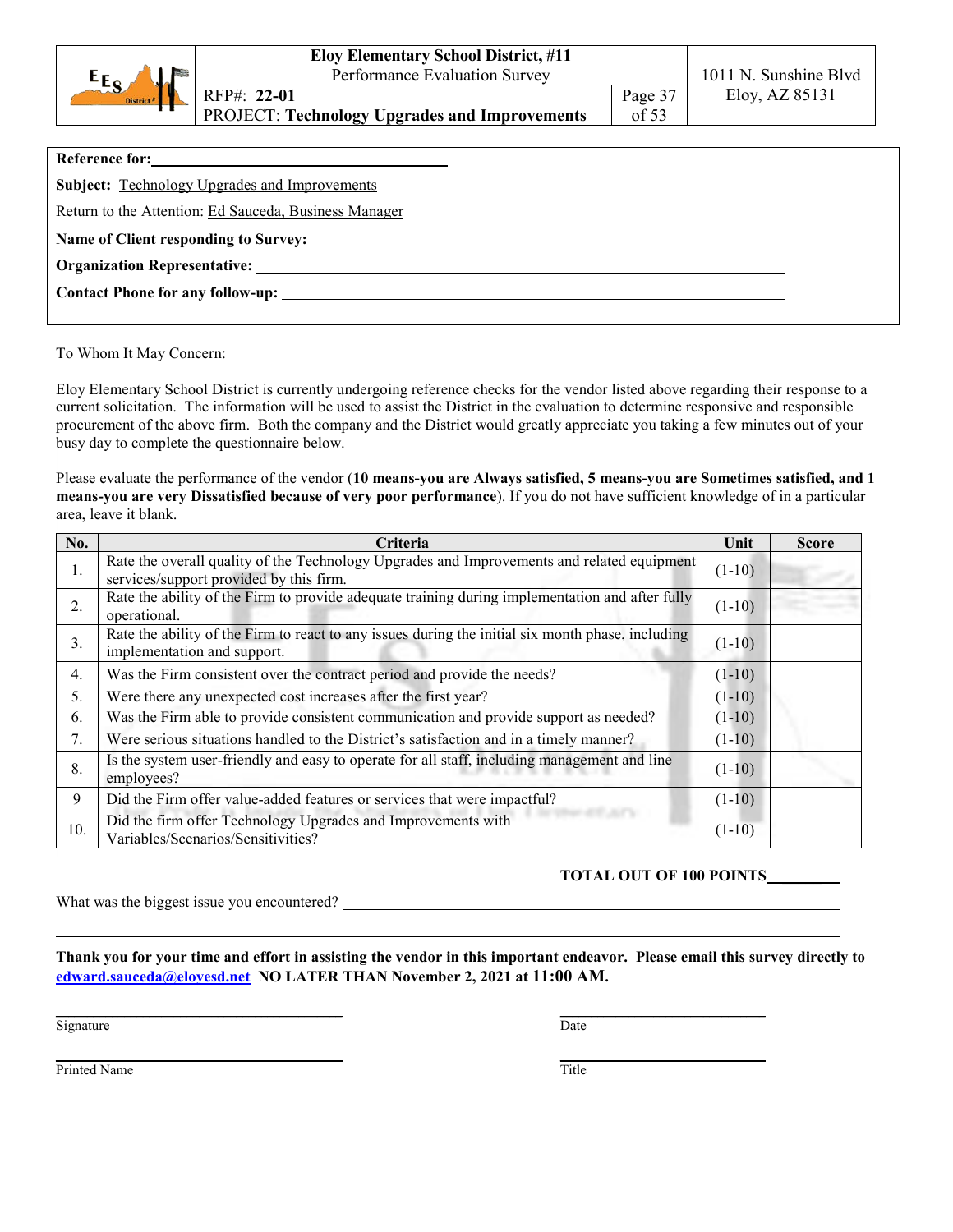|                 | <b>Eloy Elementary School District, #11</b>          |         |                       |
|-----------------|------------------------------------------------------|---------|-----------------------|
| $E_{S}$<br>لمان | Offer and Acceptance Form                            |         | 1011 N. Sunshine Blvd |
| District #      | RFP#: 22-01                                          | Page 38 | Eloy, AZ 85131        |
|                 | <b>PROJECT: Technology Upgrades and Improvements</b> | of 53   |                       |

|                                                                                                                                                                                                                                                     | specifications, and amendments in the Solicitation and any written exceptions in the offer.                                                                                                                                                                  | The Undersigned hereby offers and agrees to furnish the material, service or construction in compliance with all terms, conditions,                                                                                                                                                                                                                                                                                                                                                                                                                                                                                                                                                                                                                                                                                                                                                                                                                                                                                                                                                                                                                                                                                                                                                                                                                                                                                                                                                                                                                                                                                                                                                                                                                                                                                                                                                                                                                                                                                                                                                                                                                                                                                                                                                                 |
|-----------------------------------------------------------------------------------------------------------------------------------------------------------------------------------------------------------------------------------------------------|--------------------------------------------------------------------------------------------------------------------------------------------------------------------------------------------------------------------------------------------------------------|-----------------------------------------------------------------------------------------------------------------------------------------------------------------------------------------------------------------------------------------------------------------------------------------------------------------------------------------------------------------------------------------------------------------------------------------------------------------------------------------------------------------------------------------------------------------------------------------------------------------------------------------------------------------------------------------------------------------------------------------------------------------------------------------------------------------------------------------------------------------------------------------------------------------------------------------------------------------------------------------------------------------------------------------------------------------------------------------------------------------------------------------------------------------------------------------------------------------------------------------------------------------------------------------------------------------------------------------------------------------------------------------------------------------------------------------------------------------------------------------------------------------------------------------------------------------------------------------------------------------------------------------------------------------------------------------------------------------------------------------------------------------------------------------------------------------------------------------------------------------------------------------------------------------------------------------------------------------------------------------------------------------------------------------------------------------------------------------------------------------------------------------------------------------------------------------------------------------------------------------------------------------------------------------------------|
| Company Name                                                                                                                                                                                                                                        |                                                                                                                                                                                                                                                              | For Clarification of this Offer, contact the following person:                                                                                                                                                                                                                                                                                                                                                                                                                                                                                                                                                                                                                                                                                                                                                                                                                                                                                                                                                                                                                                                                                                                                                                                                                                                                                                                                                                                                                                                                                                                                                                                                                                                                                                                                                                                                                                                                                                                                                                                                                                                                                                                                                                                                                                      |
| D-U-N-S Number                                                                                                                                                                                                                                      |                                                                                                                                                                                                                                                              | Name                                                                                                                                                                                                                                                                                                                                                                                                                                                                                                                                                                                                                                                                                                                                                                                                                                                                                                                                                                                                                                                                                                                                                                                                                                                                                                                                                                                                                                                                                                                                                                                                                                                                                                                                                                                                                                                                                                                                                                                                                                                                                                                                                                                                                                                                                                |
| Federal Employer Identification No.                                                                                                                                                                                                                 |                                                                                                                                                                                                                                                              | Phone                                                                                                                                                                                                                                                                                                                                                                                                                                                                                                                                                                                                                                                                                                                                                                                                                                                                                                                                                                                                                                                                                                                                                                                                                                                                                                                                                                                                                                                                                                                                                                                                                                                                                                                                                                                                                                                                                                                                                                                                                                                                                                                                                                                                                                                                                               |
| Cost of your Bond as a                                                                                                                                                                                                                              | % (if applicable)                                                                                                                                                                                                                                            | E-mail                                                                                                                                                                                                                                                                                                                                                                                                                                                                                                                                                                                                                                                                                                                                                                                                                                                                                                                                                                                                                                                                                                                                                                                                                                                                                                                                                                                                                                                                                                                                                                                                                                                                                                                                                                                                                                                                                                                                                                                                                                                                                                                                                                                                                                                                                              |
|                                                                                                                                                                                                                                                     | <b>SIGN</b><br>HERE                                                                                                                                                                                                                                          |                                                                                                                                                                                                                                                                                                                                                                                                                                                                                                                                                                                                                                                                                                                                                                                                                                                                                                                                                                                                                                                                                                                                                                                                                                                                                                                                                                                                                                                                                                                                                                                                                                                                                                                                                                                                                                                                                                                                                                                                                                                                                                                                                                                                                                                                                                     |
| <b>Street</b>                                                                                                                                                                                                                                       |                                                                                                                                                                                                                                                              | Signature of Person Authorized to Sign Offer                                                                                                                                                                                                                                                                                                                                                                                                                                                                                                                                                                                                                                                                                                                                                                                                                                                                                                                                                                                                                                                                                                                                                                                                                                                                                                                                                                                                                                                                                                                                                                                                                                                                                                                                                                                                                                                                                                                                                                                                                                                                                                                                                                                                                                                        |
| City                                                                                                                                                                                                                                                |                                                                                                                                                                                                                                                              |                                                                                                                                                                                                                                                                                                                                                                                                                                                                                                                                                                                                                                                                                                                                                                                                                                                                                                                                                                                                                                                                                                                                                                                                                                                                                                                                                                                                                                                                                                                                                                                                                                                                                                                                                                                                                                                                                                                                                                                                                                                                                                                                                                                                                                                                                                     |
| Arizona                                                                                                                                                                                                                                             | Zip                                                                                                                                                                                                                                                          | Printed Name of Person Authorized to Sign Offer                                                                                                                                                                                                                                                                                                                                                                                                                                                                                                                                                                                                                                                                                                                                                                                                                                                                                                                                                                                                                                                                                                                                                                                                                                                                                                                                                                                                                                                                                                                                                                                                                                                                                                                                                                                                                                                                                                                                                                                                                                                                                                                                                                                                                                                     |
|                                                                                                                                                                                                                                                     |                                                                                                                                                                                                                                                              |                                                                                                                                                                                                                                                                                                                                                                                                                                                                                                                                                                                                                                                                                                                                                                                                                                                                                                                                                                                                                                                                                                                                                                                                                                                                                                                                                                                                                                                                                                                                                                                                                                                                                                                                                                                                                                                                                                                                                                                                                                                                                                                                                                                                                                                                                                     |
| <b>CERTIFICATION</b>                                                                                                                                                                                                                                |                                                                                                                                                                                                                                                              | Title                                                                                                                                                                                                                                                                                                                                                                                                                                                                                                                                                                                                                                                                                                                                                                                                                                                                                                                                                                                                                                                                                                                                                                                                                                                                                                                                                                                                                                                                                                                                                                                                                                                                                                                                                                                                                                                                                                                                                                                                                                                                                                                                                                                                                                                                                               |
| By signature in the Offer section above, the Bidder certifies:<br>1.<br>2.<br>3.<br>4.<br>the E-Verify Employee Eligibility Verification Program.<br>5.<br>Administration Act.<br>6.<br>Divestments.<br>7.<br>Conditions.<br>8.<br>9.<br>documents. | to ensure that no violation of ARS 15-213 (O) has occurred.<br>Executive Order 2009-09 or A.R.S. § 41-1461 through 1465.<br>shall void the offer, any resulting contract and may be subject to legal remedies provided by law.<br><b>ACCEPTANCE OF OFFER</b> | The submission of the offer did not involve collusion or other anti-competitive practices and has taken steps and exercised due diligence<br>The offeror shall not discriminate against any employee or applicant for employment in violation of Federal Executive Order 11246, State<br>The offeror has not given, offered to give, nor intends to give at any time hereafter any economic opportunity, future employment, gift,<br>loan, gratuity, special discount, trip, favor, or service to a public servant in connection with the submitted offer. Failure to provide a valid<br>signature affirming the stipulations required by this clause shall result in rejection of the offer. Signing the offer with a false statement<br>The offeror warrants that it and all proposed subcontractors will maintain compliance with the Federal Immigration and Nationality Act<br>(FINA), A.R.S. § 41-4401 and A.R.S. § 23-214 and all other Federal immigration laws and regulations related to the immigration status of<br>its employees which requires compliance with federal immigration laws by employers, contractors and subcontractors in accordance with<br>In accordance with A.R.S. § 35-392, the District is prohibited from purchasing from a company that is in violation of the Export<br>In accordance with A.R.S. § 35-393, the District is prohibited from purchasing from a company that is in violation of the Israel Boycott<br>In accordance with A.R.S. §15-512, the offeror shall comply with fingerprinting requirements as identified in the Uniform Terms and<br>Certifies the Offeror has investigated all required fees, permits and regulatory requirements of authorities having jurisdiction and has<br>properly included in the submitted bid the costs of such fees, permits and requirements not otherwise indicated as provided by the District.<br>By submission of this offer, that neither it nor its principals is presently debarred, suspended, proposed for debarment, declared ineligible,<br>or voluntarily excluded from participation in this transaction by any Federal department or agency.<br>10. By submission of this offer, the bidder has the expertise and financial capacity to perform and complete all obligations under the bidding |
| The offer is hereby accepted.                                                                                                                                                                                                                       |                                                                                                                                                                                                                                                              |                                                                                                                                                                                                                                                                                                                                                                                                                                                                                                                                                                                                                                                                                                                                                                                                                                                                                                                                                                                                                                                                                                                                                                                                                                                                                                                                                                                                                                                                                                                                                                                                                                                                                                                                                                                                                                                                                                                                                                                                                                                                                                                                                                                                                                                                                                     |
|                                                                                                                                                                                                                                                     |                                                                                                                                                                                                                                                              | The Contractor is now bound to sell the materials or services listed by the attached contract and based upon the solicitation, including all terms,<br>conditions, specifications, amendments, etc., and the Contractor's Offer as accepted by the School District.                                                                                                                                                                                                                                                                                                                                                                                                                                                                                                                                                                                                                                                                                                                                                                                                                                                                                                                                                                                                                                                                                                                                                                                                                                                                                                                                                                                                                                                                                                                                                                                                                                                                                                                                                                                                                                                                                                                                                                                                                                 |
| School.                                                                                                                                                                                                                                             |                                                                                                                                                                                                                                                              | This contract shall henceforth be referred to as Contract No. 22-01 for Technology Upgrades and Improvements at Eloy Intermediate                                                                                                                                                                                                                                                                                                                                                                                                                                                                                                                                                                                                                                                                                                                                                                                                                                                                                                                                                                                                                                                                                                                                                                                                                                                                                                                                                                                                                                                                                                                                                                                                                                                                                                                                                                                                                                                                                                                                                                                                                                                                                                                                                                   |
|                                                                                                                                                                                                                                                     |                                                                                                                                                                                                                                                              | $\overline{.20}$                                                                                                                                                                                                                                                                                                                                                                                                                                                                                                                                                                                                                                                                                                                                                                                                                                                                                                                                                                                                                                                                                                                                                                                                                                                                                                                                                                                                                                                                                                                                                                                                                                                                                                                                                                                                                                                                                                                                                                                                                                                                                                                                                                                                                                                                                    |
|                                                                                                                                                                                                                                                     | receives purchase order, contract release document, or written notice to proceed.                                                                                                                                                                            | The Contractor is cautioned not to commence any billable work or to provide any material or service under this contract until Contractor                                                                                                                                                                                                                                                                                                                                                                                                                                                                                                                                                                                                                                                                                                                                                                                                                                                                                                                                                                                                                                                                                                                                                                                                                                                                                                                                                                                                                                                                                                                                                                                                                                                                                                                                                                                                                                                                                                                                                                                                                                                                                                                                                            |
|                                                                                                                                                                                                                                                     |                                                                                                                                                                                                                                                              |                                                                                                                                                                                                                                                                                                                                                                                                                                                                                                                                                                                                                                                                                                                                                                                                                                                                                                                                                                                                                                                                                                                                                                                                                                                                                                                                                                                                                                                                                                                                                                                                                                                                                                                                                                                                                                                                                                                                                                                                                                                                                                                                                                                                                                                                                                     |
|                                                                                                                                                                                                                                                     |                                                                                                                                                                                                                                                              |                                                                                                                                                                                                                                                                                                                                                                                                                                                                                                                                                                                                                                                                                                                                                                                                                                                                                                                                                                                                                                                                                                                                                                                                                                                                                                                                                                                                                                                                                                                                                                                                                                                                                                                                                                                                                                                                                                                                                                                                                                                                                                                                                                                                                                                                                                     |
| <b>Authorized signature of the District</b>                                                                                                                                                                                                         |                                                                                                                                                                                                                                                              |                                                                                                                                                                                                                                                                                                                                                                                                                                                                                                                                                                                                                                                                                                                                                                                                                                                                                                                                                                                                                                                                                                                                                                                                                                                                                                                                                                                                                                                                                                                                                                                                                                                                                                                                                                                                                                                                                                                                                                                                                                                                                                                                                                                                                                                                                                     |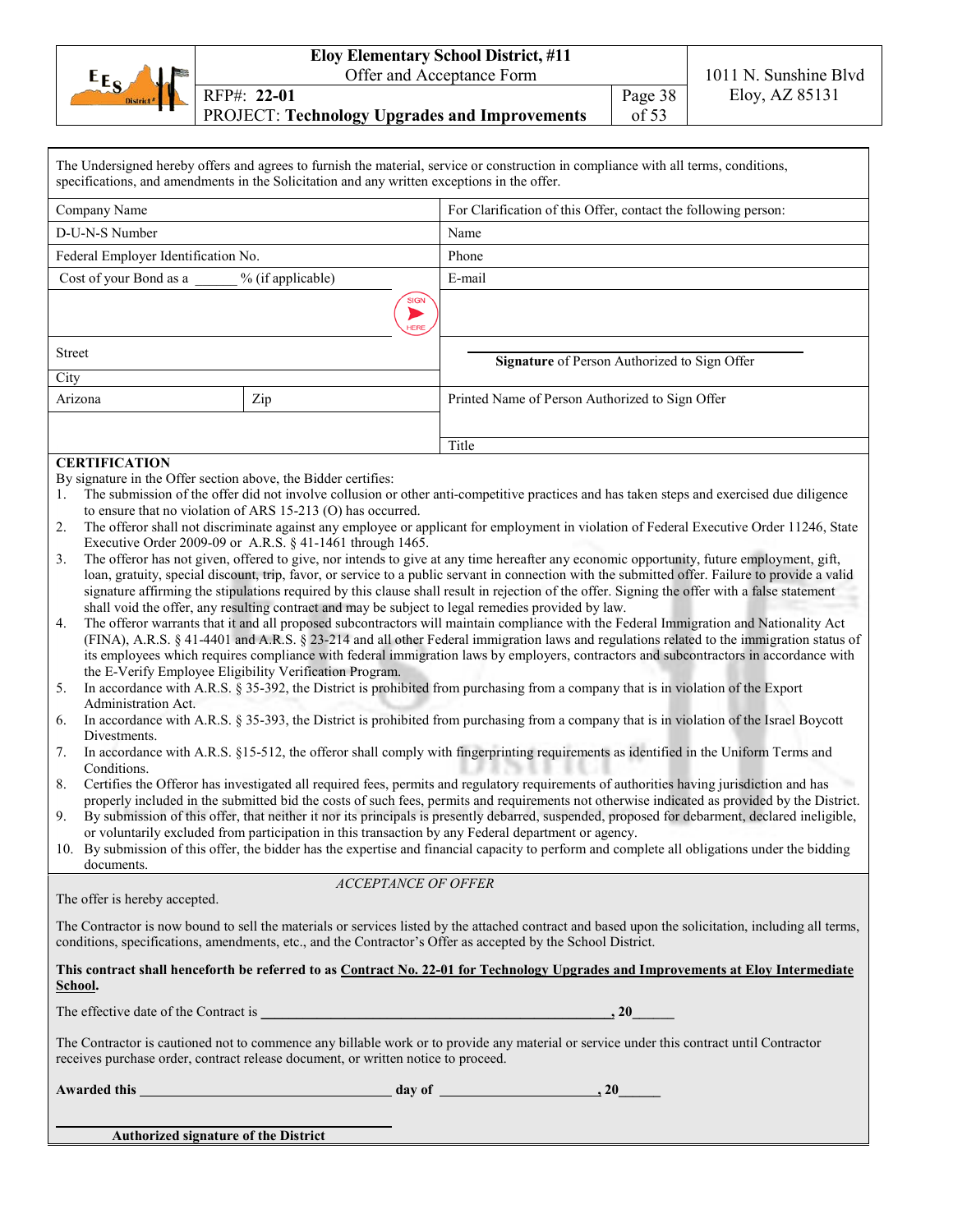|                       | <b>Eloy Elementary School District, #11</b>          |         |                       |
|-----------------------|------------------------------------------------------|---------|-----------------------|
| $E_{S}$               | <b>Familial Relationship Disclosure Statement</b>    |         | 1011 N. Sunshine Blvd |
| District <sup>#</sup> | RFP#: 22-01                                          | Page 39 | Eloy, AZ 85131        |
|                       | <b>PROJECT: Technology Upgrades and Improvements</b> | of 53   |                       |

# **Familial Relationship Disclosure Statement**

All responses to this solicitation shall be accompanied by a sworn and notarized statement disclosing any familial relationship aka, conflict of interest that exists between the owner or any employee of the offeror and any member of the Governing Board of the Eloy Elementary School District or any employee of the Eloy Elementary School District:

The undersigned, the owner or authorized officer of

(the "Firm"), pursuant to the familial disclosure requirement provided in the attached solicitation, hereby represent and warrant, except as provided below, to their best knowledge that no familial relationships exist between the owner(s) or any employee of the company and any member of the Governing Board of the District, Superintendent of the Eloy Elementary School District or any employee of Eloy Elementary School District. If such a relationship exists, please explain:

| Employee of Firm                          | Eloy Elementary School District                | How are they related |
|-------------------------------------------|------------------------------------------------|----------------------|
|                                           |                                                |                      |
|                                           |                                                |                      |
|                                           |                                                |                      |
|                                           |                                                |                      |
|                                           |                                                |                      |
|                                           |                                                |                      |
|                                           | (Signature of Person Authorized to Sign Offer) |                      |
|                                           |                                                |                      |
|                                           | (Title)                                        |                      |
| Subscribed and sworn to before me         |                                                |                      |
| this<br>day of                            | , 20                                           |                      |
|                                           | <i>istrict</i>                                 |                      |
| Signature of Notary Public in and for the | <b>CARLSON</b>                                 |                      |
| State of                                  |                                                |                      |
| County of                                 |                                                |                      |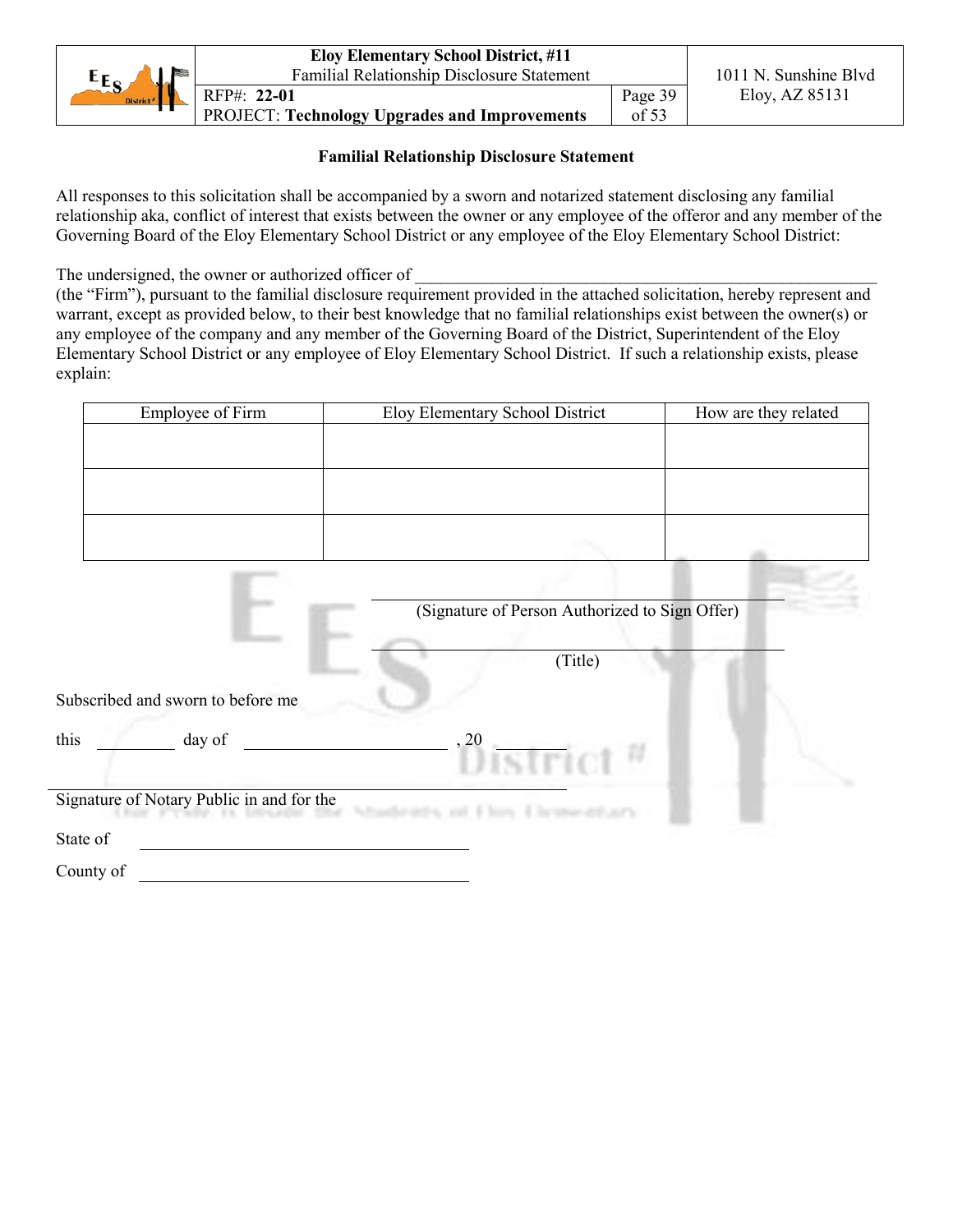|                                           |                                                                                                                                                                                                                                                                                                                                                                                                                                                                                                                                                            | Eloy Elementary School District, #11<br>Non-Collusion Statement Attachment |                  | 1011 N. Sunshine Blvd |
|-------------------------------------------|------------------------------------------------------------------------------------------------------------------------------------------------------------------------------------------------------------------------------------------------------------------------------------------------------------------------------------------------------------------------------------------------------------------------------------------------------------------------------------------------------------------------------------------------------------|----------------------------------------------------------------------------|------------------|-----------------------|
| $E_{E_S}$                                 | RFP#: 22-01                                                                                                                                                                                                                                                                                                                                                                                                                                                                                                                                                |                                                                            |                  |                       |
|                                           | <b>PROJECT: Technology Upgrades and Improvements</b>                                                                                                                                                                                                                                                                                                                                                                                                                                                                                                       |                                                                            | Page 40<br>of 53 | Eloy, AZ 85131        |
| State of<br>County of<br>the              | SS.<br>(Print Name of Person Authorized to Sign Offer)<br>the persons, corporation, or company who makes the accompanying submittal, having first been duly sworn, deposes                                                                                                                                                                                                                                                                                                                                                                                 | (Title)<br>(Company Name)                                                  |                  | , affiant,            |
|                                           | That such submittal is genuine and not sham or collusive, nor made in the interest of, or behalf of, any                                                                                                                                                                                                                                                                                                                                                                                                                                                   |                                                                            |                  |                       |
|                                           | persons not herein named, and that the Offeror has not directly or indirectly induced or solicited any other<br>Offeror to put in a sham submittal, or any other person, firm or corporation to refrain from offering, and<br>that the Offeror has not in any manner sought by collusion to secure for itself an advantage over any other<br>Offeror. That your firm has not provided any gift or other benefit to anyone involved in the procurement<br>of this contract, or who will use this contract. That such behavior is subject to ARS 15-213 (O). | (Signature of Person Authorized to Sign Offer)                             |                  |                       |
| and says:                                 |                                                                                                                                                                                                                                                                                                                                                                                                                                                                                                                                                            |                                                                            |                  |                       |
|                                           |                                                                                                                                                                                                                                                                                                                                                                                                                                                                                                                                                            | (Title)                                                                    |                  |                       |
|                                           |                                                                                                                                                                                                                                                                                                                                                                                                                                                                                                                                                            |                                                                            |                  |                       |
| Subscribed and sworn to before me<br>this | day of                                                                                                                                                                                                                                                                                                                                                                                                                                                                                                                                                     | 20                                                                         |                  |                       |
|                                           |                                                                                                                                                                                                                                                                                                                                                                                                                                                                                                                                                            |                                                                            |                  |                       |
|                                           | Signature of Notary Public in and for the                                                                                                                                                                                                                                                                                                                                                                                                                                                                                                                  | District                                                                   |                  |                       |
|                                           | State of Chair Preside, its Installation that Administration and Films Ellewoodbusty-                                                                                                                                                                                                                                                                                                                                                                                                                                                                      |                                                                            |                  |                       |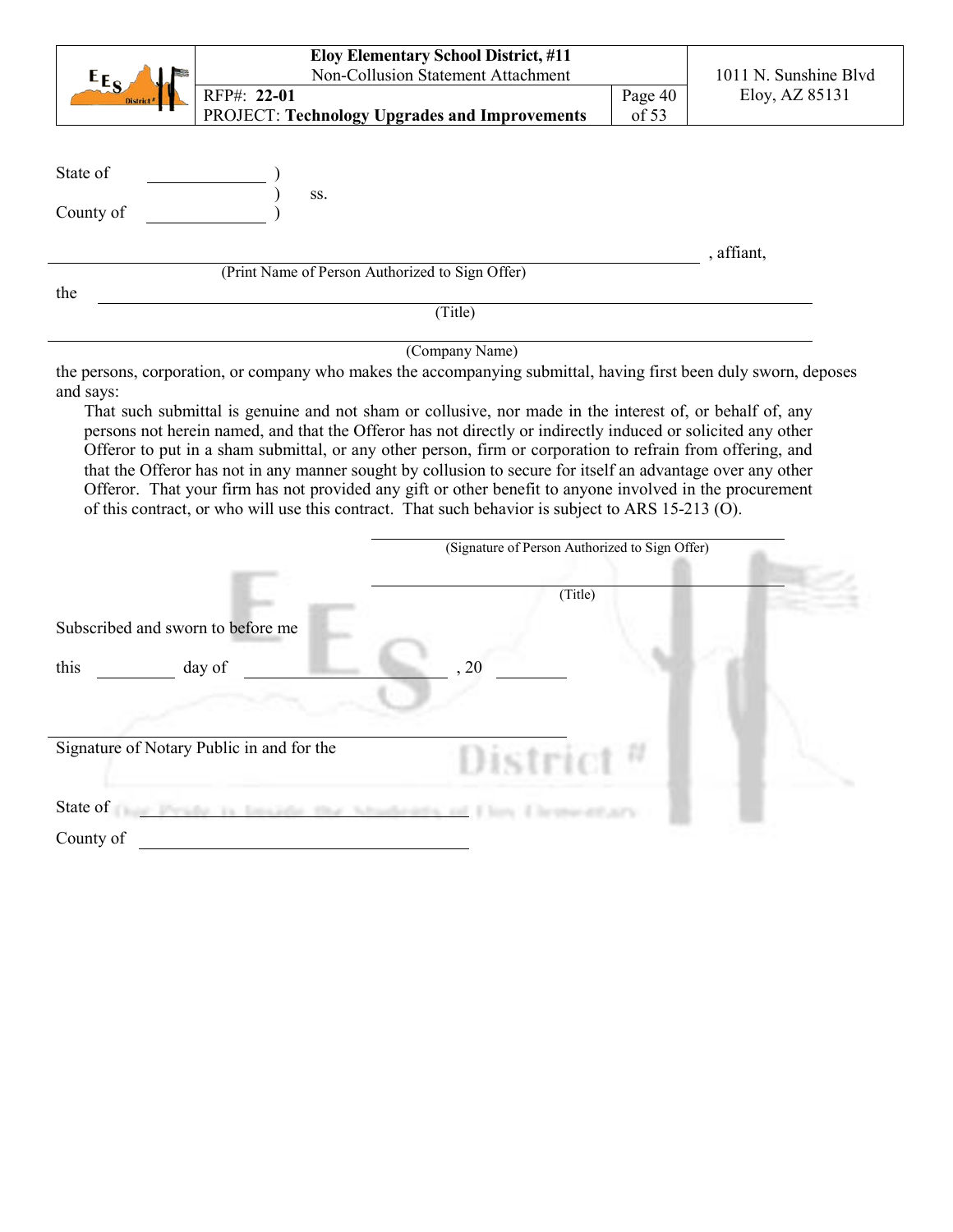|                          | <b>Eloy Elementary School District, #11</b>          |         |                       |  |
|--------------------------|------------------------------------------------------|---------|-----------------------|--|
| $E_{S}$<br><b>Marine</b> | Deviations and Exceptions                            |         | 1011 N. Sunshine Blyd |  |
| District $\mu$           | RFP#: 22-01                                          | Page 41 | Eloy, AZ 85131        |  |
|                          | <b>PROJECT: Technology Upgrades and Improvements</b> | of $53$ |                       |  |

List any deviation or exception for any item listed in this RFP. The item number must be listed and the page it is found on. Any deviation/exception or inability of the provider to handle that particular item must be clearly and fully stated. Failure to show specific deviations indicates full compliance with the RFP.

The following deviations/exceptions are being submitted for consideration:

| Section | Page | Item | <b>Reason</b> |
|---------|------|------|---------------|
|         |      |      |               |
|         |      |      |               |
|         |      |      |               |
|         |      |      |               |
|         |      |      |               |
|         |      |      |               |
|         |      |      |               |
|         |      |      |               |



Our Prate is broade the Madenta of Floy Dementary

Firm

Authorized Signature Date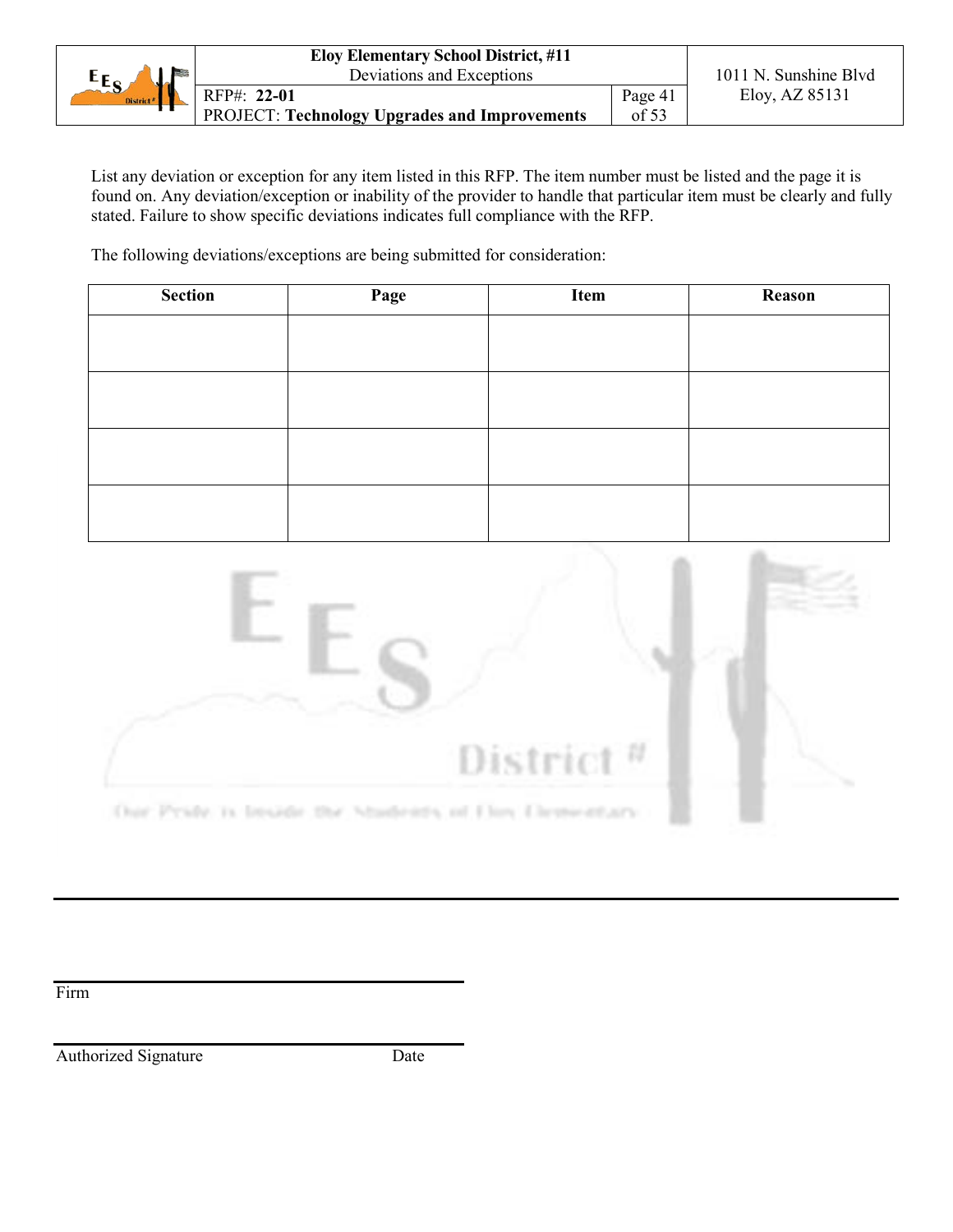|                       | <b>Eloy Elementary School District, #11</b>          |               |                       |  |
|-----------------------|------------------------------------------------------|---------------|-----------------------|--|
| $E_{S}$               | Confidential/Proprietary Information                 |               | 1011 N. Sunshine Blvd |  |
| District <sup>#</sup> | RFP#: 22-01                                          | Page 42       | Eloy, AZ 85131        |  |
|                       | <b>PROJECT: Technology Upgrades and Improvements</b> | $\sigma$ f 53 |                       |  |

All materials submitted as part of a response to a solicitation are subject to Arizona public records law and will be disclosed if there is an appropriate public records request at the time of or after the award of the contract. Recognizing there may be materials included in a proposal response that are proprietary or a trade secret, a process is outlined in A.A.C. R7-2-1006, which allows qualifying materials to be designated as confidential and excluded from disclosure.

This form must be completed and returned with the proposal package, along with any supporting information to assist the District in making its determination as to whether any of the materials submitted as part of the solicitation response should be designated confidential because the material is proprietary or a trade secret and therefore not subject to disclosure.

# **Offerors must select one of the following:**

 My response **does not** contain proprietary or trade secret information. I understand that my entire response will become public record.

My response **does** contain trade secret information because it contains information that:

- 1. Is a formula, pattern, compilation, program, device, method, technique or process, **AND**
- 2. Derives independent economic value, actual or potential, from not being generally known to, and not being readily ascertainable by proper means by, other persons who can obtain economic value from its disclosure or use; **AND**
- 3. Is the subject of efforts by myself or my organization that are reasonable under the circumstances to maintain its secrecy.

# **Please note that failure to attach an explanation may result in a determination that the information does not meet the statutory confidential and/or trade secret definition.**

If the District agrees with the Offeror's designation of trade secret or confidentiality and the determination is challenged, the undersigned hereby agrees to cooperate and support the defense of the determination with all interested parties, including legal counsel or other necessary assistance.

|                                                                    | Tric                                   |
|--------------------------------------------------------------------|----------------------------------------|
| Our Prute is bruide the Mudents of Floy Elementary<br>Company Name | Signature of Person Authorized to Sign |
| Address                                                            | Printed Name                           |

City State Zip Title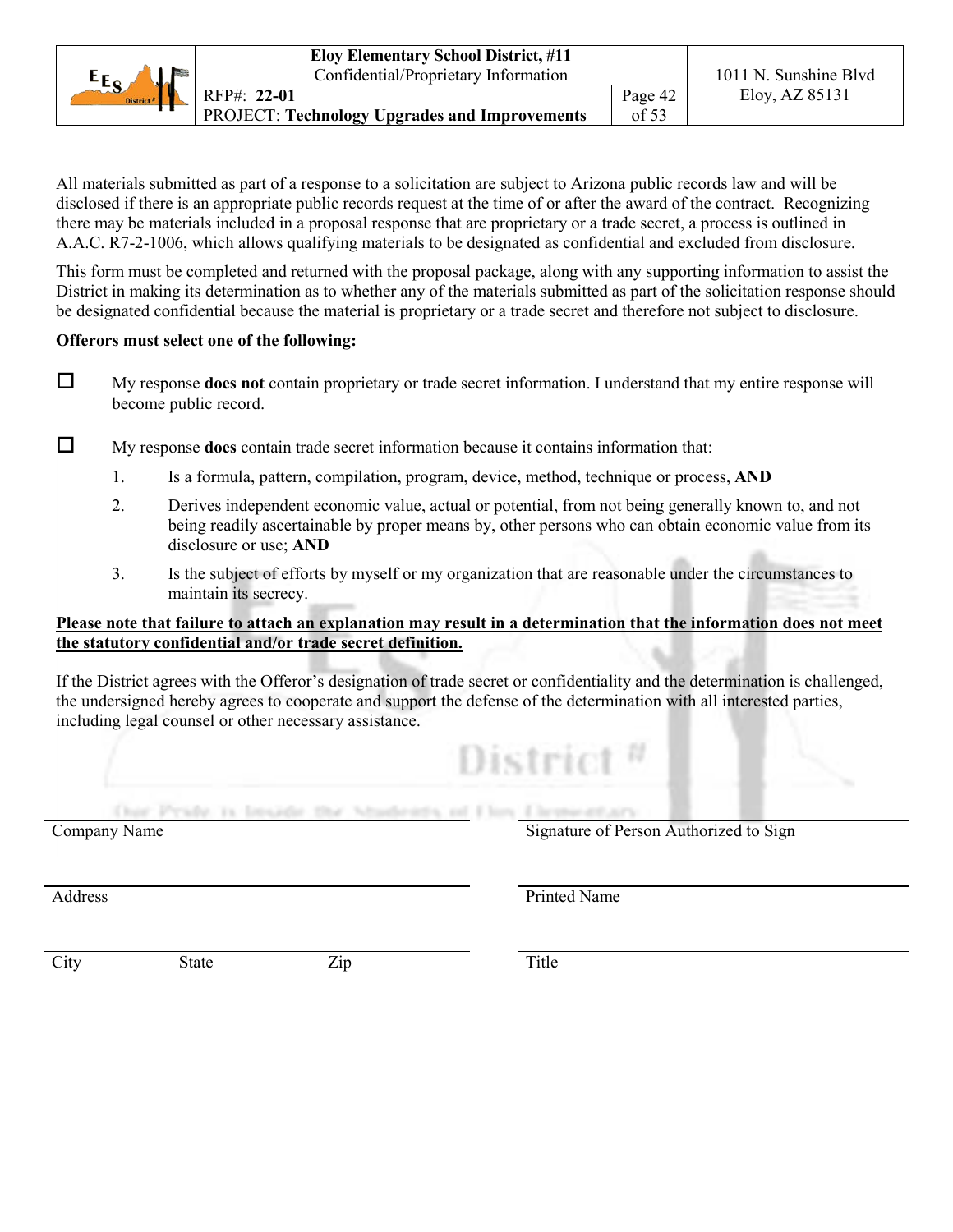|                             | <b>Eloy Elementary School District, #11</b>          |         |                       |
|-----------------------------|------------------------------------------------------|---------|-----------------------|
| $E_{S}$<br><b>San Andre</b> | Acknowledgement and Affidavit                        |         | 1011 N. Sunshine Blvd |
| District $\frac{1}{n}$      | RFP#: 22-01                                          | Page 43 | Eloy, AZ 85131        |
|                             | <b>PROJECT: Technology Upgrades and Improvements</b> | of 53   |                       |

Each proposer will initial as having read and complied with all the Instruction, Terms, Conditions and Specifications. Failure to do so may seriously hamper the evaluation process.

| Uniform Instructions to Offerors                                                                                                                                                                                                                |       | please initial |              |  |
|-------------------------------------------------------------------------------------------------------------------------------------------------------------------------------------------------------------------------------------------------|-------|----------------|--------------|--|
| Uniform General Terms & Conditions                                                                                                                                                                                                              |       | please initial |              |  |
| Special Instructions                                                                                                                                                                                                                            |       | please initial |              |  |
| Special Terms & Conditions                                                                                                                                                                                                                      |       | please initial |              |  |
| Acknowledgment & NC Affidavit                                                                                                                                                                                                                   |       | please initial |              |  |
| The Offeror certifies that the above referenced organization $\Box$ IS/ $\Box$ IS NOT a small business with less than 100<br>employees or has gross revenues of \$4 million or less.                                                            |       |                |              |  |
| Please initial as an acknowledgment, if applicable, for amendments received:                                                                                                                                                                    |       |                |              |  |
|                                                                                                                                                                                                                                                 |       |                |              |  |
| State of (                                                                                                                                                                                                                                      |       | County of (    |              |  |
| Name                                                                                                                                                                                                                                            | Title |                | Company Name |  |
| As an authorized representative of the persons, corporation, or company who makes the accompanying Proposal<br>("Offeror") with respect to the District's RFP #22-01 and having first been duly sworn, I hereby depose and state as<br>follows: |       |                |              |  |
| The accompanying Proposal is genuine and such Proposal is neither a sham nor collusive, nor is such Proposal made in<br>the interest or on behalf of any person or corporation not named herein.                                                |       |                |              |  |
| The Offeror has not directly or indirectly induced or solicited any other bidder to put in a sham or collusive proposal, or<br>induced or solicited any other Offeror to refrain from submitting a proposal.                                    |       |                |              |  |
| The Offeror has not in any manner sought by collusion or anti-competitive means or practices to secure for itself an<br>advantage over any other Offeror.                                                                                       |       |                |              |  |
|                                                                                                                                                                                                                                                 |       |                |              |  |
| SUBSCRIBED AND SWORN to before me this $\_\_\_\_\_day\$ of $\_\_\_\_\_\_2\$ 20 $\_\_\_\_\.$                                                                                                                                                     |       |                |              |  |
|                                                                                                                                                                                                                                                 |       |                |              |  |
|                                                                                                                                                                                                                                                 |       |                |              |  |

**This page must be signed, notarized and returned with your proposal response.**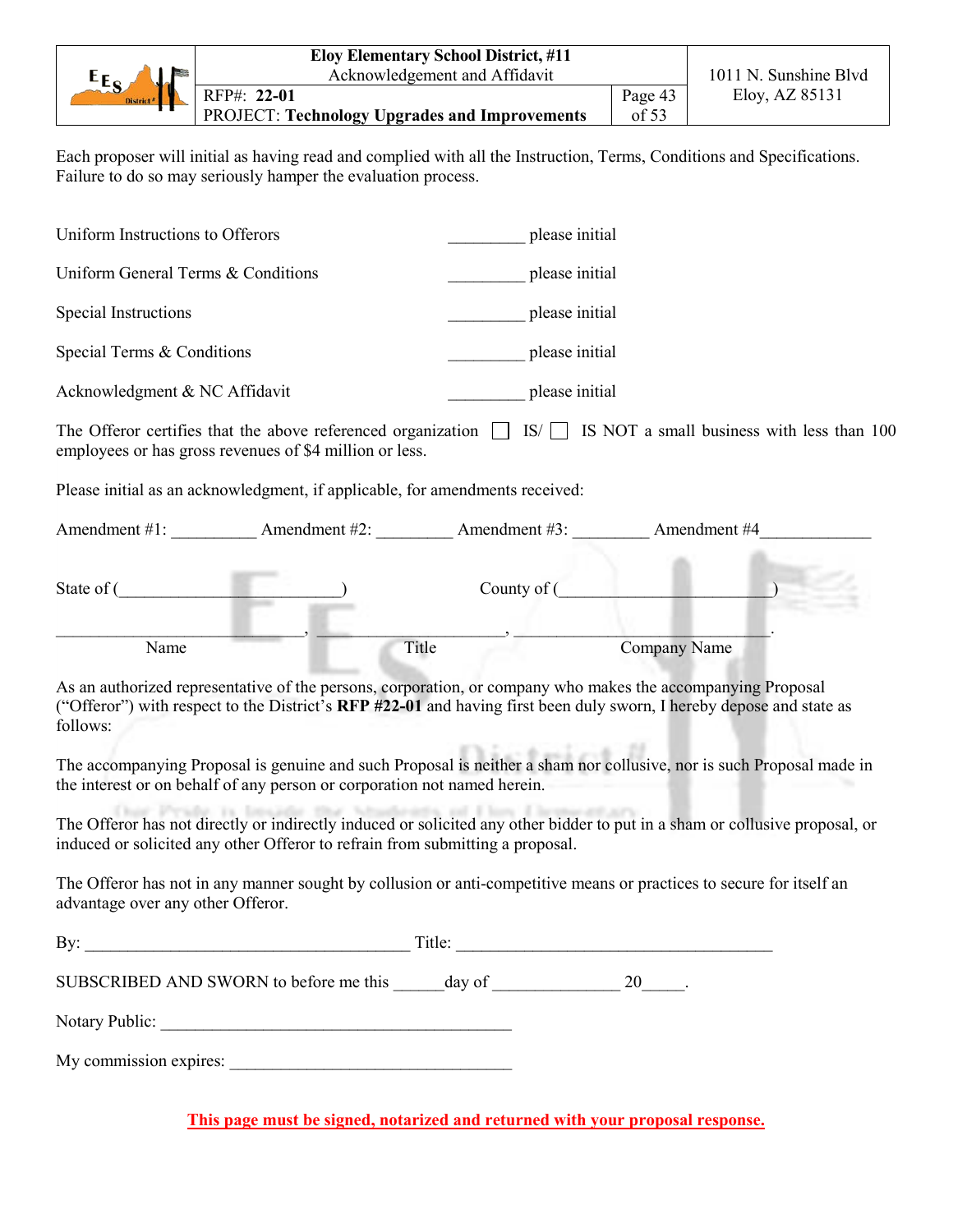|                       | <b>Eloy Elementary School District, #11</b>          |         |                       |
|-----------------------|------------------------------------------------------|---------|-----------------------|
| $E_{S}$<br>No. La     | <b>EDGAR Compliance Statement Form</b>               |         | 1011 N. Sunshine Blyd |
| District <sup>#</sup> | RFP#: 22-01                                          | Page 44 | Eloy, AZ 85131        |
|                       | <b>PROJECT: Technology Upgrades and Improvements</b> | of 53   |                       |

Vendors requesting to do business with Eloy Elementary School District and accepting a purchase order for supplies and/or services **MUST** sign below verifying compliance with the identified state laws, in order for the transaction to take place. Failure to maintain compliance with these provisions will be considered a material breach of contract subject to penalties up to and including termination of the contract.

# **1. Federal Immigration and Nationality Act**

By applying for a Vendor Application Form or a Vendor Number to do business with Eloy Elementary School District the signer warrants that it and all proposed subcontractors are in compliance with: 1) Federal Immigration and Nationality Act (FINA), A.R.S.§41-4401 and A.R.S.§23-214 and all other Federal Immigration laws and regulations related to the immigration status of its employees. The signer shall obtain statements from all subcontractors certifying compliance with this requirement and shall furnish the statements to the District Procurement Officer upon request.

# **2. Terrorism Country Divestments**

In accordance with A.R.S. §35-392, Eloy Elementary School District is prohibited from purchasing from a company that is in violation of the Export Administration Act. By entering into a contract, a vendor/contractor warrants compliance with the Export Administration Act.

# **3. Federal Requirements**

Contractor agrees, when working on any federally assisted projects with more than \$2,000 in labor costs, to comply with the Contract Work Hours and Safety Standards Act, the Davis-Bacon Act (Section 29, CFR Part 5), the Copeland "Anti-Kickback" Act, and the Equal Opportunity Employment requirements of Executive Order 11246 as amended by Executive Order 11375. Contractor also agrees to comply with State of Arizona Executive Order 75-5, as amended by Executive Order 99-4.

When working on any projects funded with Federal grant monies, Contractor additionally agrees to comply with the administrative requirements for grants and cooperative agreements to state and local governments (24 CFR, Part 85, Subpart 36 – Procurement). This compliance includes sections regarding requirements and regulations pertaining to reporting; patent rights; copyrights; and applicable standards, orders or requirements issued under: Section 306 of the Clean Air Act; Section 508 of the Clean Water Act; Executive Order 11738; EPA regulations; and standards and policies related to the Energy Policy and Conservation Act.

All federally assisted contracts that exceed \$10,000 may be terminated by the federal grantee for noncompliance by Contractor. In projects that are not federally funded, Offeror must agree to meet any federal, state or local requirements, as necessary. In addition, if compliance with the federal regulations increases the contract costs beyond the agreed on costs in this Solicitation, the additional costs may only apply to the portion of the work paid by the federal grantee.

If federal grant monies are spent under this contract, Contractor may be asked to provide additional information, disclosures and/or certification in compliance with federal regulations. This additional documentation may pertain to, but is not limited to, the following: federal lobbying (Section 319 of Public Law 101-121), certificate of independent price determination, international shipping, Clean Air Act, Clean Water Act, and debarment/suspension status.

# **4. Boycott of Israel:**

In accordance with A.R.S. § 35-393, Eloy Elementary School District is prohibited from purchasing from a company that is in violation of the Israel Boycott Divestments. Unless and until the District Court's injunction in Jordahl v. Brnovich et al., Case No. 3:17-cv-08263 (D. Ariz.) is stayed or lifted, the Anti-Israel Boycott Provision (A.R.S. 35-393.01 (A)) is unenforceable and the State will take no action to enforce it. By entering into a contract, a vendor/contractor warrants compliance.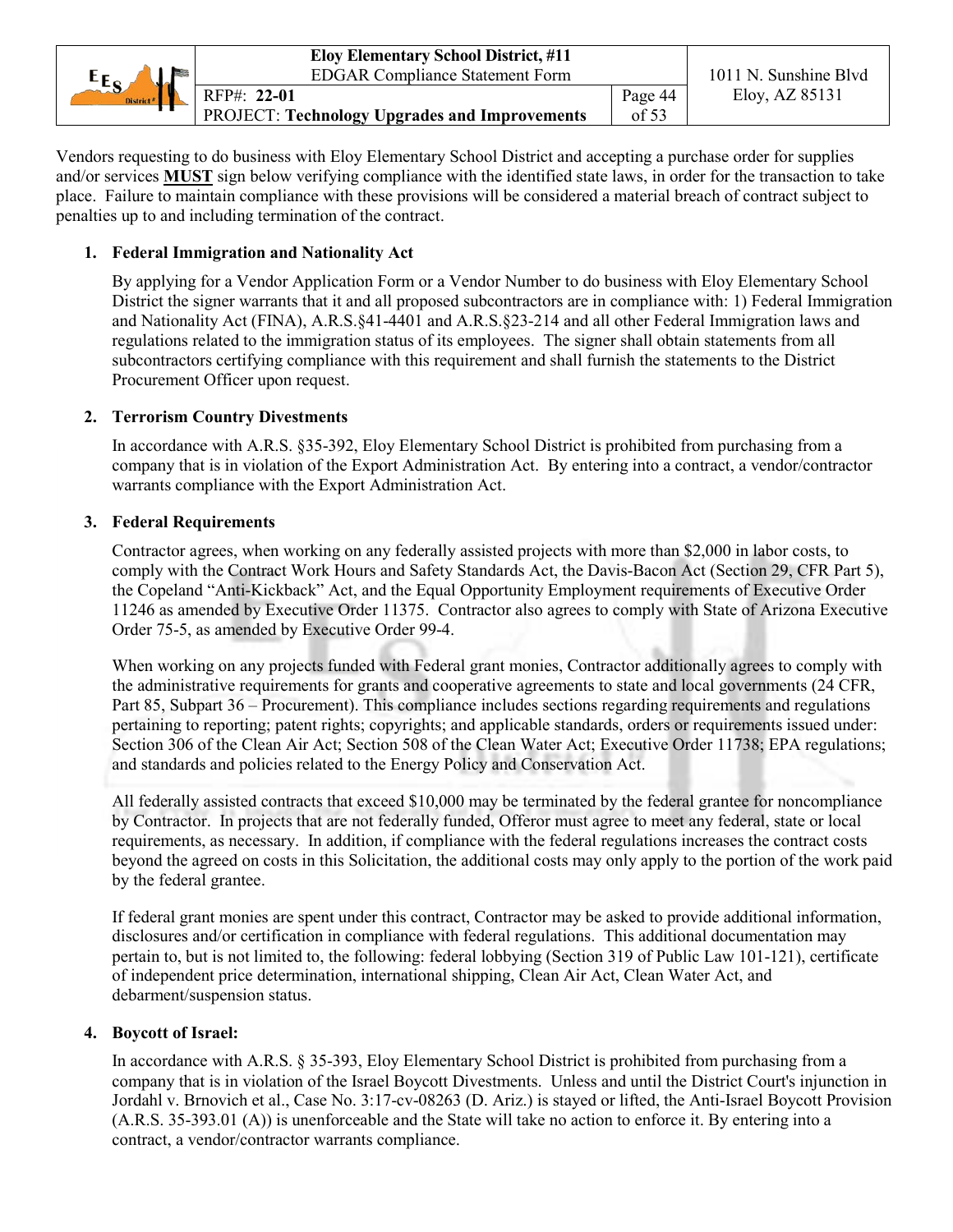|                       | <b>Eloy Elementary School District, #11</b>          |         |                       |
|-----------------------|------------------------------------------------------|---------|-----------------------|
| $E_{S_4}$<br>ماند     | <b>EDGAR Compliance Statement Form</b>               |         | 1011 N. Sunshine Blvd |
| District <sup>#</sup> | RFP#: 22-01                                          | Page 45 | Eloy, AZ $85131$      |
|                       | <b>PROJECT: Technology Upgrades and Improvements</b> | of $53$ |                       |

# **5. Fingerprint Clearance Card Requirement**

A contractor, subcontractor or vendor who is contracted to provide services on a regular basis on District property must obtain a valid fingerprint clearance card pursuant to A.R.S. §41-1758 et. seq. The Superintendent may exempt this requirement a contractor, subcontractor or vendor whom the Superintendent has determined is not likely to have independent access or unsupervised contact with students as part of the contractor's normal job duties while performing service to a school or the district. The signer warrants compliance with this law.

Signer is to initial here if the business they do with Eloy Elementary School District does not include providing services on a regular basis on District property.

# **6. Small Business**

The Offeror certifies that the above referenced organization  $\Box$  IS/  $\Box$  IS NOT a small business with less than 100 employees or has gross revenues of \$4 million or less.

Vendor/Contractor acknowledges that the School District retains the legal right to inspect the papers of any contractor, subcontractor, vendor or employee of same who works on the contract to ensure compliance with the above requirements. The vendor/contractor shall facilitate this inspection process by giving prior notice to their employees and supervisors.

| Company Name | <b>Authorized Company Signature</b> |  |
|--------------|-------------------------------------|--|
| Date         | Printed or typed Name above & Title |  |
|              | District <sup><math>n</math></sup>  |  |
|              |                                     |  |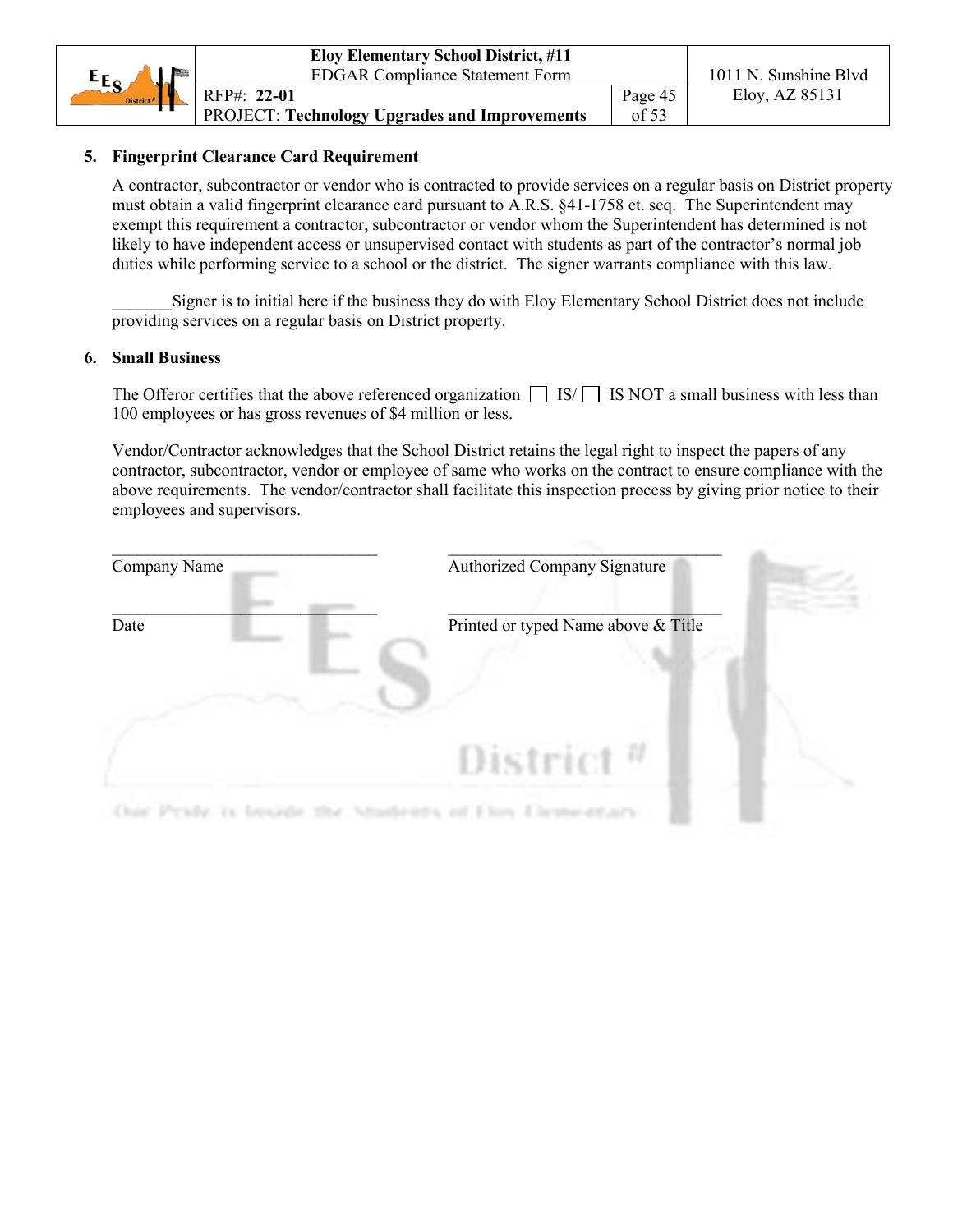|                       | <b>Eloy Elementary School District, #11</b>          |         |                       |
|-----------------------|------------------------------------------------------|---------|-----------------------|
| $E_{S_A}$             | Certification Regarding Lobbying                     |         | 1011 N. Sunshine Blvd |
| District <sup>#</sup> | RFP#: 22-01                                          | Page 46 | Eloy, AZ 85131        |
|                       | <b>PROJECT: Technology Upgrades and Improvements</b> | of 53   |                       |

# **Applicable to Grants, Subgrants, Cooperative Agreements, and Contracts Exceeding \$100,000 in Federal Funds**

Submission of this certification is a prerequisite for making or entering into this transaction and is imposed by section 1352, Title 31, U.S. Code. This certification is a material representation of fact upon which reliance was placed when this transaction was made or entered into. Any person who fails to file the required certification shall be subject to a civil penalty of not less than \$10,000 and not more than \$100,000 for each such failure.

The undersigned certifies, to the best of his or her knowledge and belief, that:

- (1) No Federal appropriated funds have been paid or will be paid by or on behalf of the undersigned, to any person for influencing or attempting to influence an officer or employee of any agency, a Member of Congress, an officer or employee of Congress, or an employee of a Member of Congress in connection with the awarding of a Federal contract, the making of a Federal grant, the making of a Federal loan, the entering into a cooperative Agreement, and the extension, continuation, renewal, amendment, or modification of a Federal contract, grant, loan, or cooperative Agreement.
- (2) If any funds other than Federal appropriated funds have been paid or will be paid to any person for influencing or attempting to influence an officer or employee of any agency, a Member of Congress, an officer or employee of Congress, or an employee of a Member of Congress in connection with this Federal grant or cooperative Agreement, the undersigned shall complete and submit Standard Form-LLL, "Disclosure Form to Report Lobbying", in accordance with its instructions.
- (3) The undersigned shall require that the language of this certification be included in the award documents for all covered subawards exceeding \$100,000 in Federal funds at all appropriate tiers and that all sub recipients shall certify and disclose accordingly.



Signature Date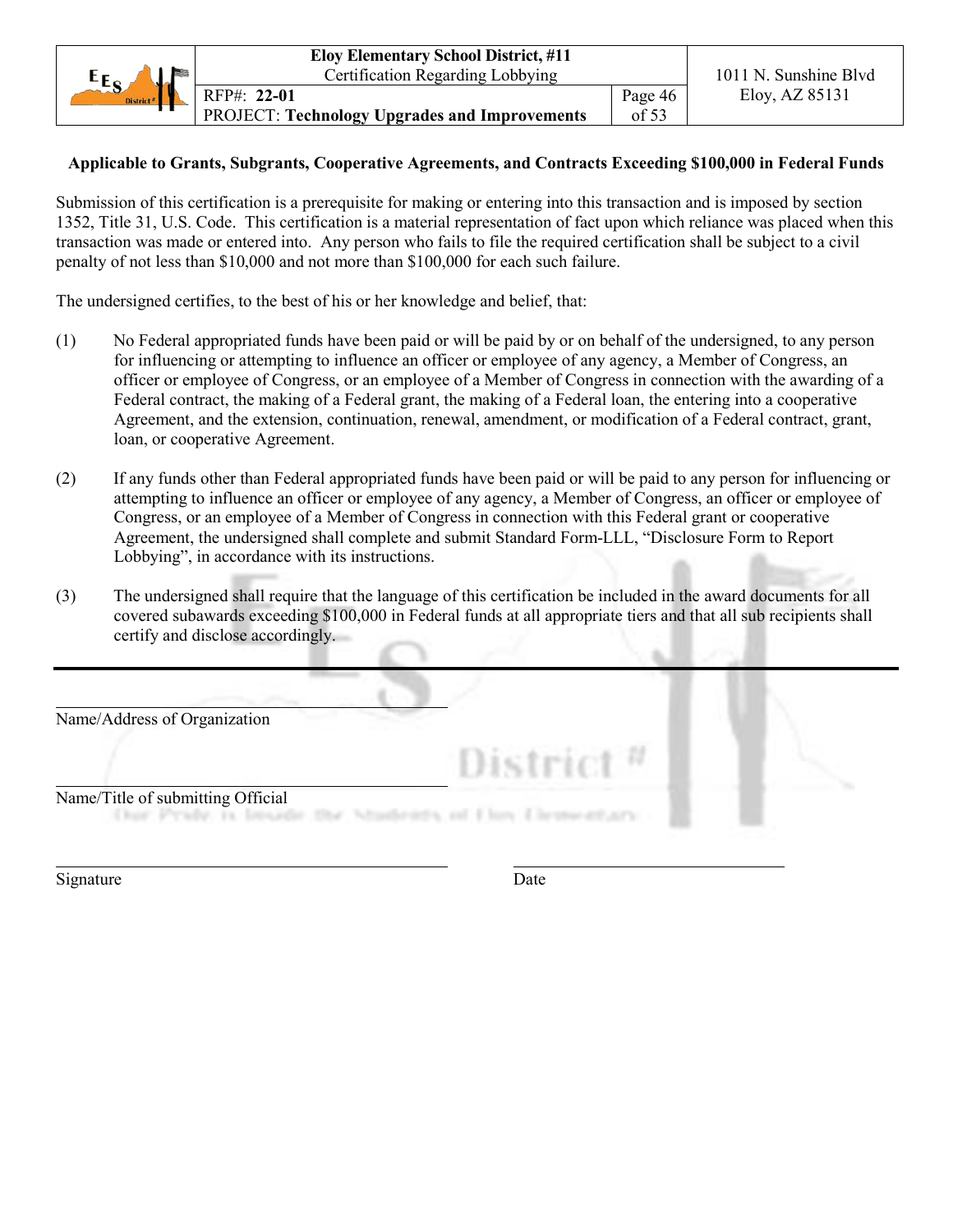|                       | <b>Eloy Elementary School District, #11</b>   |               |                       |
|-----------------------|-----------------------------------------------|---------------|-----------------------|
| $E_{S}$<br>ы.         | Disclosure of Lobbying Activities (SF-LLL)    |               | 1011 N. Sunshine Blvd |
| District <sup>#</sup> | RFP#: 22-01                                   | Page 47       | Eloy, AZ 85131        |
|                       | PROJECT: Technology Upgrades and Improvements | $\sigma$ f 53 |                       |

# **INSTRUCTIONS FOR COMPLETION OF SF-LLL**

This disclosure form shall be completed by the reporting entity, whether subawardee or prime Federal recipient, at the initiation or receipt of a covered Federal action, or a material change to a previous filing, pursuant to title 31 U.S.C. section 1352. The filing of a form is required for each payment or Agreement to make payment to any lobbying entity for influencing or attempting to influence an officer or employee of any agency, a Member of Congress, an officer or employee of Congress, or an employee of a Member of Congress in connection with a covered Federal action. Use the SF-LLL-A Continuation Sheet for additional information if the space on the form is inadequate. Complete all items that apply for both the initial filing and material change report. Refer to the implementing guidance published by the Office of Management and Budget for additional information.

- 1. Identify the type of covered Federal action for which lobbying activity is and/or has been secured to influence the outcome of a covered Federal action.
- 2. Identify the status of the covered Federal action.
- 3. Identify the appropriate classification of this report. If this is a follow-up report caused by a material change to the information previously reported, enter the year and quarter in which the change occurred. Enter the date of the last previously submitted report by this reporting entity for this covered Federal action.
- 4. Enter the full name, address, city, state and zip code of the reporting entity. Include Congressional District, if known. Check the appropriate classification of the reporting entity that designates if it is, or expects to be, a prime or subaward recipient. Identify the tier of the subawardee, e.g., the first subawardee of the prime is the 1st tier. Sub awards include but are not limited to subcontracts, subgrants and contract awards under grants.
- 5. If the organization filing the report in item 4 checks "Subawardee", then enter the full name, address, city, state and zip code of the prime Federal recipient. Include Congressional District, if known.
- 6. Enter the name of the Federal agency making the award or loan commitment. Include at least one organizational level below agency name, if known. For example Department of Transportation, United States Coast Guard.
- 7. Enter the Federal program name or description for the covered Federal action (item 1). If known, enter the full Catalog of Federal Domestic Assistance (CFDA) number for grants, cooperative Agreements, loans, and loan commitments.
- 8. Enter the most appropriate Federal identifying number available for the Federal action identified in item 1 (e.g., Request for Proposal (RFP) number; Invitation for Bid (IFB) number; grant announcement number; the contract, grant, or loan award number; the application/proposal control number assigned by the Federal agency). Include prefixes, e.g., "RFP-DE-90-001."
- 9. For a covered Federal action where there has been an award or loan commitment by the Federal agency, enter the Federal amount of the award/loan commitment for the prime entity identified in item 4 or 5.
- 10. (a) Enter the full name, address, city, state and zip code of the lobbying entity engaged by the reporting entity identified in item 4 to influence the covered Federal action.
	- (b) Enter the full names of the individual(s) performing services, and include full address if different from 10 (a). Enter Last Name, First Name, and Middle Initial (MI).
- 11. Enter the amount of compensation paid or reasonably expected to be paid by the reporting entity (item 4)10 the lobbying entity (item 10). Indicate whether the payment has been made (actual) or will be made (planned). Check all boxes that apply. If this is a material change report, enter the cumulative amount of payment made or planned to be made.
- 12. Check the appropriate box(es). Check all boxes that apply. If payment is made through an in-kind contribution, specify the nature and value of the in-kind payment.
- 13. Check the appropriate box(es). Check all boxes that apply. If other, specify nature.
- 14. Provide a specific and detailed description of the services that the lobbyist has performed, or will be expected to perform, and the date(s) of any services rendered. Include all preparatory and related activity, not just time spent in actual contact with Federal officials. Identify the Federal official(s) or employee(s) contacted or the officer(s), employee(s), or Member(s) of Congress that were contacted.
- 15. Check whether or not a SF-LLL-A Continuation Sheet(s) is attached.
- 16. The certifying official shall sign and date the form; print his/her name, title, and telephone number.

Public reporting burden for this collection of information is estimated to average 30 minutes per response, including time for reviewing instructions, searching existing data sources, gathering and maintaining the data needed, and completing and reviewing the collection of information. Send comments regarding the burden estimate or any other, aspect of this collection of information, including suggestions for reducing this burden, to the Office of Management and Budget, Paperwork Reduction Project (0348- 0046), Washington. D.C. 20503.

 $\Box$  Check this box if not applicable

**Complete this form to disclose lobbying activities pursuant to 31 U.S.C. 1352**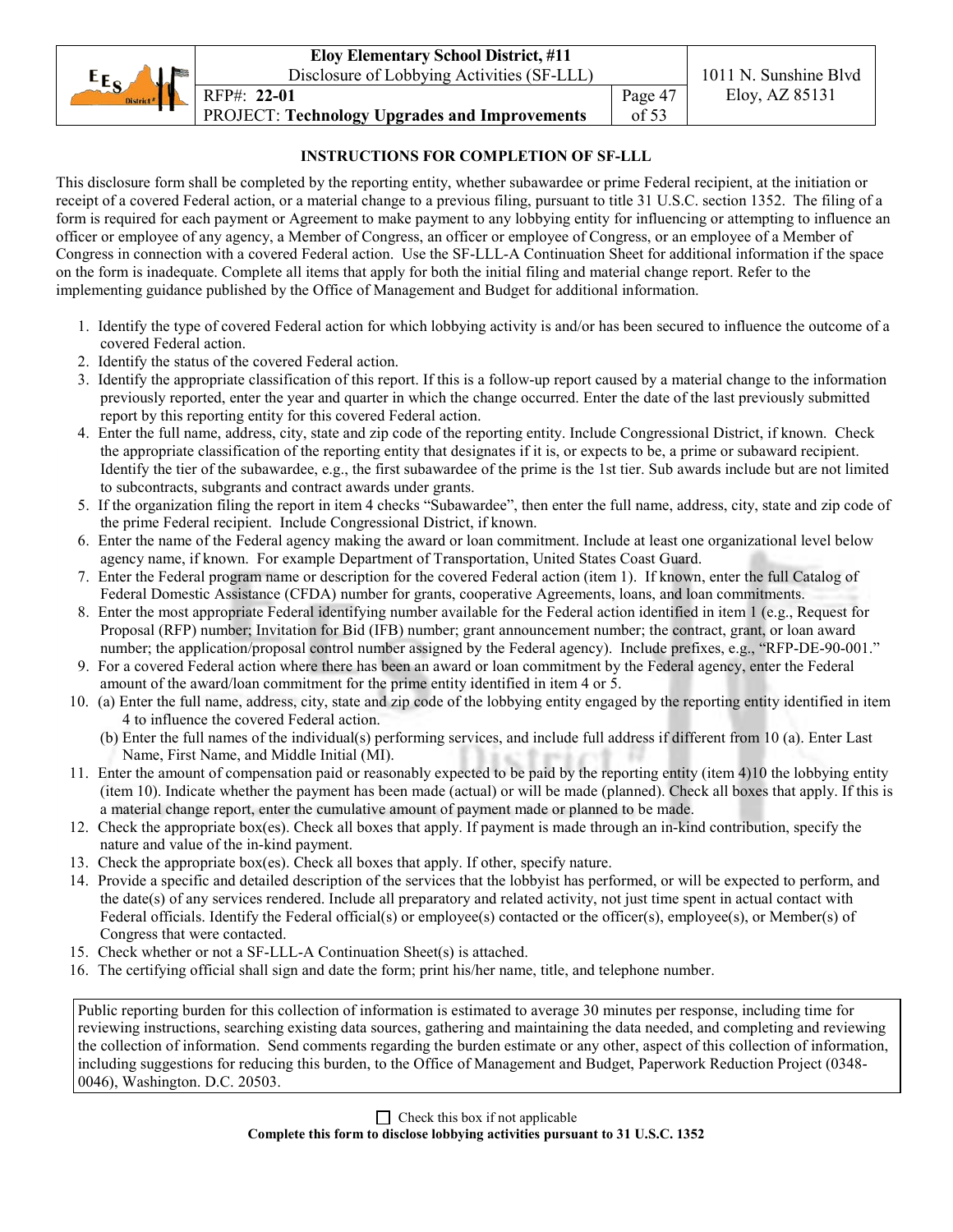|                                                                                                 | <b>Eloy Elementary School District, #11</b>                                                                                                                                                                                                                                                                                                                                                                                                                                         |                                                                                               |                                                                                                                                                |                                                                   |                                                            |
|-------------------------------------------------------------------------------------------------|-------------------------------------------------------------------------------------------------------------------------------------------------------------------------------------------------------------------------------------------------------------------------------------------------------------------------------------------------------------------------------------------------------------------------------------------------------------------------------------|-----------------------------------------------------------------------------------------------|------------------------------------------------------------------------------------------------------------------------------------------------|-------------------------------------------------------------------|------------------------------------------------------------|
| $E_{ES}$                                                                                        | Disclosure of Lobbying Activities (SF-LLL)                                                                                                                                                                                                                                                                                                                                                                                                                                          |                                                                                               | 1011 N. Sunshine Blvd                                                                                                                          |                                                                   |                                                            |
|                                                                                                 | RFP#: 22-01                                                                                                                                                                                                                                                                                                                                                                                                                                                                         |                                                                                               |                                                                                                                                                | Page 48                                                           | Eloy, AZ 85131                                             |
|                                                                                                 | <b>PROJECT: Technology Upgrades and Improvements</b>                                                                                                                                                                                                                                                                                                                                                                                                                                |                                                                                               |                                                                                                                                                | of 53                                                             |                                                            |
|                                                                                                 |                                                                                                                                                                                                                                                                                                                                                                                                                                                                                     |                                                                                               |                                                                                                                                                |                                                                   |                                                            |
| 1. Type of Federal Action:<br>a. contract<br>b. grant<br>d. loan guarantee<br>e. loan insurance | c. cooperative agreement                                                                                                                                                                                                                                                                                                                                                                                                                                                            | 2. Status of Federal Action:<br>a. bid/offer/application<br>b. initial award<br>c. post-award |                                                                                                                                                | 3. Report Type:<br>a. initial filing<br>$\Box$ b. material change | For Material Change Only:<br>year quarter                  |
| $\Box$ Prime                                                                                    | 4. Name and Address of Reporting Entity<br>Subawardee<br>Tier ________, if known<br>Congressional District, if known:                                                                                                                                                                                                                                                                                                                                                               |                                                                                               | 5.<br>Address of Prime:<br>Congressional District, if known:                                                                                   |                                                                   | If Reporting Entity in No. 4 is Subawardee, Enter Name and |
|                                                                                                 | 6. Federal Department/Agency:                                                                                                                                                                                                                                                                                                                                                                                                                                                       |                                                                                               | 7. Federal Program Name/Description                                                                                                            |                                                                   |                                                            |
|                                                                                                 | 8. Federal Action Number, if known:                                                                                                                                                                                                                                                                                                                                                                                                                                                 |                                                                                               | 9. Award Amount, if known: \$                                                                                                                  |                                                                   |                                                            |
|                                                                                                 | 10. a. Name and Address of Lobbying Entity<br>(if individual, last name, first name, MI):<br>(attach continuation sheet(s) SF-LLL-A, if necessary)                                                                                                                                                                                                                                                                                                                                  |                                                                                               | b. Individuals Performing Services (including address<br>(last name, first name, MI):<br>(attach continuation sheet(s) SF-LLL-A, if necessary) |                                                                   |                                                            |
|                                                                                                 | 11. Amount of Payment (check all that apply):<br>$\sim$<br>actual<br>planned                                                                                                                                                                                                                                                                                                                                                                                                        |                                                                                               | 13. Type of Payment (check all that apply):<br>a. retainer<br>b. one-time fee<br>c. commission                                                 |                                                                   |                                                            |
| a.                                                                                              | 12. Form of Payment (check all that apply):<br>cash<br>nature<br>b. in-kind; specify:<br>value                                                                                                                                                                                                                                                                                                                                                                                      |                                                                                               | d. contingent fee<br>$\Box$<br>e. deferred<br>f. other; specify: _____                                                                         |                                                                   |                                                            |
|                                                                                                 | 14. Brief Description of Services Performed or to be Performed and Date(s) of Service, including officer(s), employee(s), of<br>Member(s) contracted, for payment indicated on item 11: (attach Continuation Sheet(s) SF-LLL-A, if necessary)                                                                                                                                                                                                                                       |                                                                                               |                                                                                                                                                |                                                                   |                                                            |
|                                                                                                 | 15. Continuation Sheet(s) SF-LLL-A attached: T Yes<br>16. Information requested through this form is authorized<br>by title 31 U.S.C. section 1352. This disclosure of lobbying<br>activities is a material representation of fact upon which<br>reliance was placed by the tier above when this transaction<br>was made or entered into. This disclosure is required<br>pursuant to 31 U.S.C. 1352. This information will be<br>reported to the Congress semi-annually and will be |                                                                                               | $\Box$ No<br>Print Name:<br>Title:<br>Telephone No.:<br>Distri                                                                                 |                                                                   | Date:                                                      |
| such failure.<br>Federal Use Only:                                                              | available for public inspection. Any person who fails to file<br>the required disclosure shall be subject to a civil penalty of<br>not less than \$10,000 and not more than \$100,000 for each                                                                                                                                                                                                                                                                                      |                                                                                               | I line I better att any                                                                                                                        |                                                                   |                                                            |
|                                                                                                 |                                                                                                                                                                                                                                                                                                                                                                                                                                                                                     |                                                                                               |                                                                                                                                                |                                                                   |                                                            |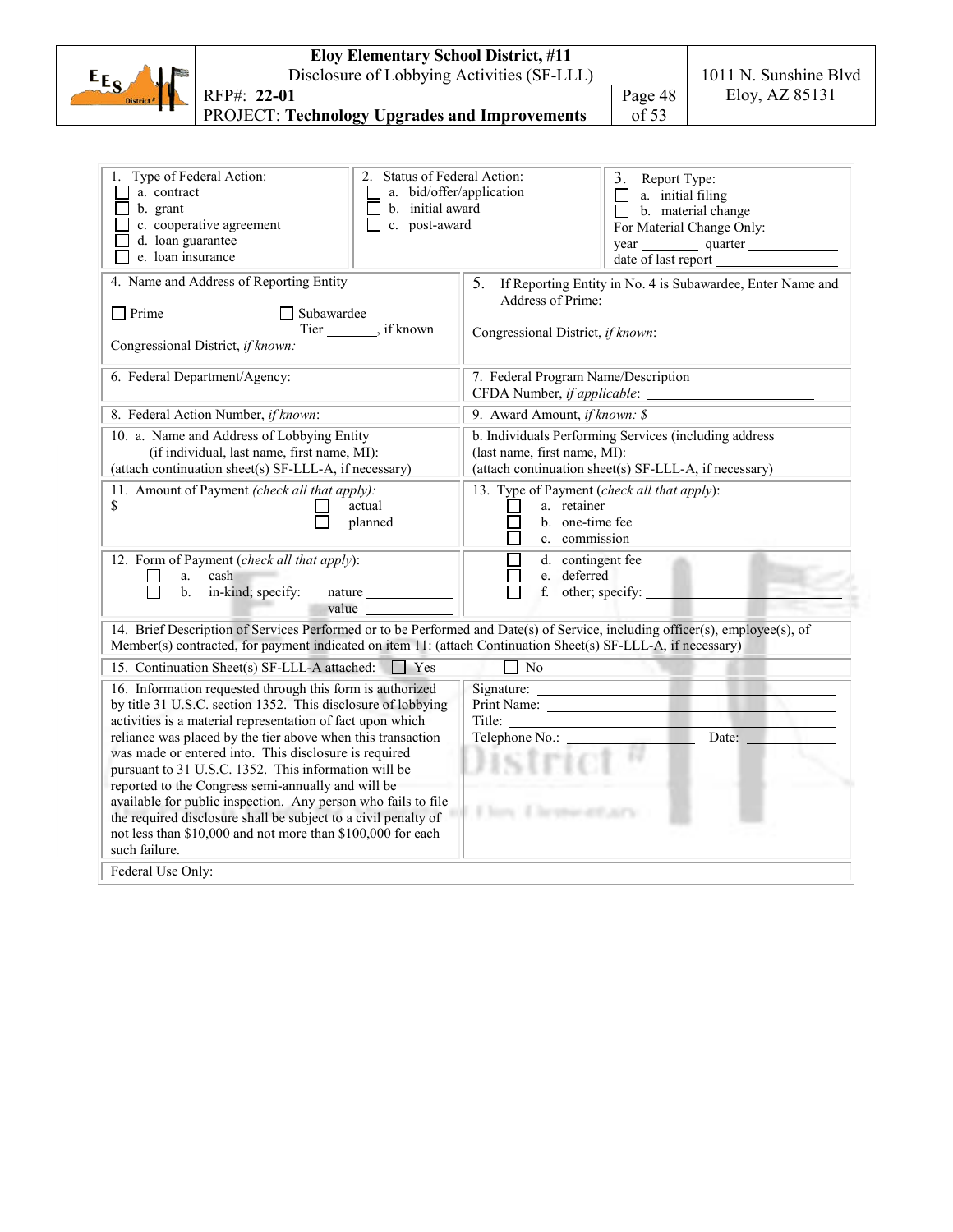|                       | <b>Eloy Elementary School District, #11</b>          |         |                       |
|-----------------------|------------------------------------------------------|---------|-----------------------|
| $E_{S}$<br>لمالي      | Certificate of Independent Price Determination       |         | 1011 N. Sunshine Blvd |
| District <sup>#</sup> | RFP#: 22-01                                          | Page 49 | Eloy, AZ 85131        |
|                       | <b>PROJECT: Technology Upgrades and Improvements</b> | of $53$ |                       |

Both the District and the Offeror shall execute this Certificate of Independent Price Determination.

District **Offeror** 

- A. By submission of this Offer, the Offeror certifies and in the case of a joint Offer, each party thereto certifies as to its own organization, that in connection with this procurement:
	- (1) The prices in this Offer have been arrived at independently, without consultation, communication or Agreement, for the purpose of restricting competition, as to any matter relating to such prices with any other Offeror or with any competitor;
	- (2) Unless otherwise required by law, the prices which have been quoted in this Offer have not been knowingly disclosed by the Offeror and will not knowingly be disclosed by the Offeror prior to opening in the case of an advertised procurement, or prior to award in the case of a negotiated procurement, directly or indirectly to any other Offeror or to any competitor; and
	- (3) No attempt has been made or will be made by the Offeror to induce any person or firm to submit or not to submit, an Offer for the purpose of restricting competition.
- B. Each person signing this Offer on behalf of the Offeror certifies that:
	- (1) He or she is the person in the Offeror's organization responsible within the organization for the decision as to the prices being Offered herein and has not participated, and will not participate, in any action contrary to  $(A)(1)$ through  $(A)(3)$  above; or
	- (2) He or she is not the person in the Offeror's organization responsible for the decision as to the prices being Offered herein, but that he or she has been authorized in writing to act as agent for the persons responsible for such decision in certifying that such persons have not participated and will not participate, in any action contrary to (A)(1) through (A)(3) above, and as their agent does hereby so certify; and he or she has not participated, and will not participate, in any action contrary to  $(A)(1)$  through  $(A)(3)$  above.

**To the best of my knowledge, this Offeror, its affiliates, subsidiaries, officers, directors and employees are not currently under investigation by any governmental agency and have not in the last three years been convicted or found liable for any act prohibited by State or Federal law in any jurisdiction, involving conspiracy or collusion with respect to bidding on any public contract, except as follows:**

| any what he form and a<br>A. Bank | the control of the company of the control of the control of the control of |             |  |
|-----------------------------------|----------------------------------------------------------------------------|-------------|--|
| Signature of Offeror's Authorized | $\mathrm{^{r}\text{itle}}$                                                 | <b>Date</b> |  |

**In accepting this Offer, the District certifies that no representative of the Offering Firm has taken any action which may have jeopardized the independence of the Offer referred to above.**

Signature of District's Authorized Title Date Representative

Representative

 $\_$  , and the state of the state of the state of the state of the state of the state of the state of the state of the state of the state of the state of the state of the state of the state of the state of the state of the

*Note: Accepting a firm's Offer does not constitute award of the contract.*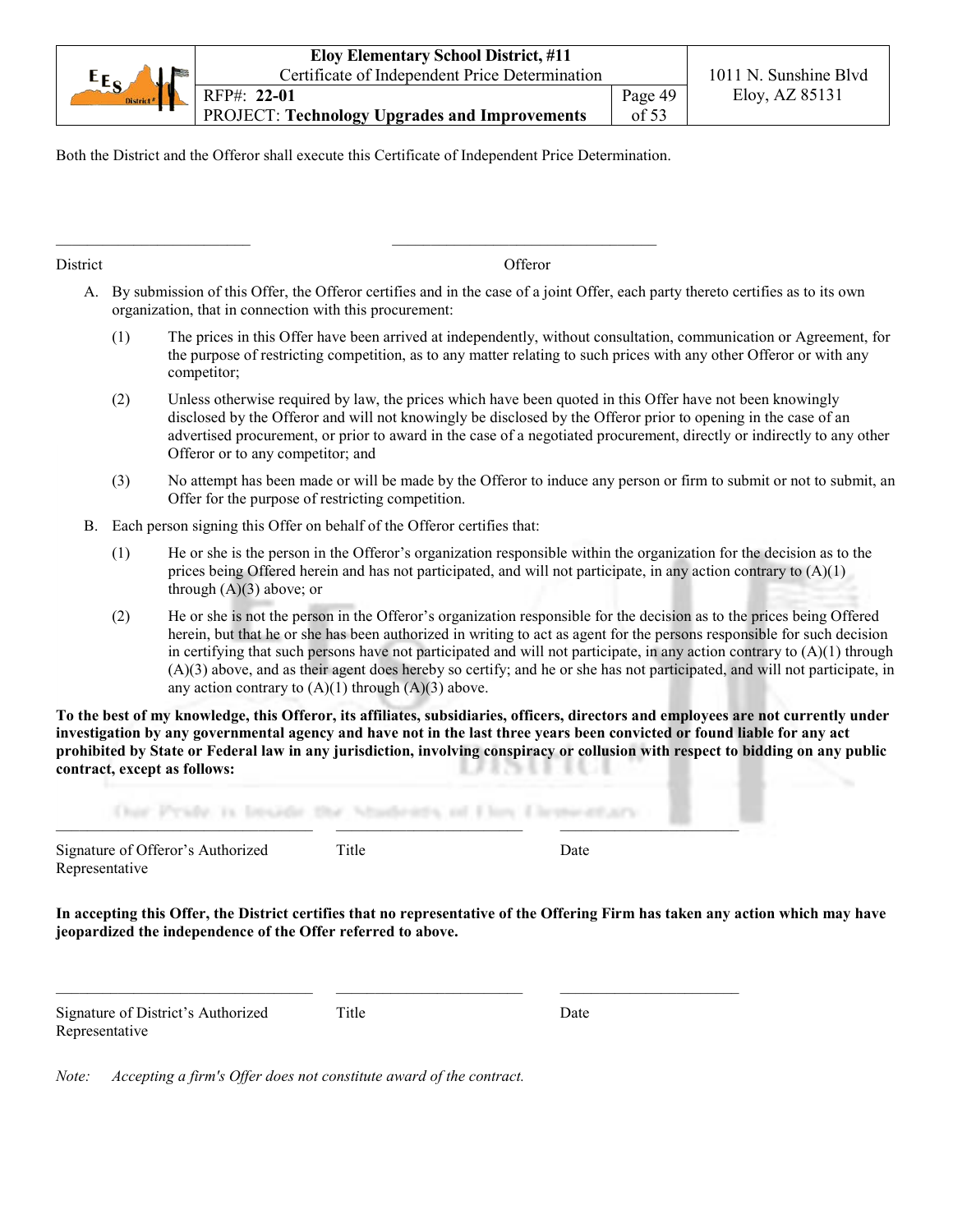|                       | <b>Eloy Elementary School District, #11</b>   |         |                       |
|-----------------------|-----------------------------------------------|---------|-----------------------|
| District "<br>$E_{S}$ | Vendor Payment Form                           |         | 1011 N. Sunshine Blvd |
|                       | RFP#: 22-01                                   | Page 50 | Eloy, AZ 85131        |
|                       | PROJECT: Technology Upgrades and Improvements | of $53$ |                       |

| <b>ORDER INFORMATION</b>                 |                   |                                           | PAYMENT INFORMATION<br><b>LEGAL NAME OF PAYEE</b> |  |  |  |
|------------------------------------------|-------------------|-------------------------------------------|---------------------------------------------------|--|--|--|
| LEGAL NAME OF ORGANIZATION / INDIVIDUAL  |                   |                                           |                                                   |  |  |  |
| <b>STREET ADDRESS</b>                    |                   | <b>STREET ADDRESS</b>                     |                                                   |  |  |  |
| <b>STREET ADDRESS 2</b>                  |                   | <b>STREET ADDRESS 2</b>                   |                                                   |  |  |  |
| <b>CITY</b>                              |                   | <b>CITY</b>                               |                                                   |  |  |  |
| <b>STATE</b>                             | ZIP               | <b>STATE</b>                              | ZIP                                               |  |  |  |
| PHONE NUMBER W/<br><b>EXTENSION</b>      | <b>FAX NUMBER</b> | PHONE NUMBER W/<br><b>EXTENSION</b>       | <b>FAX NUMBER</b>                                 |  |  |  |
| <b>CONTACT NAME</b>                      |                   | <b>CONTACT NAME</b>                       |                                                   |  |  |  |
| <b>EMAIL ADDRESS FOR PURCHASE ORDERS</b> |                   | EMAIL ADDRESS FOR ACCOUNTS RECEIVABLE     |                                                   |  |  |  |
| <b>WEB ADDRESS</b>                       |                   | DOES YOUR COMPANY ACCEPT PURCHASE ORDERS? |                                                   |  |  |  |
|                                          |                   | <b>YES</b>                                | NO.                                               |  |  |  |

### **VENDOR ACKNOWLEDGEMENTS - BY SIGNING BELOW, I HEREBY ACKNOWLEDGE THAT:**

- 1. I am duly authorized to certify the information requested herein.
- 2. To the best of my knowledge, the elements of the information provided herein are accurate and true as of this date.
- 3. My organization will comply with all State statutes and Federal equal opportunity and nondiscrimination requirements and conditions of employment in accordance with A.R.S. Title 41, Chapter 9, Article 4 and Executive Order Number 75-5 dated April 28, 1975.
- 4. Filing of a Vendor Registration Application supplies information only and does not constitute an assumed obligation by Eloy Elementary School District (EESD) to guarantee contractual awards or agreements to my organization.
- 5. Updating information contained on this form is solely the duty of my organization.
- 6. My organization will not provide any product or service without first having in our possession an authorized EESD Purchase Order. No products or services will be provided based on a verbal promise of a Purchase Order or with the submission of a requisition for a Purchase Order. I understand that payment for any product or service provided without an authorized Purchase Order is not the responsibility of EESD and that I will have to obtain payment from the individual requestor.
- 7. My organization will direct all communication regarding EESD Purchase Orders to the EESD Procurement Office.
- 8. My organization will provide the Purchase Order number on all invoices submitted to EESD. I understand that invoices received without this information will not be paid.
- 9. My organization will submit all invoices directly to EESD Accounts Payable and not to the requesting department or school.

| PRINTED OR TYPED NAME | <b>TITLE</b> |
|-----------------------|--------------|
| <b>SIGNATURE</b>      | <b>DATE</b>  |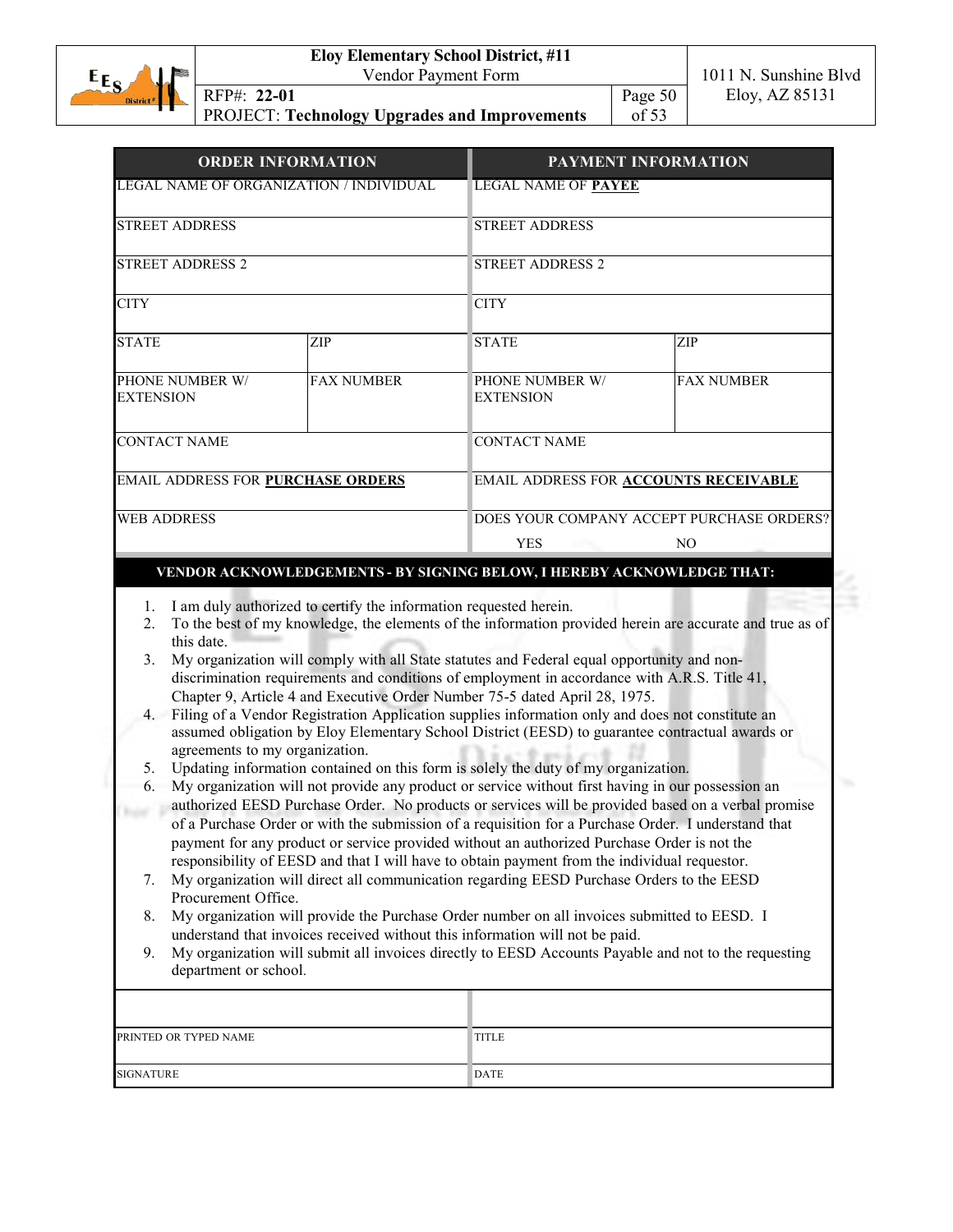| $E_{E_{\mathcal{S}}}$ |  |
|-----------------------|--|
| District <sup>#</sup> |  |

**Eloy Elementary School District, #11**

Certificate of Insurance (Sample) 1011 N. Sunshine Blvd

RFP#: **22-01** Eloy, AZ 85131

Page 51 of 53

PROJECT: **Technology Upgrades and Improvements**

# **CERTIFICATE OF INSURANCE**

PRIOR TO COMMENCING SERVICES UNDER THIS CONTRACT, THE CONTRACTOR MUST FURNISH THE DISTRICT, CERTIFICATION FROM INSURER(S) FOR COVERAGES IN THE MINIMUM AMOUNTS AS STATED BELOW. THE COVERAGES SHALL BE MAINTAINED IN FULL FORCE AND EFFECT DURING THE TERM OF THIS CONTRACT, AND SHALL NOT SERVE TO LIMIT ANY OTHER CONTRACTOR OBLIGATIONS.

| NAME AND ADDRESS OF INSURANCE AGENCY:                                                                                                                                                                                                                                        |                | <b>COMPANY</b><br><b>LETTER</b> | <b>COMPANIES AFFORDING COVERAGE:</b> |                                      |                                                                                                                                                                                                                                                                                                                         |                                |                                                |
|------------------------------------------------------------------------------------------------------------------------------------------------------------------------------------------------------------------------------------------------------------------------------|----------------|---------------------------------|--------------------------------------|--------------------------------------|-------------------------------------------------------------------------------------------------------------------------------------------------------------------------------------------------------------------------------------------------------------------------------------------------------------------------|--------------------------------|------------------------------------------------|
|                                                                                                                                                                                                                                                                              |                |                                 |                                      |                                      |                                                                                                                                                                                                                                                                                                                         |                                |                                                |
|                                                                                                                                                                                                                                                                              |                |                                 |                                      | $\bf{B}$                             |                                                                                                                                                                                                                                                                                                                         |                                |                                                |
| <b>NAME AND ADDRESS OF INSURED:</b>                                                                                                                                                                                                                                          |                |                                 |                                      |                                      |                                                                                                                                                                                                                                                                                                                         |                                |                                                |
|                                                                                                                                                                                                                                                                              |                |                                 |                                      |                                      |                                                                                                                                                                                                                                                                                                                         |                                |                                                |
|                                                                                                                                                                                                                                                                              |                |                                 |                                      |                                      |                                                                                                                                                                                                                                                                                                                         |                                |                                                |
| LIMITS OF LIABILITY<br>MINIMUM - EACH OCCURRENCE                                                                                                                                                                                                                             |                | <b>COMPANY</b><br><b>LETTER</b> |                                      |                                      | <b>TYPE OF INSURANCE</b>                                                                                                                                                                                                                                                                                                | <b>POLICY</b><br><b>NUMBER</b> | <b>DATE</b><br><b>POLICY</b><br><b>EXPIRES</b> |
| <b>BODILY INJURY:</b>                                                                                                                                                                                                                                                        |                |                                 |                                      |                                      | COMPREHENSIVE GENERAL LIABILITY FORM                                                                                                                                                                                                                                                                                    |                                |                                                |
| PER PERSON                                                                                                                                                                                                                                                                   | \$2,000,000.00 |                                 |                                      | PREMISES OPERATIONS                  |                                                                                                                                                                                                                                                                                                                         |                                |                                                |
| <b>EACH OCCURRENCE</b>                                                                                                                                                                                                                                                       | \$1,000,000.00 |                                 |                                      | <b>CONTRACTUAL</b>                   |                                                                                                                                                                                                                                                                                                                         |                                |                                                |
| PROPERTY DAMAGE                                                                                                                                                                                                                                                              | \$1,000,000.00 |                                 |                                      | INDEPENDENT CONTRACTORS              |                                                                                                                                                                                                                                                                                                                         |                                |                                                |
| <b>OR</b>                                                                                                                                                                                                                                                                    |                |                                 |                                      |                                      | PRODUCTS/COMPLETED OPERATIONS HAZARD                                                                                                                                                                                                                                                                                    |                                |                                                |
| <b>BODILY INJURY</b>                                                                                                                                                                                                                                                         |                |                                 |                                      | PERSONAL INJURY                      |                                                                                                                                                                                                                                                                                                                         |                                |                                                |
| <b>AND</b>                                                                                                                                                                                                                                                                   | \$1,000,000.00 |                                 |                                      | <b>BROAD FORM PROPERTY DAMAGE</b>    |                                                                                                                                                                                                                                                                                                                         |                                |                                                |
| PROPERTY DAMAGE                                                                                                                                                                                                                                                              |                |                                 |                                      | EXPLOSION & COLLAPSE (IF APPLICABLE) |                                                                                                                                                                                                                                                                                                                         |                                |                                                |
| <b>COMBINED</b>                                                                                                                                                                                                                                                              |                |                                 |                                      | UNDERGROUND HAZARD (IF APPLICABLE)   |                                                                                                                                                                                                                                                                                                                         |                                |                                                |
| <b>SAME AS ABOVE</b>                                                                                                                                                                                                                                                         |                |                                 |                                      |                                      | <b>COMPREHENSIVE AUTO LIABILITY</b><br>INCLUDING NON-OWNED (IF APPLICABLE)                                                                                                                                                                                                                                              |                                |                                                |
| NECESSARY IF UNDERLYING<br>IS NOT ABOVE MINIMUM                                                                                                                                                                                                                              |                |                                 |                                      |                                      | UMBRELLA LIABILITY                                                                                                                                                                                                                                                                                                      |                                |                                                |
| <b>STATUTORY</b><br><b>EACH ACCIDENT</b>                                                                                                                                                                                                                                     | \$100,000.00   |                                 |                                      |                                      | <b>WORKMEN'S COMPENSATION AND</b><br><b>EMPLOYER'S LIABILITY</b>                                                                                                                                                                                                                                                        |                                |                                                |
|                                                                                                                                                                                                                                                                              |                |                                 |                                      |                                      | <b>OTHER</b>                                                                                                                                                                                                                                                                                                            |                                |                                                |
| THE ELOY ELEMENTARY SCHOOL DISTRICT IS ADDED AS ADDITIONAL<br>INSURED REQUIRED BY STATUTE, CONTRACT, PURCHASE ORDER OR<br>OTHERWISE REQUESTED. IT IS AGREED THAT ANY INSURANCE AVAILABLE<br>TO THE NAMED INSURED SHALL BE PRIMARY OF OTHER SOURCES THAT MAY<br>BE AVAILABLE. |                |                                 |                                      |                                      | IT IS FURTHER AGREED THAT NO POLICY SHALL EXPIRE, BE CANCELLED OR<br>MATERIALLY CHANGED TO AFFECT THE COVERAGE AVAILABLE TO THE<br>DISTRICT WITHOUT THIRTY (30) DAYS WRITTEN NOTICE TO THE DISTRICT.<br>THIS CERTIFICATE IS NOT VALID UNLESS COUNTERSIGNED BY AN<br>AUTHORIZED REPRESENTATIVE OF THE INSURANCE COMPANY. |                                |                                                |
| NAME AND ADDRESS OF CERTIFICATE HOLDER:                                                                                                                                                                                                                                      |                | <b>DATE ISSUED</b>              |                                      |                                      |                                                                                                                                                                                                                                                                                                                         |                                |                                                |
|                                                                                                                                                                                                                                                                              |                |                                 |                                      |                                      |                                                                                                                                                                                                                                                                                                                         |                                |                                                |

AUTHORIZED REPRESENTATIVE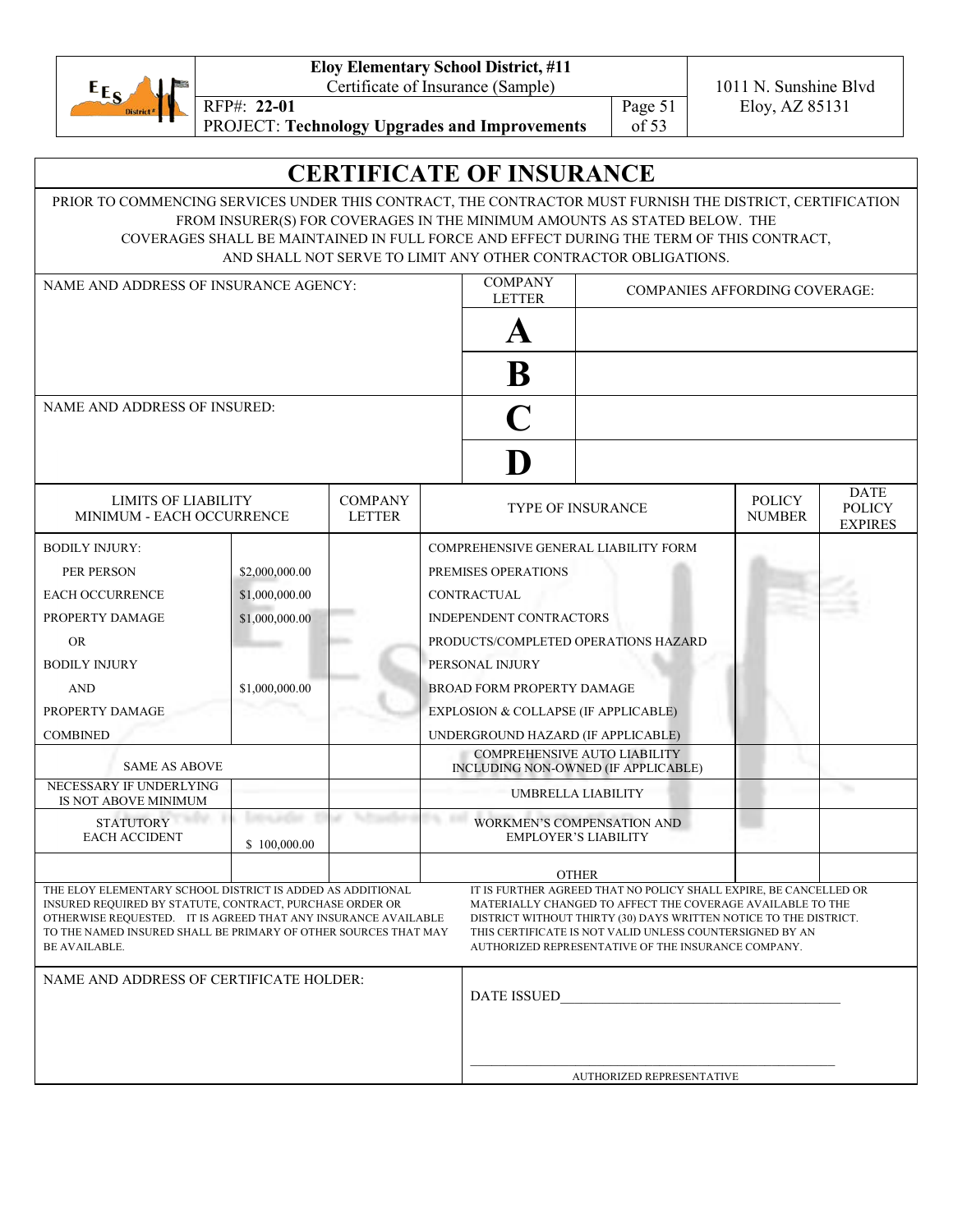|                       | <b>Eloy Elementary School District, #11</b>          |         |                       |
|-----------------------|------------------------------------------------------|---------|-----------------------|
| $E_{S_4}$<br>لمالية   | Request for W-9                                      |         | 1011 N. Sunshine Blyd |
| District <sup>#</sup> | RFP#: 22-01                                          | Page 52 | Eloy, AZ 85131        |
|                       | <b>PROJECT: Technology Upgrades and Improvements</b> | of 53   |                       |

# https://www.irs.gov/pub/irs-pdf/fw9.pdf